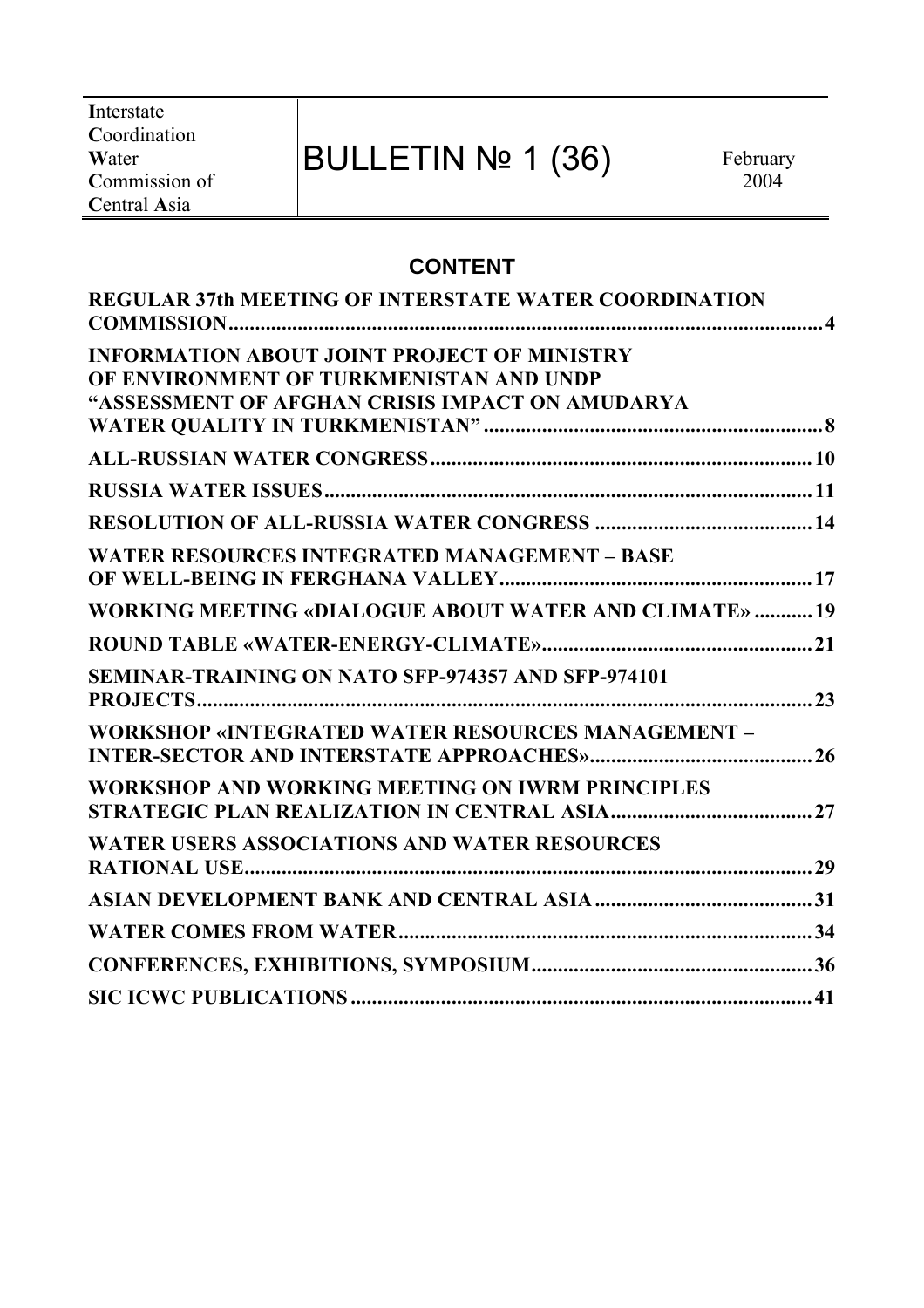

#### **REGULAR 37th MEETING OF INTERSTATE WATER COORDINATION COMMISSION**

On December 22-24 2003 in Karshi regular 37-th ICWC meeting has been held under chairmanship of First Deputy Minister of Agriculture and Water Resources of Uzbekistan A.A.Jalalov.

Agenda included following questions:

1. About water intake limits realization during growing season 2003 and approval of limits for non-growing period of 2003-2004.

2. About ICWC and its executive bodies' financial-economic activity for 2004:

- O&M needs financing plan;
- Plan of scientific research for SIC ICWC, national scientific and design organizations;
- Work plan of CMC ICWC and national metrological organizations;
- Work plan of ICWC Training Center.
- 3. Information provision within ICWC.

4. Progress in PBAM-2 program.

5. Metrological state of operational hydrometry and information technologies and measures on its improvement.

6. Agenda of next 38-th ICWC meeting.

7. Additional question (introduced by ICWC member A.D.Ryabtsev). Expected complicated water related situation in Syrdarya middle and lower reaches in winter-spring period 2004 and ICWC work group establishing to define optimal regime of releases from Naryn-Syrdarya reservoir cascade.

ICWC members accepted BWO Amudarya" and "Syrdarya" information about water intake limits realization reservoir cascade operation mode maintaining during growing period 2003. Limits for next year and non-growing period 2004 were approved

Participants accepted BWO Amudarya<sup>"</sup> and "Syrdarya" O&M cost estimates for 2004, expenses for SIC ICWC and its branches financing, expenses for international scientificresearch program, CMC and national metrological centers, Training Center for 2004- 2005.

Participants accepted SIC ICWC information about Regional database establishing on water resources in Central Asia (CAREWIB). ICWC members within one month will present their proposals on project organizational structure and information content.

Decision of IFAS Board dated 28.08.2003 about approval of "Program of concrete actions on ecologic and social-economic situation improvement in the Aral sea basin for 2003-2010" is accepted for implementation..

Analytical note prepared by CMC "About metrological provision of operation hydrometry and information technologies in the Aral sea basin and measures on its improvement" is accepted for consideration. CMC jointly with national metrological centers are charged to prepare concrete proposals on each direction and submit to next ICWC meeting.

Next ICWC meeting to be carried out in Ashgabat in march 2004with following agenda: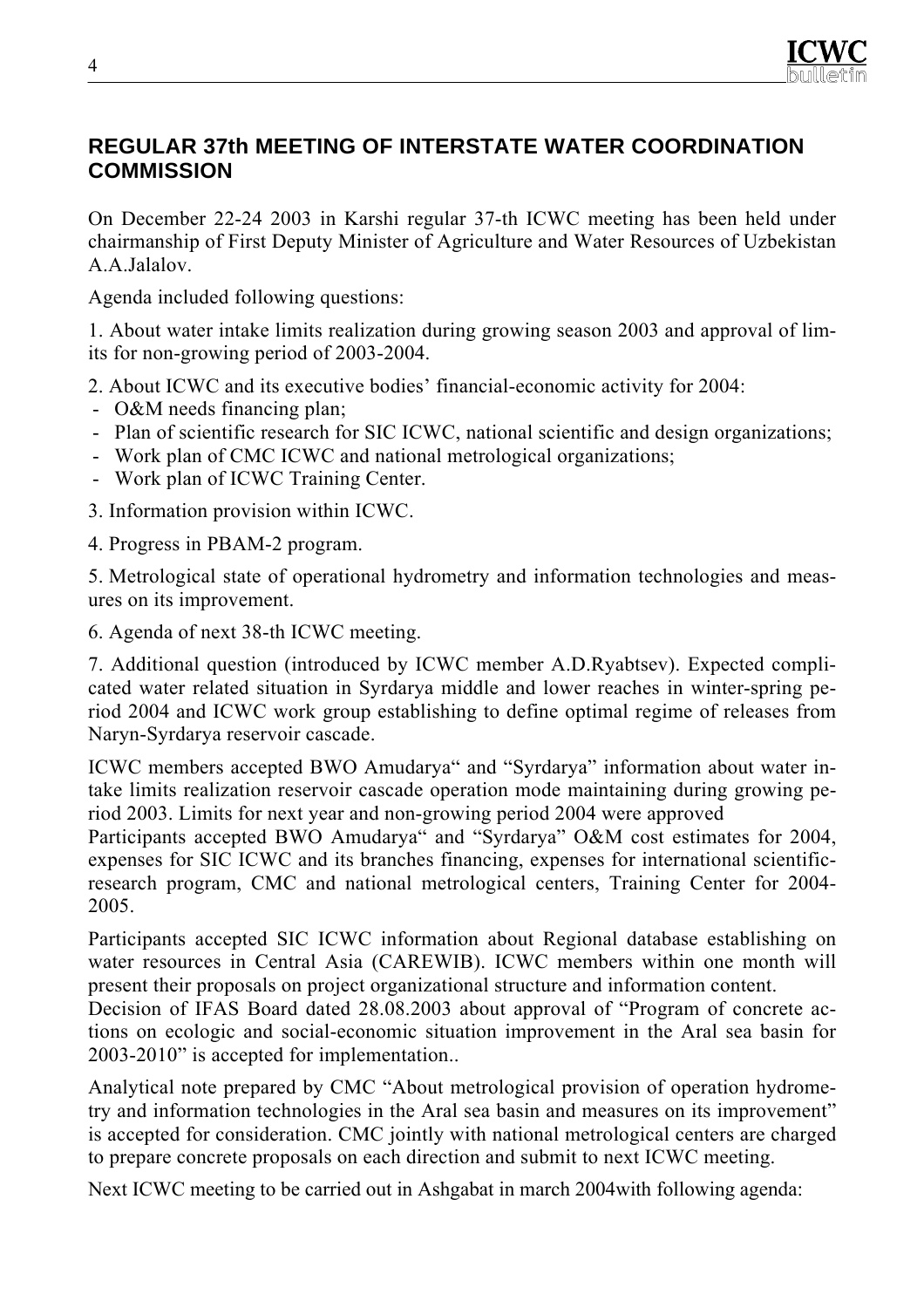1. Water intake limits realization during non-growing period of 2003-2004 and limits for growing season 2004 approval as well as reservoir cascade operation mode coordination (responsible: BWO "Syrdarya" and "Amudarya").

2. Project "Integrated water resources management in Ferghana valley" (responsible: SIC ICWC).

3. ICWC executive bodies activity in 2000-2003 and measures on its improvement (responsible: BWO "Syrdarya" and "Amudarya", SIC ICWC, CMC, TC).

4.Preparation of annual scientific-applied conference in Almaty.

5. Agenda of next 39-th ICWC meeting.

Existing water related situation creates threat of settlements and enterprises flooding. This is deep concern of ICWC members.

To prevent and avoid emergency situation, BWO "Syrdarya" is charged:

- to direct information to the governments of states located in Syr Drya basin about emergency situation in Syrdarya middle and lower reaches caused by high humidity and expected inflow to Chardara reservoir and establishing special commission.
- to develop and agree with concerned organizations Naryn-Syrdarya cascade operation mode and to submit to ICWC members.
- to submit proposals on working group establishing from representatives of water and power bodies for safe water pass in winter.
- establish daily communication with water bodies of riparian countries.
- organize increased water intake from river to reduce inflow to Chardara reservoir.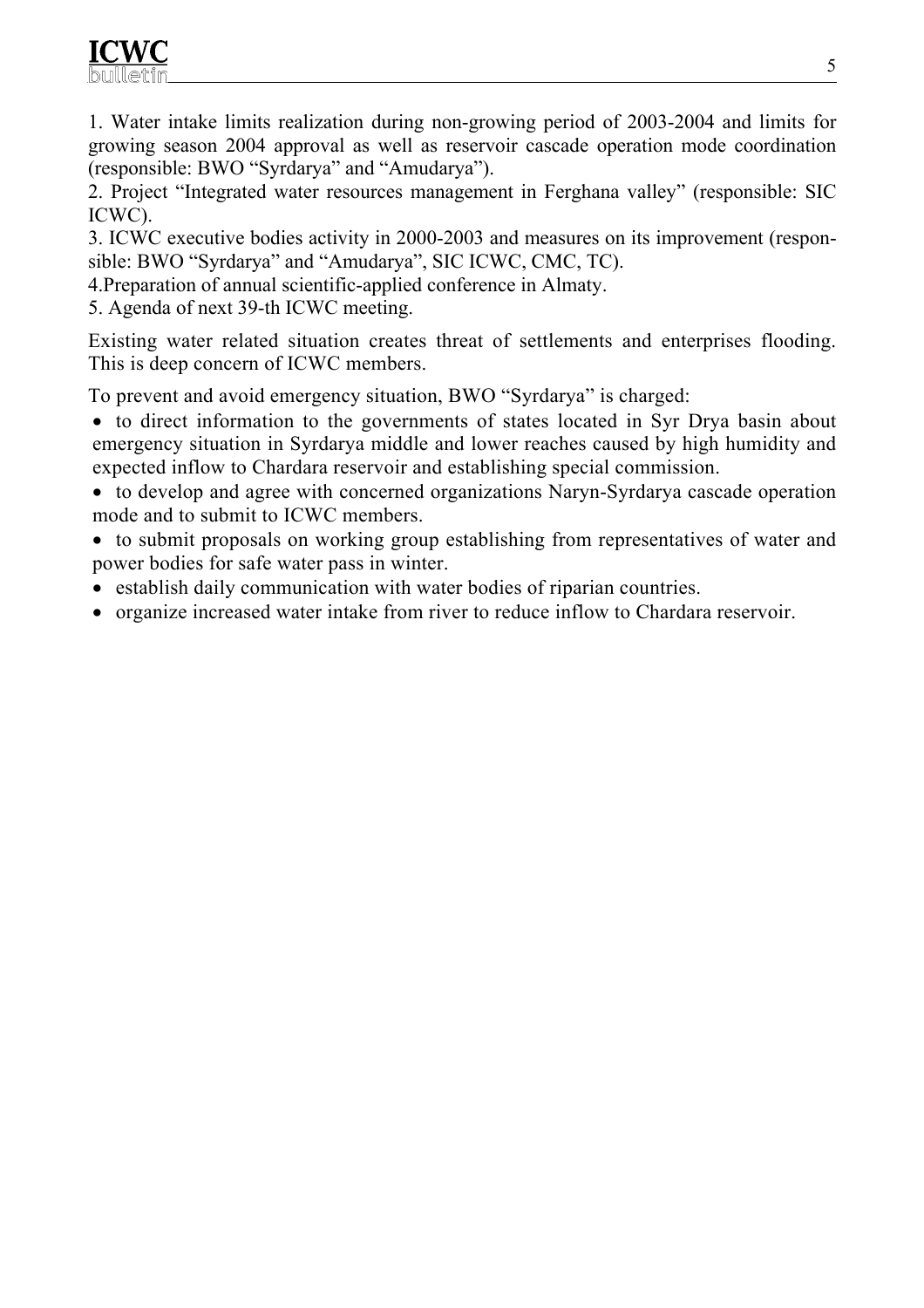#### **AGREEMENT ON COLLABORATION BETWEEN SCIENTIFIC-INFORMATION CENTER OF COMMISSION FOR SUSTAINABLE DEVELOPMENT (SIC SDC) AND SCIENTIFIC-INFORMATION CENTER OF INTERSTATE WATER COORDINATION COMMISSION (SIC ICWC)**

SIC SDC is scientific-information and executive body of SDC; it has national branches in 4 states of Central Asia.

SIC SDC is responsible for:

- ecologic and social-economic data collection, processing and summarizing;
- creation of common scientific-information data base and bank on nature protection and rational water resources use in the Aral sea basin;
- development of recommendations on scientific-technical, ecologic and socialeconomic cooperation within Aral sea region;
- participation in preparation of periodical publications and scientific, technical and advanced experience information provision;
- development of concept and program of uniform system of environmental monitoring;
- development of common methodological base of natural resources and related projects' ecologic-economic assessment;
- development of main principles, indicators and criteria for national legislations on population environmental and social protection;
- SDC members' information about changes of ecologic and social-economic conditions all over the world.

SIC ICWC is scientific-information and executive body of ICWC; carries out its activity jointly with scientific-research and design institutes of Central-Asian countries and has national branches in 4 states of Central Asia.

SIC ICWC is responsible for:

- coordination of joint activity in the region;
- preparation of ICWC regular meetings;
- development of common scientific programs on water resources management; water sector prospective development; water conservation; coordination with other sectors: power, environment, hydrology, capacity building;

• ICWC members information about changes occurring in water sector all over the world;

- strengthening legal base and organizational structure in water sector;
- strengthening collaboration in water resources use and management based on the world experience;
- information-publication activity;
- establishing common information base of water resources use, water, irrigated lands, climate and social-economic monitoring;
- regional projects initiation and coordination;
- ICWC Training Center activity supervision.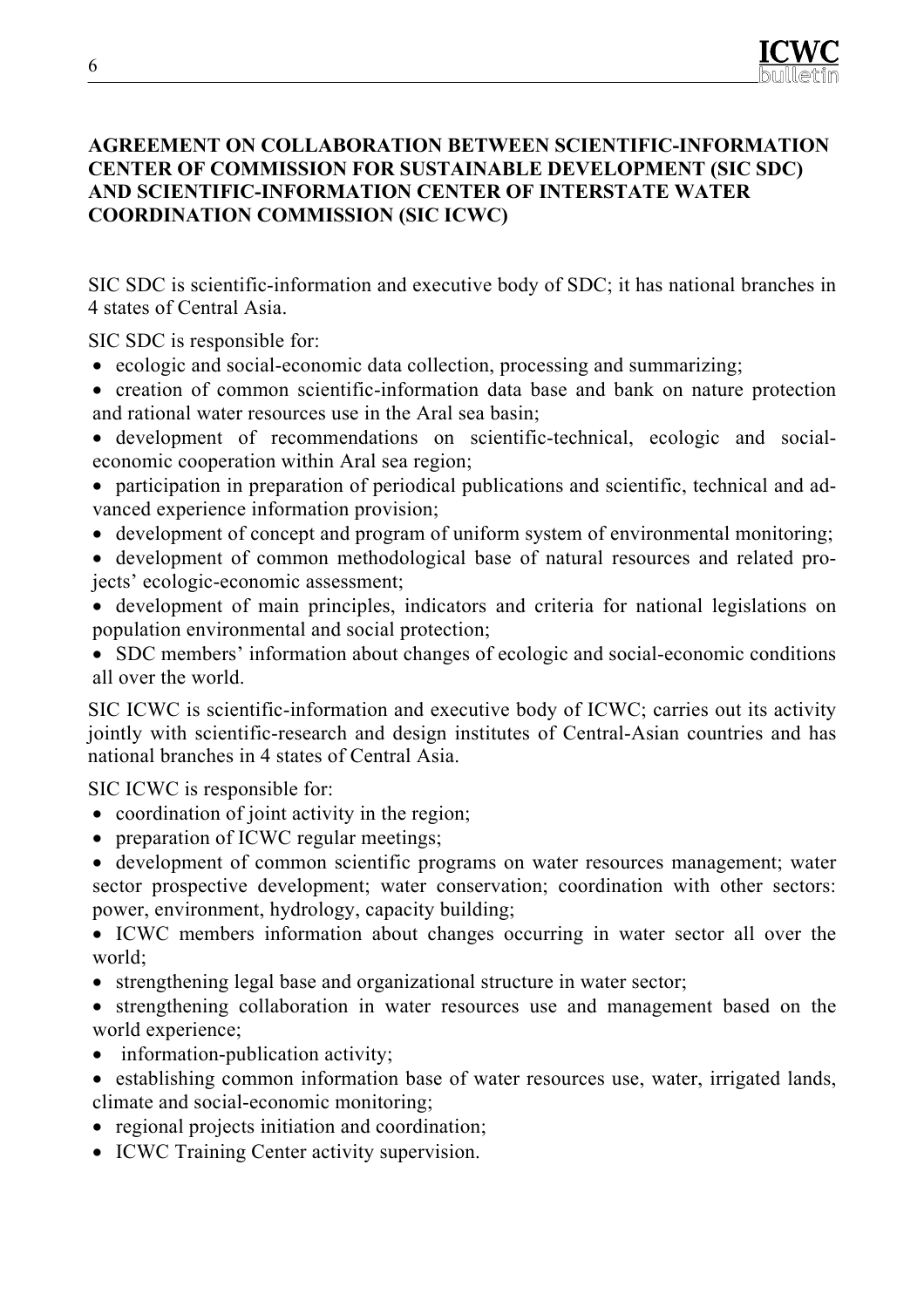According to agreement between SIC SDC and SIC ICWC parties agree on following collaboration:

- 1. Support and develop information exchange on parity base.
- SIC ICWC presents information about:
- a) water resources (surface and ground water);
- b) water sector economy;
- c) irrigated agriculture.

SIC SDC presents information about:

a) social-economic indicators of countries' development and perspective;

b) indicators of natural complexes ecologic sustainability;

c) indicators of population provision with safe drinking water;

d) change of climatic indicators.

2. Jointly participate in development and realization of "Program of concrete actions on ecologic and social-economic situation improvement" for 2003-2010.

3. Promote regional collaboration in priority ecologic and water relates issues for sustainable development; planning and realization of bilateral measures of common interest.

4. Involve of both parties collaborates to participate in publications.

5. Promote experience and specialists exchange; invite representatives of other party to scientific seminars and conferences.

6. Promote establishing joint working groups for elaboration and coordination of other regional scientific programs (SIC ICWC creates water programs and SIC SDC - environmental ones). Both parties make mutual examination.

7. SIC SDC agrees to participate as Turkmen basic unit in EU bidding process with SIC ICWC proposal on establishing Information-consultation center within framework of EC program FP-6 in Central Asia.

8. Develop together special educational course on environment protection on base of ICWC Training Center.

9. Given agreement can present a foundation for other special agreements on joint projects and programs fulfillment.

10. Present agreement can be amended, complemented or canceled by written notification by one party to another.

11. All agreements including financial aspects are fixed by separate contracts or agreements.

12. Agreement duration is 3 years since date of its signing by both parties and can be extended by mutual agreement.

> **P.E.Esenov**  Director SIC SDC

**V.A.Dukhovny**  Director SIC ICWC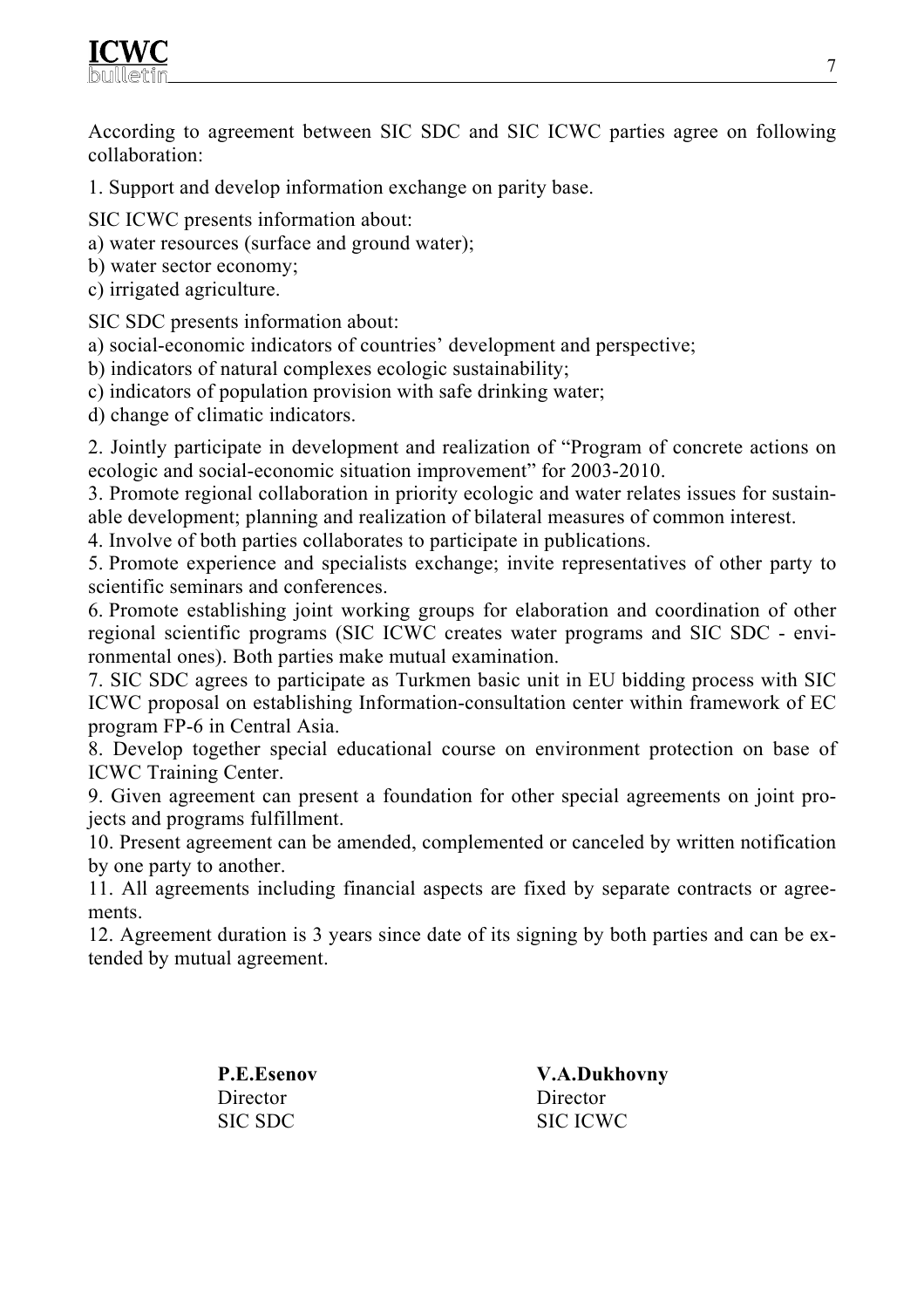#### **INFORMATION ABOUT JOINT PROJECT OF MINISTRY OF ENVIRONMENT OF TURKMENISTAN AND UNDP "ASSESSMENT OF AFGHAN CRISIS IMPACT ON AMUDARYA WATER QUALITY IN TURKMENISTAN"**

Amudarya comes to Turkmenistan through Kelif gorge of Gissar ridge. Biggest tributaries of Amudarya are Pyanj and Vahsh; after their confluence river takes name Amudarya. River flow is fully formed in mountains, watershed area is 200 th.km<sup>2</sup>.

Average annual Amudarya runoff amounts to 65  $km^3$ , from which 60% or 40  $km^3$  belongs to Pyanj river. One third of Pyanj watershed locates in Afghanistan. River runs for 1000km along the border between Afghanistan, Tajikistan and Uzbekistan. Turkmenistan locates in middle and lower reaches of the river.

According to available data, Afghanistan can become potential source of Amudarya. In northern provinces of Afghanistan (Kunduz, Tahar, Badahshan and Baglan) there is dense irrigation network – many Pyanj tributaries with croplands and cities Khanabad, Faizabad, Kunduz and Talokan as well as many settlements.

During last 20 years Afghanistan ecosystem aggravated. This damage was caused by unlimited natural resources use and military operations since 1979. Balanced ecosystems start to degrade by high rate and destroy.

Afghanistan is traditionally agricultural country – rural population amounts to 80%. Since start of war agricultural production has declined by 50%. Population used natural resources like forests that led to flood and avalanches. Many forests were burned during the war. Croplands also burned out and degraded because of heavy machinery and chemicals.

Due to topographic peculiarities, aridity and soils, near 80% are subject to erosion. During intensive rainfalls typical soil of Afghanistan (loess) is destroyed. Negligent and thoughtless land use for agricultural crops production, steep slopes reclamation, bush and trees cutting lead to soil erosion.

During the war chemical weapon was used that damaged soil but there are no evaluations of this impact.

Traditionally Afghanistan produced ecologically pollution-free production but presently under pressure of foreign companies danger chemicals are applied: DDT and BHC are widely used to date.

Presently, Afghanistan environment is in critical state. Main issues are as follows: soil erosion, forest disappearance, biological agents' dissemination. To assess impact of this crisis on Amudarya water quality, in Turkmenistan since October 2002 Ministry of Environment jointly with UNDP is implementing project with following main objectives:

• evaluation of Afghan crisis impact on Amudarya river water quality within Turkmenistan;

• water quality monitoring and analysis at the border between Afghanistan and Turkmenistan;

- study of water quality trends over gauging stations: (Atamurat, Turkmenabat, Birata);
- strengthening potential of chemical laboratories under Ministry of Environment;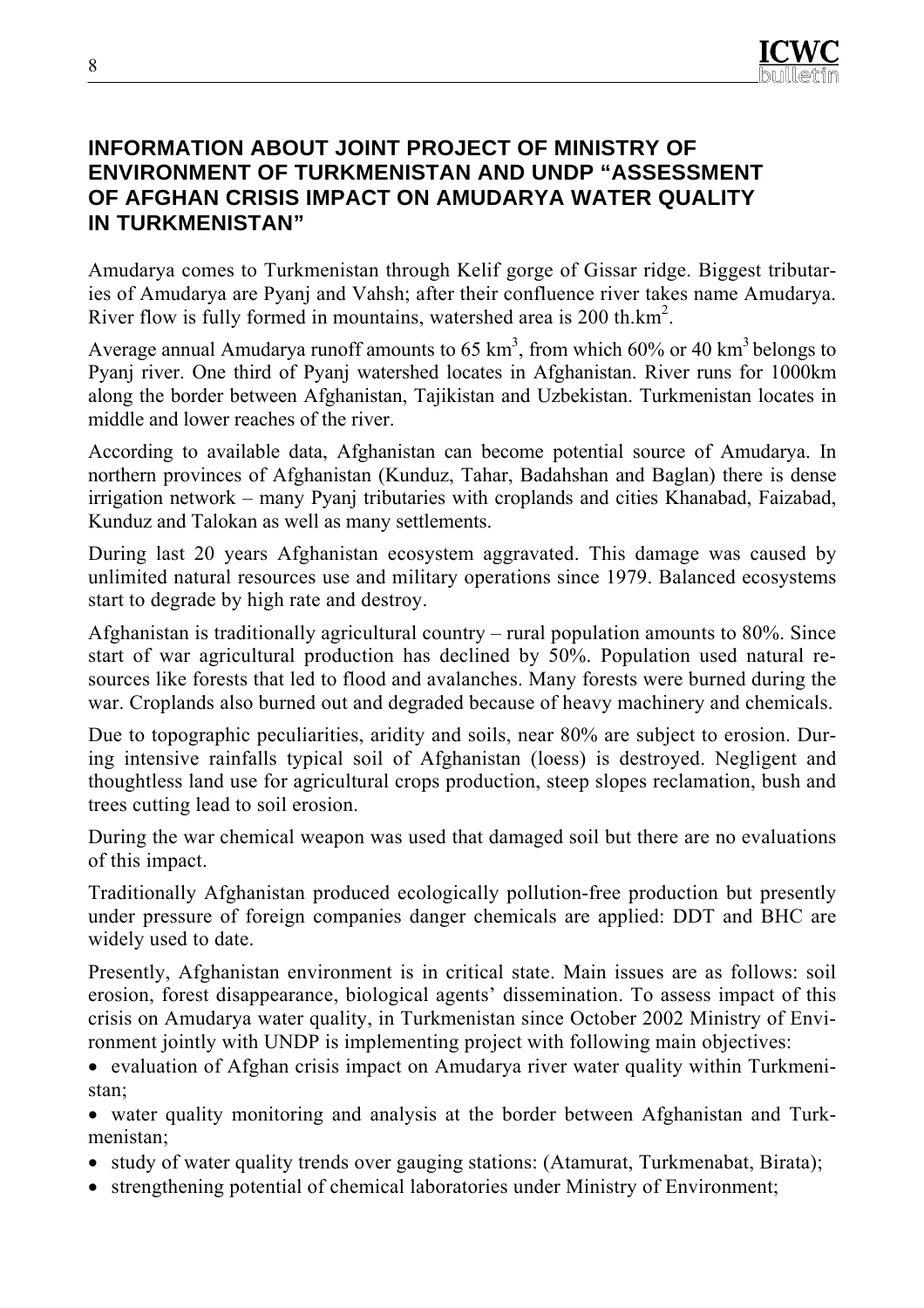Within this project experience of the water sector, health services, Turkmenhydromet, Turkmenstandard, Turkmengeology, BWO "Amudarya" and Ministry of Environment laboratories and existing monitoring of water quality were studied.

In result of this activity became evident that nobody carries out water quality monitoring by Kelif and measurements by Atamurat, Turkmenabat and Birata are not continuous including only definition of water physical properties, biogenic and organic matter.

In order to define water pollution, monthly quality monitoring by Kelif, Atamurat, Turkmenabat and Birata has been established with definition of following components:

- organoleptic characteristics;
- physical parameters;
- total salinity and main ions
- $BCO<sub>5</sub>$  and CCO, hardness;
- pesticides;
- biogenic matter;
- heavy metal ions;
- specific matters;
- microbiologic matter.

Water sampling was performed with regard to current running up time from one alignment to another. Analyses were performed in Turkmengeology, Ministry of Environment and Lebap Sanitary-Epidemiologic Service laboratories.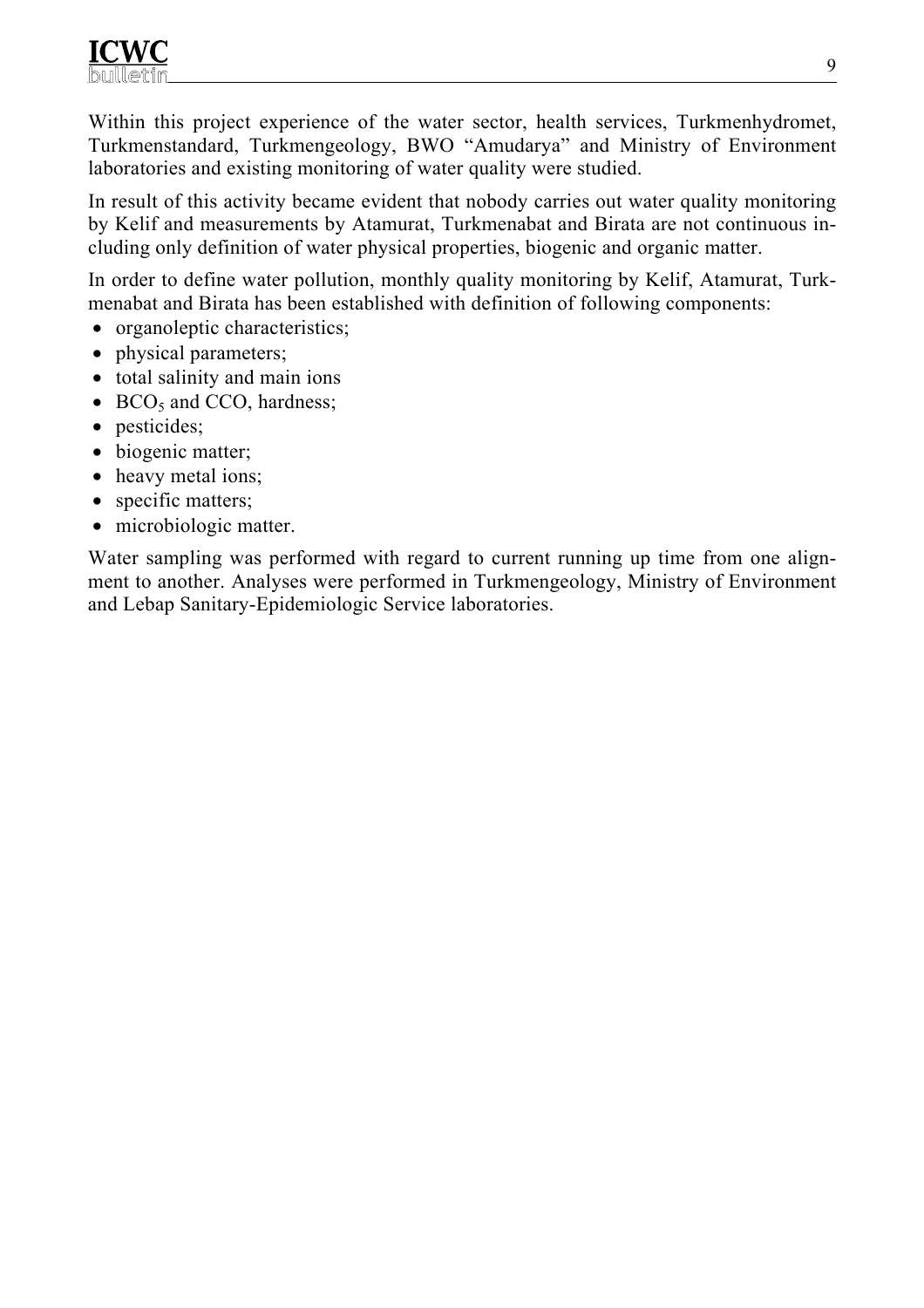# **ALL-RUSSIAN WATER CONGRESS**

On December 9-10, 2003 in Moscow under auspice of the Ministry of Natural Resources All-Russian Water Congress was held. It was carried out within framework of the Year of Fresh Water announced by UN.

All 89 regions of Russia and delegation from 17 countries and international organizations were presented including UN EEC and WWC. There were 10 thematic sessions and exhibition. Congress participants discussed initiative of the Ministry of Natural Resources on establishing in Russia common body on hydraulic structures, reservoirs and other water bodies operation. Presently, many ministries (agriculture, transport, power engineering) are responsible for hydraulic structures management.

According to N.M.Tarasov, Water Department Head, payments allocated by different ministries for hydrostructures maintenance (4.3bln.ruble) will be unified and used purposefully. Second source of funding will be water users fee (this measure is foreseen in new Water Code). To compare: now from 14bln.ruble only 17-19% return to water sector. Third source of funding is federal target programs.

Ministry of Natural Resources realizes President and Premier's order to work out main directions of water sector development up to 2010. All-Russian program "Watre of Rus $sia - 21$  century" is a base for this activity. It consists of 89 regional programs and 16 programs for biggest river basins.

Special attention was paid to transboundary basins management. Two years ago Russia has taken obligation to develop document on interstate transboundary water resources allocation to bring together positions of different CIS countries. Document has been endorsed in the end of November in Madrid. Russia also suggested introduce these recommendations in Tobol basin. This proposal has been supported by Kazakhstan.

WWC Executive Director Daniel Zimmer and representative of WWC Board member Vadim Sokolov (SIC ICWC) noted that within CIS countries only three countries are WWC members. Proposal was introduced to establish WWC Regional Center in Moscow. This center will organize following joint activity within CIS space:

- joining world water community as active participants;
- development of common ways of transition from administrative management to IWRM principles;
- knowledge and experience exchange among members and between West and East. .

Rainer Enderlein, Leader of Helsinki Convention Secretariat and Head of water Department N.M.Tarasov explained to participants WECZA component of EC Water Initiative. Presently, near 150 "building blocks" are presented, which will be considered at high level meeting in Moscow on February 26-27, 2003.

Bo Libert (Helsinki Convention) told about three partnerships within the region: ecologic strategy WECZA, Strategic partnership and Central-Asian Initiative. He presented review on transboundary collaboration in CIS and told about Convention Secretariat activity. In particular, at Madrid conference 6-7 workshops are proposed for CIS during 2 years in order to strengthen network and capacity. It is also planned to carry out activity on Helsinki Convention introduction in Central Asia (though only Kazakhstan joined Conven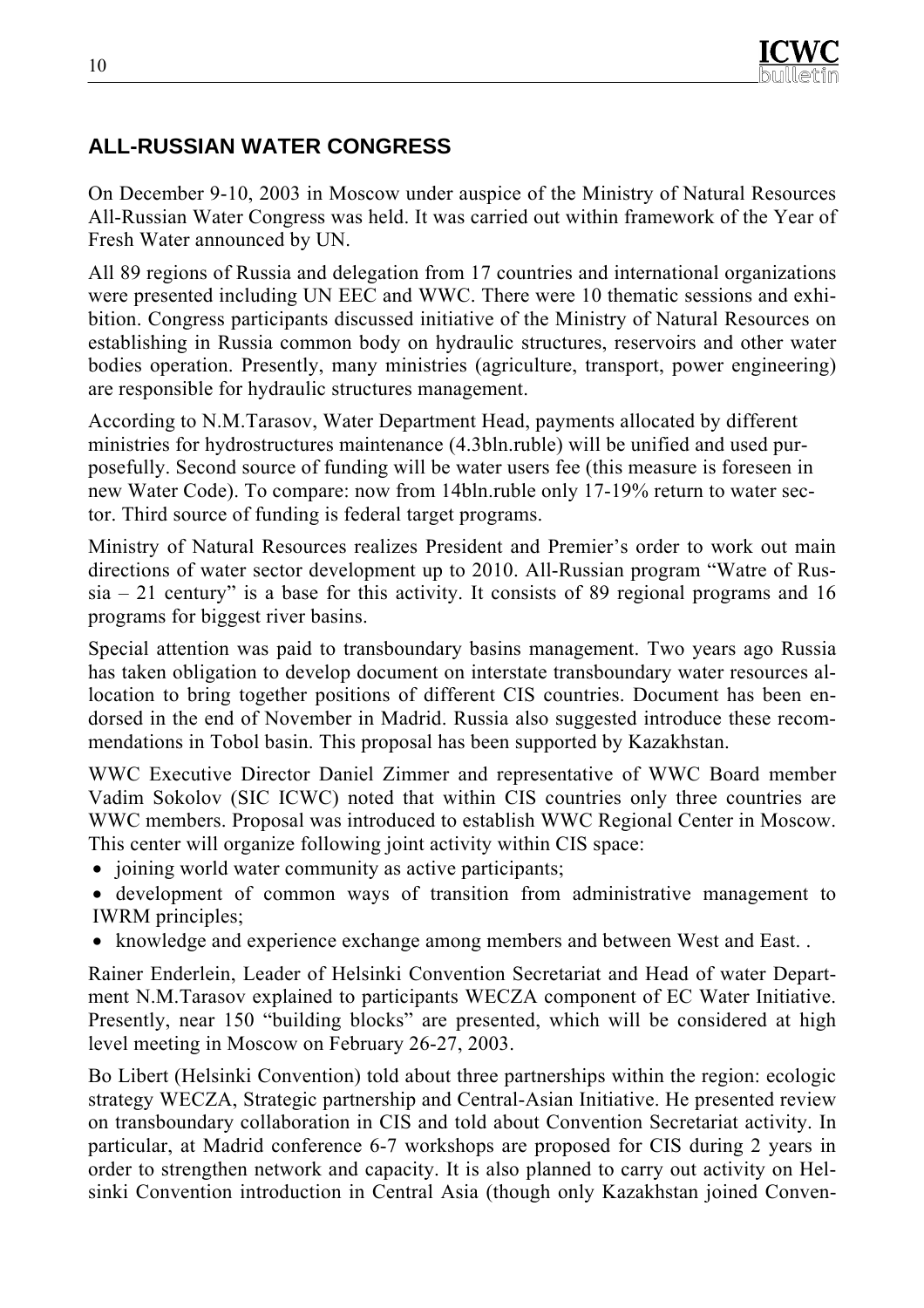tion to date) and fining pilot projects for this region. Bo Libert noted "bottle necks" in some basins including Dnester one where collaboration between Ukraine and Moldavia can be developed.

Representative of Joint Russian-Finnish Commission on frontier water systems use told about 40-year experience of this commission activity. He told also about EC Framework Directive, which obliges EU members cooperate with non-members in international river basins.

Water Congress in Russia is planned to be held each three years. From ICWC in Congress took part prof.N.Kipshakbaev, Director SIC ICWC Kazakh branch and SANIIRI Director R.I.Ikramov.

# **RUSSIA WATER ISSUES**

*Review of report «National program «Water of Russia – XXI century» prepared by State Council of Russian Federation.* 

Water resources of Russia provide economic and social well-being of people living on its vast territory. Existing water sector is very important for successful development of the country. But practice of wasteful attitude to water plus imperfect water legislation and financing mechanism led to crisis. Report «Water of Russia – XXI century» is devoted to ensuring population and economy provision with safe water, flood protection and water bodies ecologic state improvement.

Russian Federation is one of the richest states of the planet in terms of fresh water resources. Their volume amounts to  $60$  th.km<sup>3</sup>. Near three millions of rivers and creeks run across its territory with total volume  $4.3$  th.km<sup>3</sup>. 2.7mln. lakes contain 26.5 th.km<sup>3</sup> of fresh water. In European part of the country, were 80% of population live, only 8% of water resources is located.

Due to economic decline, water consumption in Russia reduced by 30%. Presently, 85  $km<sup>3</sup>$  are taken from natural water bodies, 133 km<sup>3</sup> are saved due to water rotation and recycling. Cost of main assets of water sector (water pipelines, pumping stations, treatment plants) is estimated as 360bln.ruble.Near half of them is worn and needs rehabilitation. For river flow regulation there are about 30 000 reservoirs with total capacity 800 th. $km<sup>3</sup>$ . There are 65 thousands of objects in water sector.

Each fifth water sample does not meet hygienic requirements. Damage to population health is 30bln.ruble/yr. Flood issue is most critical, which annual damage is 40bln.ruble/yr. Climatic changes increase probability of catastrophic floods. Hydrometric network and degree of water bodies' study do not meet modern requirements.

Major issues of water sector are as follows: unsatisfactory drinking water supply, wasteful water use, unsatisfactory water quality, aggravation of main assets and low efficient management system. In Volga and Don basin there are problems with water quality, wastewater treatment, fish and biologic resources reproduction.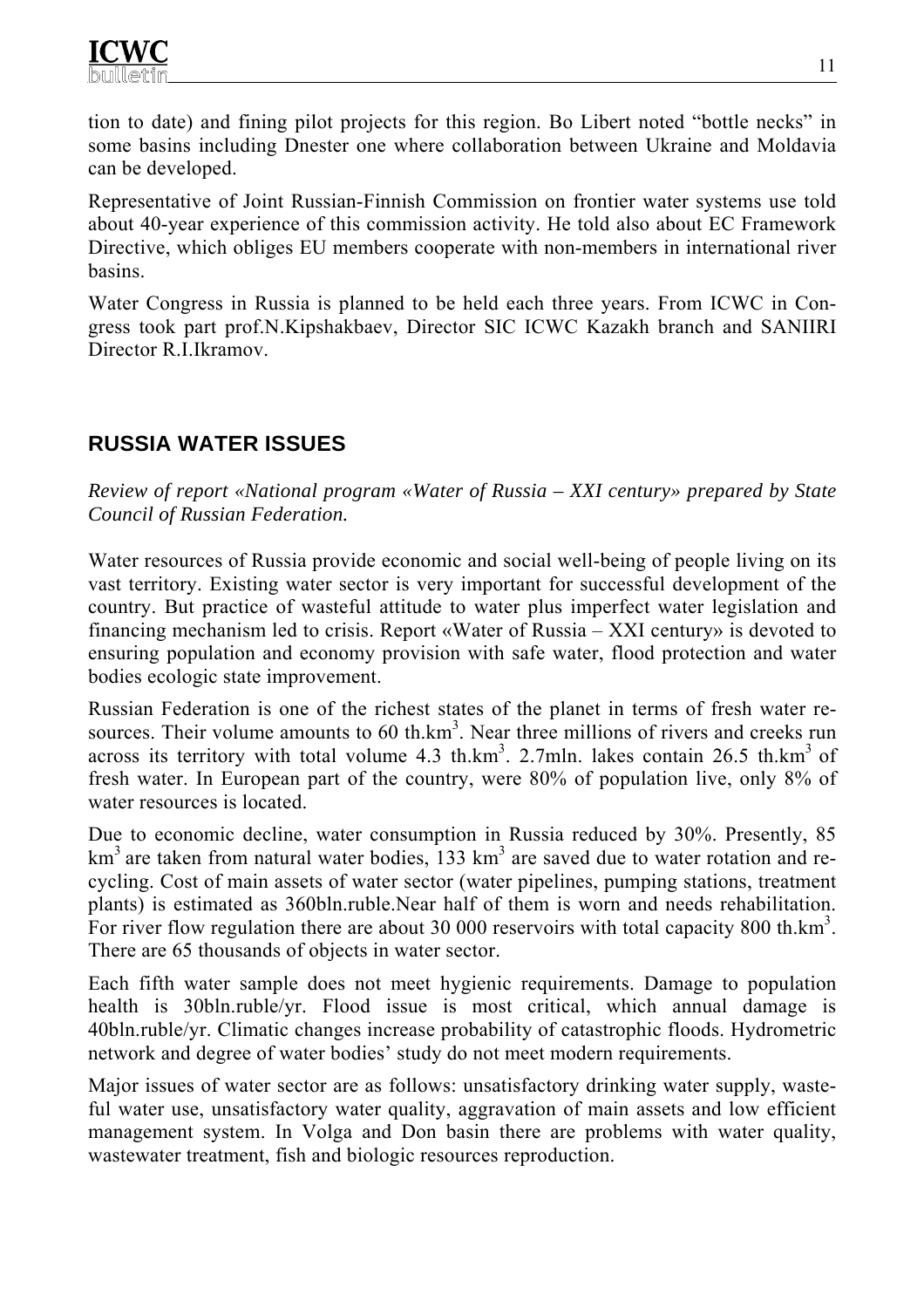Goal of the program is provision of sustainable water use, creating favorable ecologic situation, hydraulic structures safe operation, flood protection based on set of measures.

Program contains proposals from the regions and oblasts and is directed at elimination of long-term sectoral and territorial separation in water use. «Doctrine of sustainable water use», «Concept of state management by water resources improvement» and «State strategy for water objects use, rehabilitation and protection» constitute a base of this program. Program is planned to be realized up to 2015.

National program has being created at three levels: territorial, basin and federal. Its foundation is built on territorial programs including water use and protection measures permitting improve water supply. Measures of territorial programs are unified in 19 basin sub-programs. It worth to note, that national program is based on basin principle of management.

Near 60% of water is used for industrial needs, 20% - for municipal needs and 20% - for agriculture. Losses in external networks reach  $13\%$ /yr  $(8.6 \text{ km}^3)$ . Water objects are intensively used for navigation, power engineering and fish breeding.

To improve water supply quality set of technical measures is foreseen including creation of new regulating capacities and water works in zone of water deficit, treatment plants and water supply systems reconstruction and building, power and transport water work construction, modernization of existing water related systems.

It is expected wider ground water use for large cities water supply. High efficient technologies including multi-step filtration without chemicals and with biologic reactors and slow filters; water treatment by ozone and ultraviolet ray should be introduced. To improve agricultural water supply, 133 th.km of new pipes and treatment plants of total capacity 0.6mlnm3 /day to be constructed. Ground water use will be also among priorities.

As to power engineering, it is planned to complete Boguchan power plant, start construction of Nizhneangarsky power plants and power plants cascade on Katun river. Feasibility study for power plants construction on Aldan, Vitim rivers and Turuhan power plant in Evenk is foreseen with 50blnkvt transmission to Ural and European part of the country.

To improve internal navigation it is planned to build second lines on Kochetov lock on Nizhny Don and on Volga-Baltic waterway. Total expenses for above measures amount to 324 bln.ruble. Urban population will be supplied with water by100%, 19mln.people will receive safe water additionally.

Area endangered by flood is 400 th.sq.km, territory endangered by catastrophic flood - 150 th.sq.km including 300 cities and thousands of villages.

Landslides threat to many large cities like Nizhny Novgorod, Saratov, Volgograd, etc. These threats should be assessed and addressed by building dams, collectors and other protection structures. In particular, it is planned to complete dam in Finnish bay protecting Saint-Petersburg. Totally more than 2 thousand dams to be built. Total cost of these structures is 105 bln.ruble. It will permit reduce annual damage from flood by 3-4 times.

Serious attention is planned to be paid to hydraulic structures (60% is not belong to state) safety. Operation duration of many from them exceeds 40-50 years that increase probability of accident. Forty millions people live in risk zone. Cost of measures amounts to 87bln.ruble.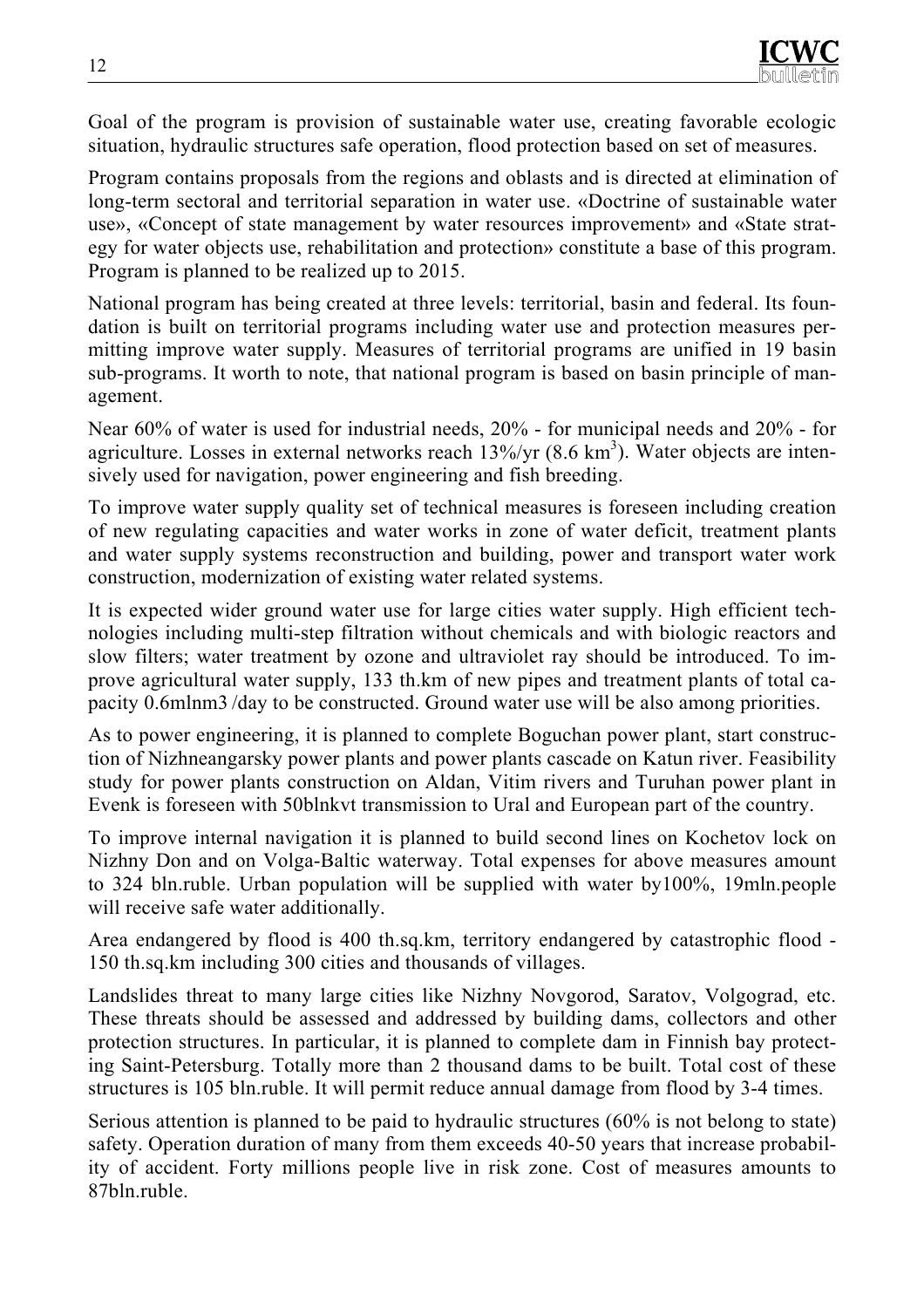Special attention is paid to pollution issues. Annually  $55 \text{km}^3$  of wastewater are released сto natural water objects, from third part is polluted. Construction of new and reconstruction of existing treatment plants are foreseen in all regions. For this purpose 250bln.ruble will be allocated.

Due attention is paid to development of water resources monitoring system and information provision. Total number of surface water observation points is 5000. Perfection of state management by water resources will be made through strengthening and widening functions of basin organizations and transfer to them significant part of federal bodies' authorities. In particular, basin councils will be established for regional and another water users interests' coordination.

Main principle of economic regulation in water relations should become paid water use, simulation of rational water use, target water charges use for water related measures funding.

International cooperation in transboundary object management improvement (more than one thousand including 70 large and medium rivers) is foreseen.

Program staff provision foresees specialists' preparation and training, new educational technologies introduction. Since water sector is science intensive, it is planned to develop network of scientific-research and design organizations in this sector. Water strategy will be developed with participation of the Academy of Science, concerned ministries and agencies, international organizations.

Total cost of all water related measures foreseen by the national program is 807bln.ruble (in price of 2002) including: 680bln.ruble for capital construction, 54bln.ruble for research. Urgent measures of first stage (2003-2005) need 175bln.ruble. It must stabilize water related situation in the country. Second stage measures (2006-2010) are also called urgent and cost 343bln.ruble. Measures of third stage are perspective (2011-2015) and cost 288bln.ruble. They must ensure integrated and rational use of water resources.

Assessment of program economic effectiveness supposes that by means of paid water use. Program realization will lead to 200-250 new working places creation and damage to population health reduction by 30bln.ruble/yr as well as damage from flood reduction by 30bln.ruble/yr. The main thing is providing water sector normal functioning

System research in all national program's main directions is foreseen with close cooperation between governmental bodies, local authorities, water users and non-governmental organizations at federal, basin and territorial level.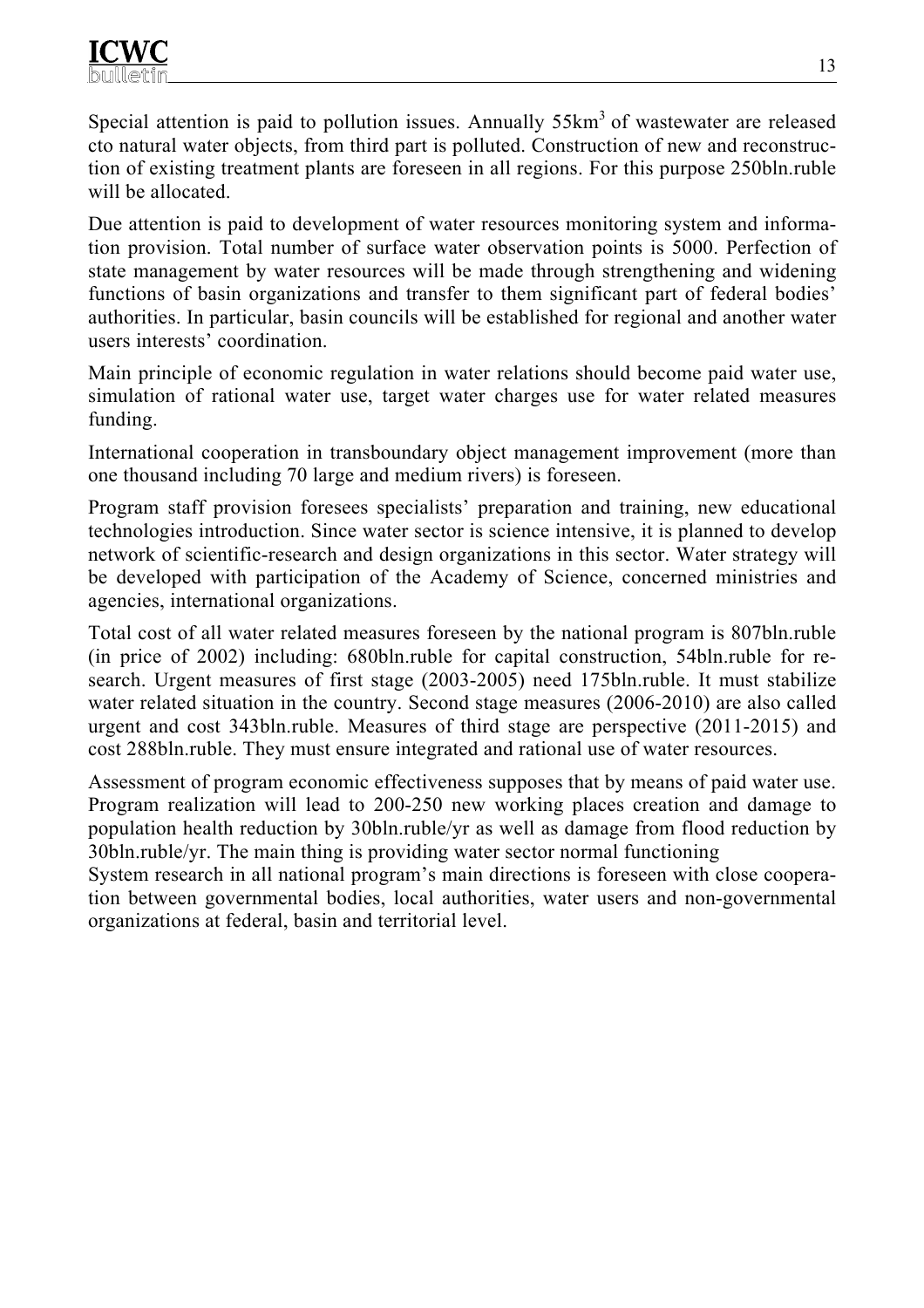

# **RESOLUTION OF ALL-RUSSIA WATER CONGRESS**

Moscow December 10, 2003

Participants of All-Russia Water Congress representing wide circle of water specialists note that system discussion of water sector role, place and state took place. On base of this discussion, set of proposals has been developed including conceptual ones recommended to be realized by the Ministry of Natural Resources, federal and regional agencies.

Developed in 2002-2003 by the Ministry of Natural Resources jointly with concerned federal and regional agencies National Program "Russian water sector development" became a base for consideration by State Council in Rostov-on-Don (03.09.03), at which President gave directions and mechanisms of this issue solution:

• short terms are determined for development of main directions of water sector development up to 2010 and action plan for their realization;

• responsibility of federal agencies is determined for improvement of water supply and water object state, flood protection; regional and local authorities in technical perfection of water supply system, hydraulic structures safety since 2005 from federal and local budget.

Basic sub-programs "Water resources and water objects", "Volga revival", "Baikal protection", "Environment and natural resources of RF (2002-2010)", "South of Russia", "Far East and Trans-Baikal", "Municipal service reforming", "Drinking water supply", "protection from negative water impact" are being realized.

Participants express gratitude to RF President V.Putin for continuous attention to water resources use as most important factor of economic and ecologic security of the country.

Participants consider expedient:

- to develop national water policy meeting principles of sustainable water use and integrated management both at national and basin level and ensuring economic growth with water ecosystem improvement;
- effective realization of state water policy with regard to specific hydrologic, ecologic and socio-economic conditions can be ensured by water strategy, basin and territorial programs development;
- most important task is to provide necessary scientific ground of water resources use impact on ecosystems, available water resources and their account in prospective development plans; hydraulic structures safety, flood protection and negative water impact preventing;
- one of the most important factors providing water sector sustainable functioning is innovation potential realization within framework of "RF policy if science and technologies development up to 2010 and further perspective";

• development and effective use of existing potential and involvement of organizations beyond the Ministry of Natural Resources including educational institutes will allow optimize and increase efficiency of state water management.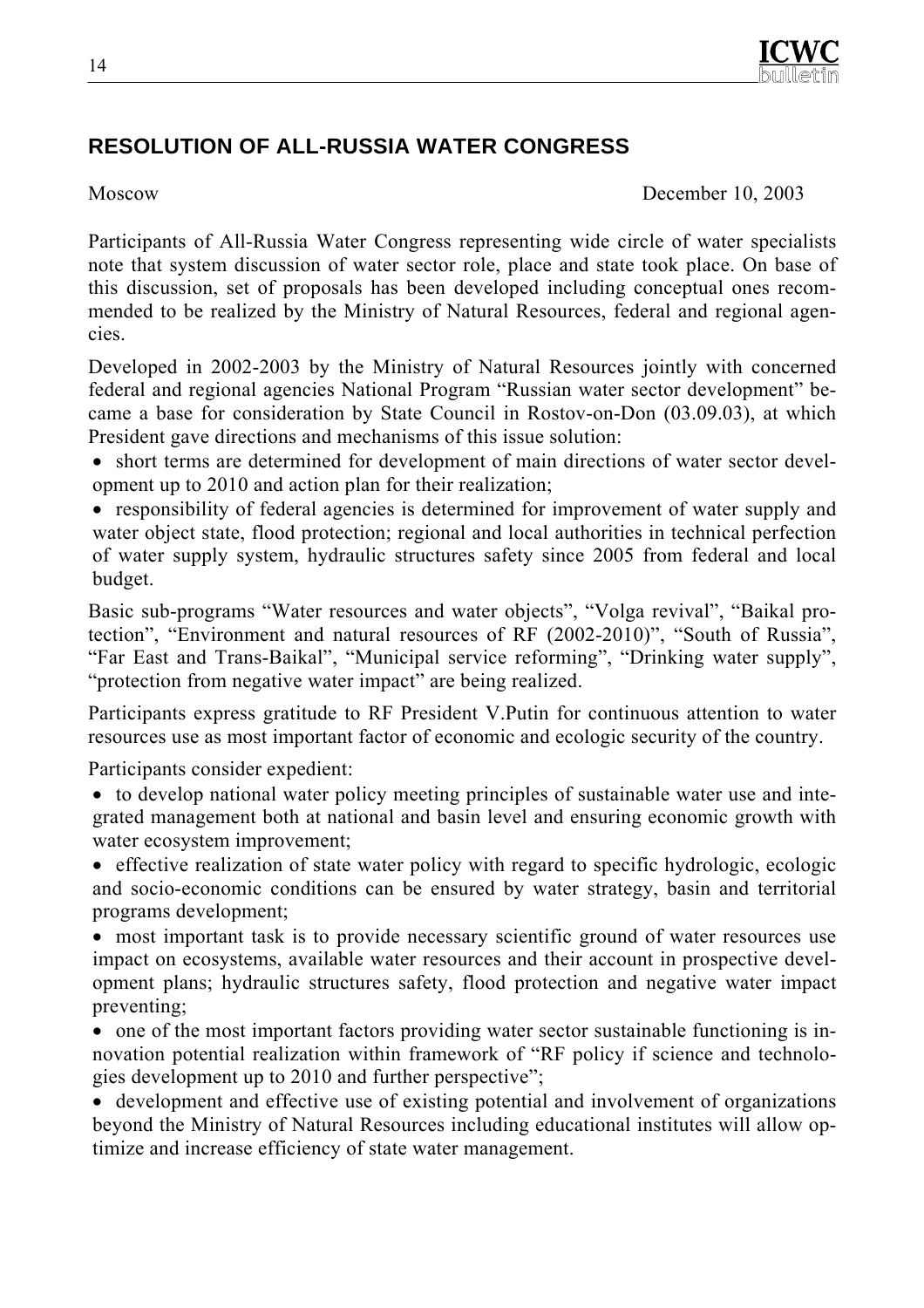

Participants single out:

• recognizing priority of international cooperation in shared water resources use and protection, transboundary collaboration in socio-ecological issues solution;

• necessity of rapid development and strengthening of international cooperation between CIS countries including use of European Water Initiative for Eastern Europe, Caucasus and Central Asia, interstate commissions and international programs;

• necessity of information interaction between federal meteorological body and regional and local bodies, its accuracy and reliability increase;

• necessity to develop scientifically grounded strategy (concept) of flood mitigation, developing on its base basin programs and action plans with short-term, mid-term and operative objectives;

• necessity to establish automated systems of early warning using satellites and radar network, information system for forecast and early warning;

• urgent development of «All-Russian program of water objects' state monitoring including monitoring of water systems and structures.

Congress recommends:

1. Ask the Government of Russian Federation:

1.1. Accept main directions of water sector development up to 2010 and action plan for their realization.

1.2. Provide in 2004 preparation of new edition of RF Water Code in accordance with approved concept, basin principle of water management and protection, legal regulation of ground water use, mining non-metallic minerals from water objects.

1.3. Make decision on federal law "About flood protection" development establishing legal base of flood protection, develop mechanism of economic activity regulation on flooded areas, economic damage reduction to acceptable level, water bodies protection from accidental pollution.

1.4. Support proposals on establishing common structure on all federal hydraulic structures' O&M.

1.5. Make decision on appointment of title «Distinguished water worker of RF».

2. Ask Ministry of Natural Resources:

2.1. Develop economic mechanism of water sector development and submit it to the Government:

- at first stage – introduce financial mechanism of water use in new edition of Water Code based on paid water use, amendments and additions to existing legislation providing stimulation of investments and innovations (Civil Code of RF; Law "About financial rent (lease)", "About budget of RF", etc.).

- at second stage – perfection of methodological approaches to water tariffs, mechanism of fund rising (market of water services, infrastructural concessions, leasing form of main assets renovation, subsidizing, ecologic insurance). Regular analysis of water legislation implementation and providing wide participation to its results.

2.2. Provide development and realization of personnel education and training.

3. State water service:

3.1. Use specific proposals developed on thematic sessions, international workshop and round table contained in their resolutions and directed at state water management im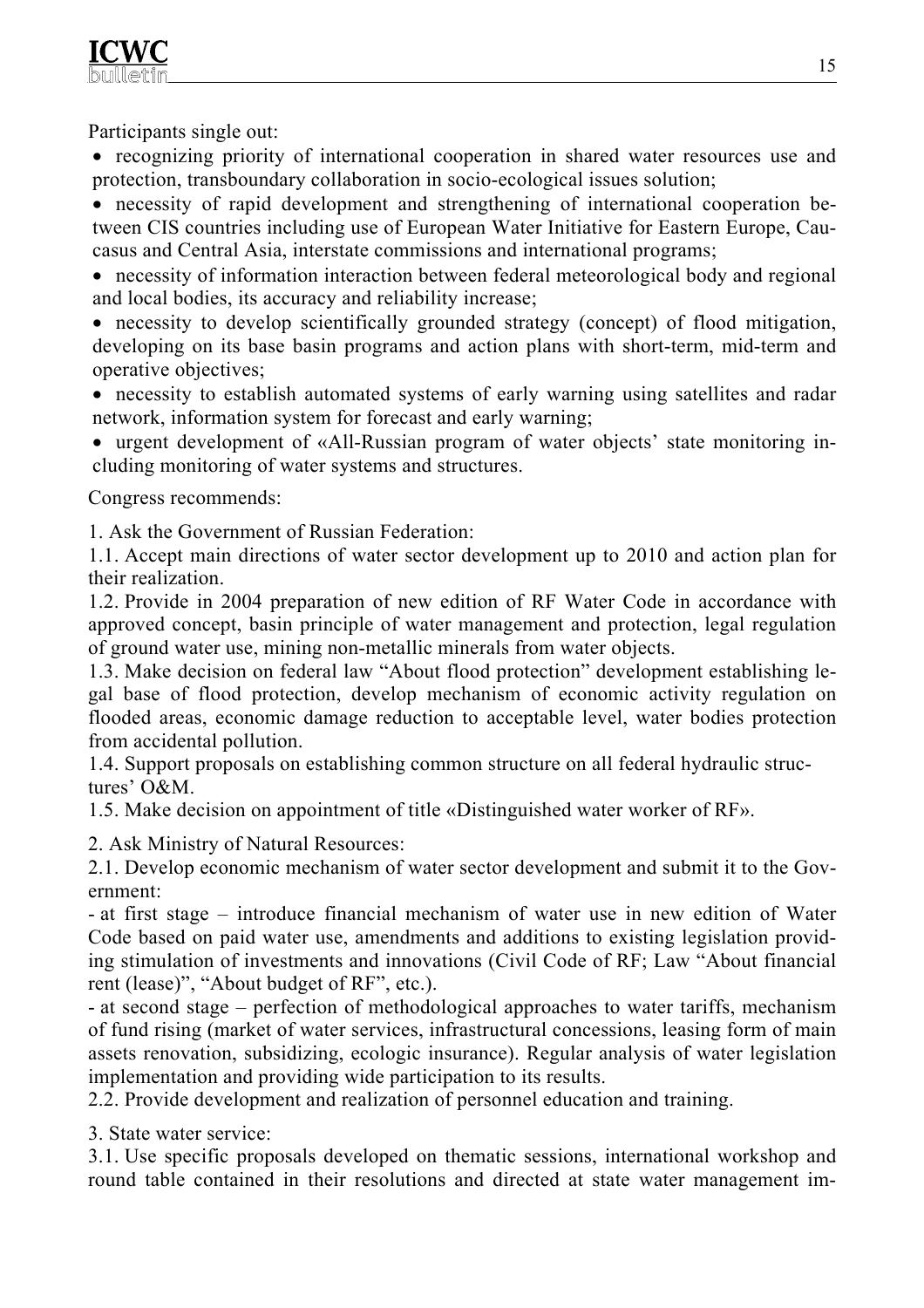provement, sustainable flood protection, hydraulic structures safety, international cooperation in joint transboundary water resources use and protection.

3.2. Provide anticipatory development of normative, methodological and instructive base for water object use and protection including "Rules of reservoirs operation and "Rules of reservoir water resources use" for reservoirs Volga-Kama and Angara-Yenisei cascades; formation of automated information-advising system including modeling

3.3.Concentrate efforts on scientific-technologic provision, economic-organizational and legal mechanism of water conservation programs on priority directions:

- realizing principle: «each economic subject should become water conservation subject»;

- setting protected zones with regard to real ecological danger to watershed;

- development of technical regulations for water use and protection;

- optimization of water protection programs with regard to ecologic and economic factors;

- perfection of control over water quality and pollution sources;

- ecologic education and propaganda, attraction of mass-media to water objects protection.

3.4. Establish continuously functioning Executive Committee of All-Russia Congress to control Congress resolution observance.

3.5. Carry out next All-Russian Congress in 2006.

Participants highly appreciate activity of working group in Congress preparation and conduction.

Participants express their confidence that state water management system will serve a base for social-economic development, national security in economic and ecologic areas.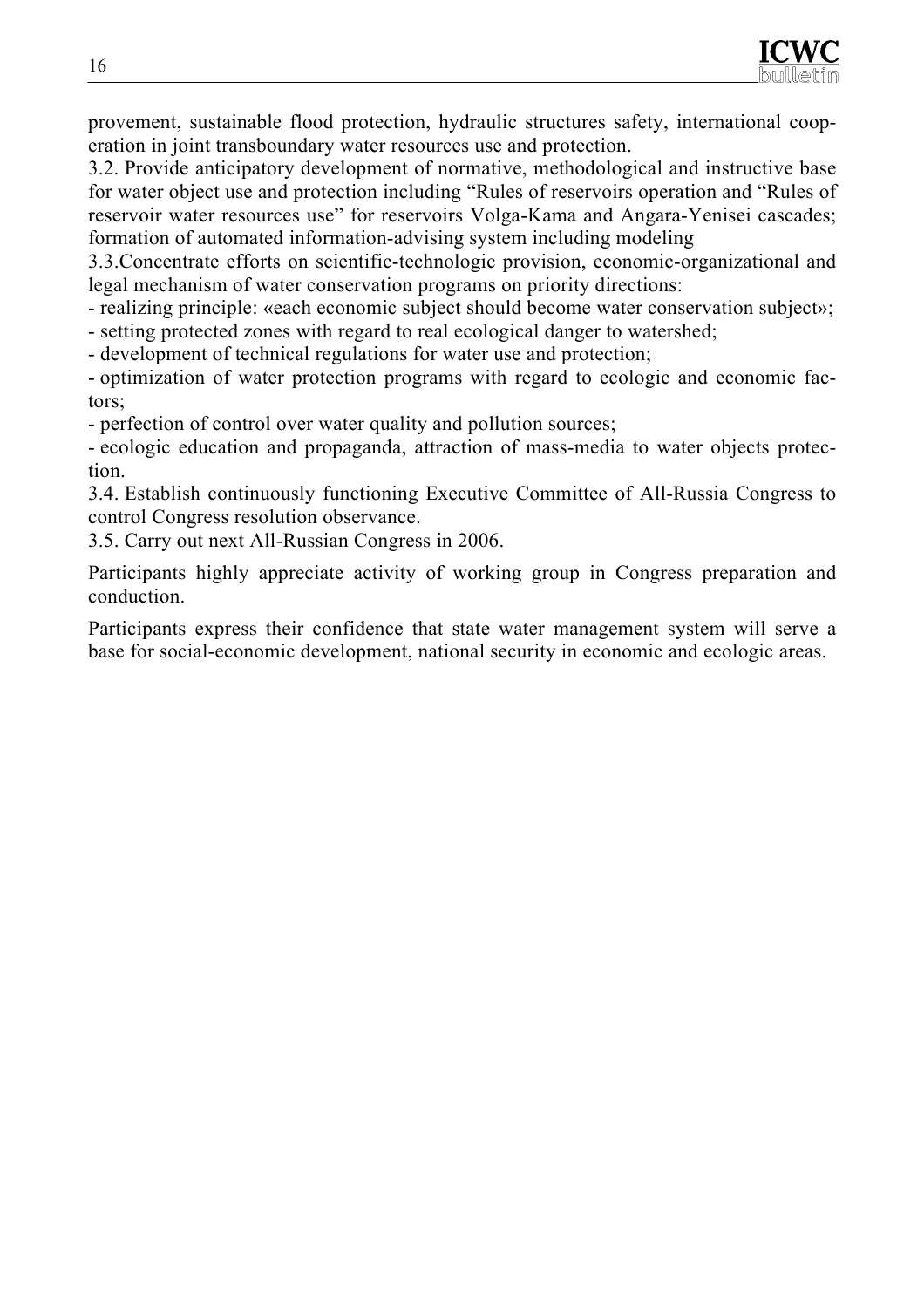# **WATER RESOURCES INTEGRATED MANAGEMENT – BASE OF WELL-BEING IN FERGHANA VALLEY**

Swiss Agency for International Development and Cooperation (SDC) finances project "Integrated water resources management in Ferghana valley" sinceMay1, 2002 till April 30, 2005.Interstate Water Coordination Commission (ICWC) is a customer. IWMI and SIC ICWC are responsible for project implementation.

During implementation phase activity is carried out in four oblasts: Andizhan, Ferghana (Uzbekistan), Osh (Kyrgyzstan) and Sogd (Tajikistan). To support field office in Osh has been established. Activity is carried out along three main canals: South-Ferghana (Uzbekistan), Aravan-Akbura (Kyrgyzstan) and Khodjibakirgan (Tajikistan).

#### **Key outcomes**

Communication network on base of electronic mail between all participants of the project (SICICWC – republican agencies – oblast water organizations – pilot WUAs – BWO "Syrdarya") has been developed and established.

ICWC Training Center branch has been established in Osh; working program has been developed. Since October 2002 regular educational workshops are conducted for water organizations' personnel, water users and NGOs of Ferghana valley.

IWRM concept base has been developed and submitted to republican agencies taking into account hydrographic boundaries, participation of all stakeholders and democratic principle of management. IWRM concept has been endorsed and agreed by republican agencies of Kyrgyzstan, Tajikistan and Uzbekistan on May 16, 2003.

In result of IWRM ideology propaganda Government of Uzbekistan decided to transform water resources management on base of hydrographic principle (cabinet of Ministers decree № 320 dated July 21, 2003.

Alternative institutional structures of water management at canal and WUA level were discussed and agreed. On base of these proposals, water agencies have established new subdivisions - Canal Boards for three canals.

"Typical provision on Canal Water Committee" and recommendations on these provisions application in each canal has been developed and submitted for practical utilization. In December 2003 Canal Water Committees were established at constituent meetings for each from three pilot canals.

Big attention is paid to IWRM ideology dissemination. System approach to social mobilization (IWRM principles explanation) has been developed – educational program for social mobilization and organizational development has been prepared. Regular educational seminars and sociological surveys provide new possibilities for public involvement in water sector reforming in Ferghana valley. Additionally, ministries of Tajikistan and Uzbekistan ask to organize 5 educational seminars (3 for Uzbekistan and 2 for Tajikistan) for rayon level on theme: «How establish WUA through social mobilization».

New WUAs («Akbarabad» on SFC, «Kerme-Too-Akbursai» on Aravan-Akbura canal and «Obi-Zerafshan» on Khodjibakirgan canal) have been established. . Newly established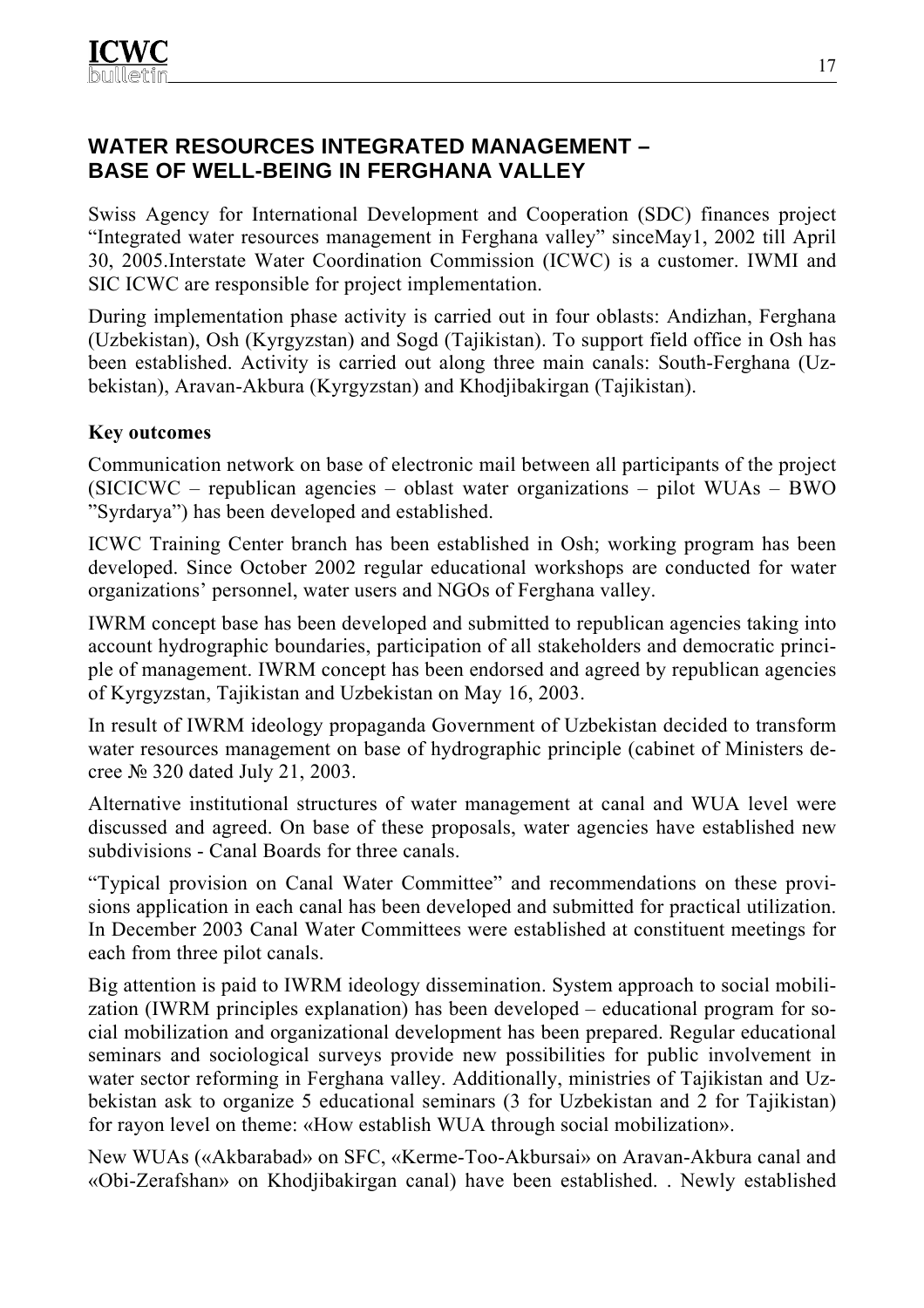WUAs were registered according to national legislation; WUA Boards signed agreements on joint governance in the beginning of 2003.

Project gives technical assistance in water metering along pilot canals and within WUA. This will improve water account within WUA and make it more transparent.

Water metering devices were produced in Regional Metrological Centre in Bishkek. Project started water supply management in real time on pilot canals within pilot WUAs as a water distribution and monitoring schedule during growing season on base of water users' applications with regard to climatic conditions. This is first step to equitable and equal water distribution and attempt to reduce water losses.

Project created information system (including database, set of mathematical models and GIS) working in real time, which is mighty tool of planning, analysis and water management perfection.

Certification of demonstrative fields within pilot farms permitted create tool for farmers to analyze their reserves and potential for land and water productivity increase. Tool for water consumption prediction depending on climatic conditions is being tested and to be introduced widely. Analysis shows that on 9 from10 pilot plots land and water productivity increased. Where farmer did not follow recommendations, productivity decreased.

Many women are involved in land and water productivity management discussion in Ferghana valley. Near 60 women took active part in workshop on water productivity in WUA"Akbarabad" on September, 15, 2003.

In result of IWRM principle introduction in Ferghana valley with regard to organizational, technical and other measures and satisfactory funding, following final results of the project will be reached:

- stable available water resources in entire Ferghana valley;
- even and equitable water resources distribution over sub-basins under significant unproductive losses reduction;
- introduction of democratic water management principles through involvement of all concerned parties;
- social issues solution by equitable population water supply especially with drinking water.
- ecological issues solution related to water activity in the valley;
- and, final goal, water and land resources productivity increase in Ferghana valley.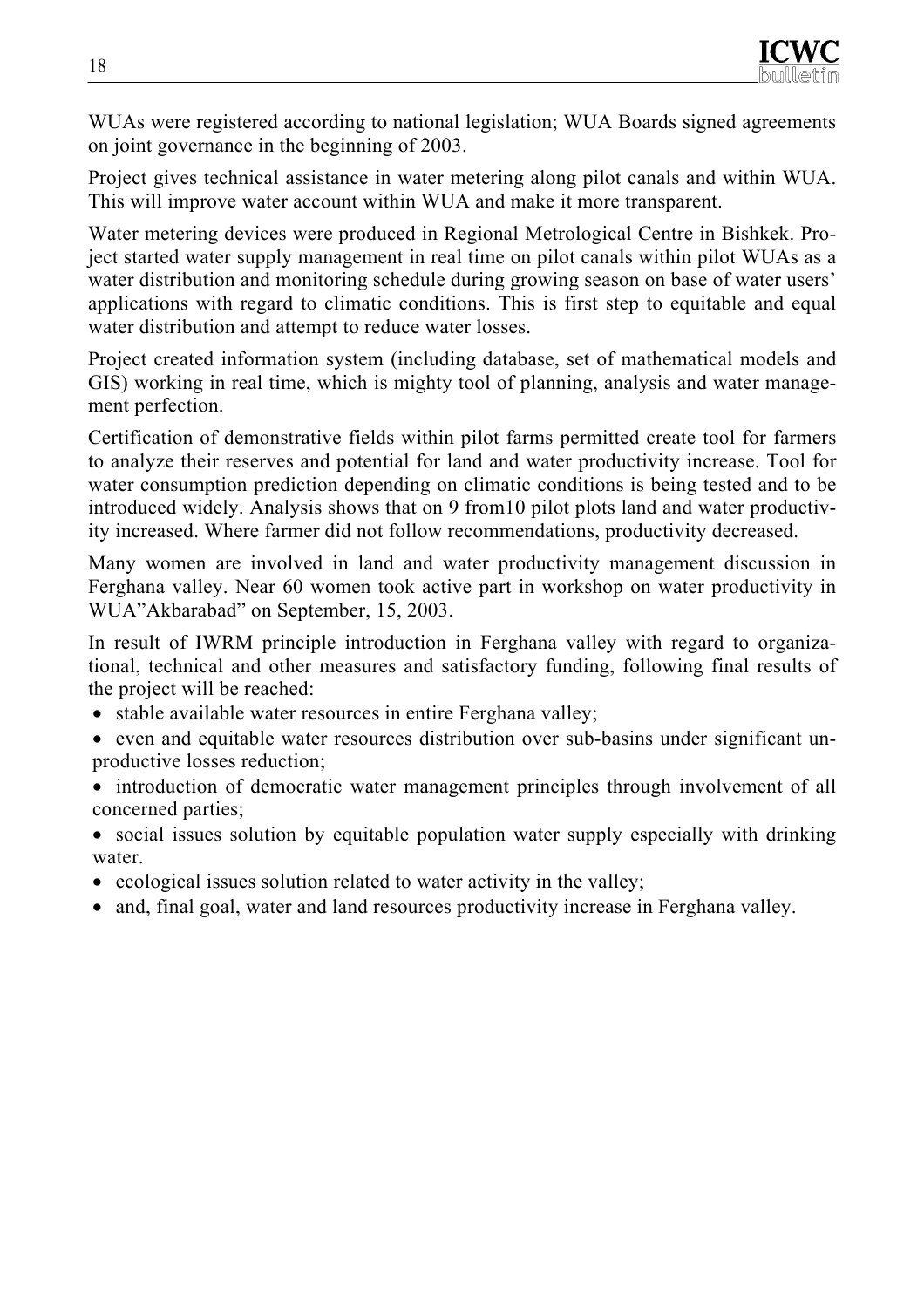# **WORKING MEETING «DIALOGUE ABOUT WATER AND CLIMATE»**

On December 15-17, 2003 working meeting "Dialogue about water and climate" (DWC) was held in Waheningen, the Netherlands.

Near 60 persons participated in this meeting. Central Asia was represented by G.Stulina (SANIIRI), Meeting was organized in form of dialogue.

Meeting was opened by DWC/CPWC Commission, President of World Water Council V.Cosgrow. Leader of program "Dialogue on water and climate" H.Van Shaik noted that further program development should be directed to transition from monitoring to active actions. Business-plans and proposals should be formulated this way.

Main questions of the meeting:

- How to organize partnership between climate and water institutes to mitigate negative consequences of climatic changes.
- How organize partnership.
- How to inform society about this issue.

Scientific leader of the program P.Kabat presented program "Dialogue about water and climate" for 2004-2009 in three directions:

- 1. Climatic changes.
- 2. Impact of land resources and energy consumption.
- 3. Adaptation.

Following aspects should be reflected in DWC program:

- 1. Definition of links between natural and anthropogenic factors of climate changes.
- 2. Climate change impact on runoff hydrology and their interaction.

3. How these factors impact water resources use, their quality, requirements to management. Latter is especially important under long-term flow regulation and climate variability.

4. Climatic changes impact on land and water productivity and water demand.

5. What can be suggested as adaptation measures to climate change.

А. Nishad told about program fulfillment in Bangladesh where there is good coordination between ministries of agriculture, meteorology, environment as Council of interaction, which coordinates activity and gives recommendations on climate changes and their consequences. Plan includes monitoring and coordination of "influence" and "sensitivity threshold".

М. Nias presented example of partnership in transboundary water management at basin level between five states of Western Africa. Considering climate changes and related issues they avoid conflict between them in future.

One of examples is presented by Mozambique where in December 1999 and the beginning of 2000 catastrophic floods occurred when 700 people perished and 544000 people suffered. Economic losses amounted for 600mln.USD. Rehabilitation and protection program has been developed in amount of 450mln.USD used for education, health care, social services, dikes construction, water supply and water use. Special attention was paid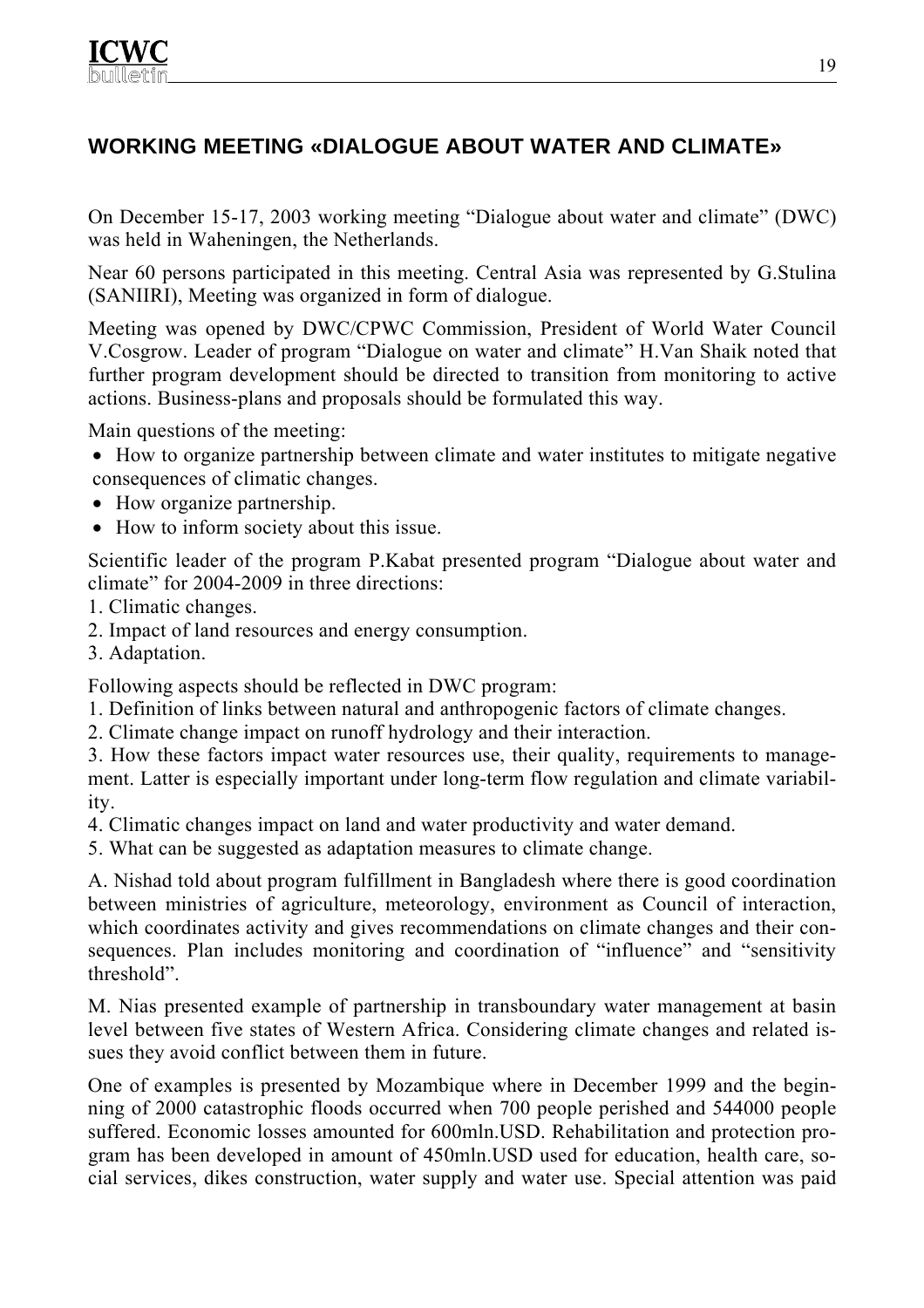to early warning – meteorological and hydrographic improvement of infrastructure (two new dams construction).

Special Coordination Committee has been established to prevent catastrophes including ministers of foreign affairs, public works, defense, industry, communication and tourism, internal affairs, health and transport. Council is responsible for: approval of protection plan, assistance to suffered people and mitigation, national mobilization and participation in international conferences on flood and desertification.

Besides plenary meeting, 4 sections were carried out in following directions:

- Assessment of contribution and strategy success.
- Partnership.
- Infrastructure
- Climate variability index.

*Section 1.* Participants considered link between climatic changes and water sector including economics and gender program. Main suggestions: pure water in lakes (Sweden), interrelation of pure and saline water (Lena river basin), water resources and climate changes (Western Africa), transboundary water management (Central Africa), climate changes and water resources management within planning zone (Central Asia), gender program in water resources management (Dominican Republic).

*Section 2.* Training in partnership formation within the project. Necessity of common platform establishing including organizations, knowledge, scientists, practice, position and training.

*Section 3.* Proposals on possible infrastructure changes under climatic changes were considered. This is additional investments in water sector due to risk for: dam strengthening, ground water use, additional reservoirs construction, etc.

*Section 4.* "Climate variability index" was considered.

Main methodological principles of index assessment and proposals on water components inclusion in sustainable development index.

Index components: water resources, their quantity and quality, water resources availability, water resources use over oblasts, ecologic aspect of their use, geographic peculiarities of region location.

It was noted, that models should be endorsed by governments and data used in models should be reliable. Training in models under UNESCO auspice is probable. It is proposed to establish special commission on transboundary waters.

Big attention was paid to sub-program "people – climate – water". Goal of this program is to teach people to adapt to climate changes. It is supposed to create educational package for three levels: scientific environment, living environment, training.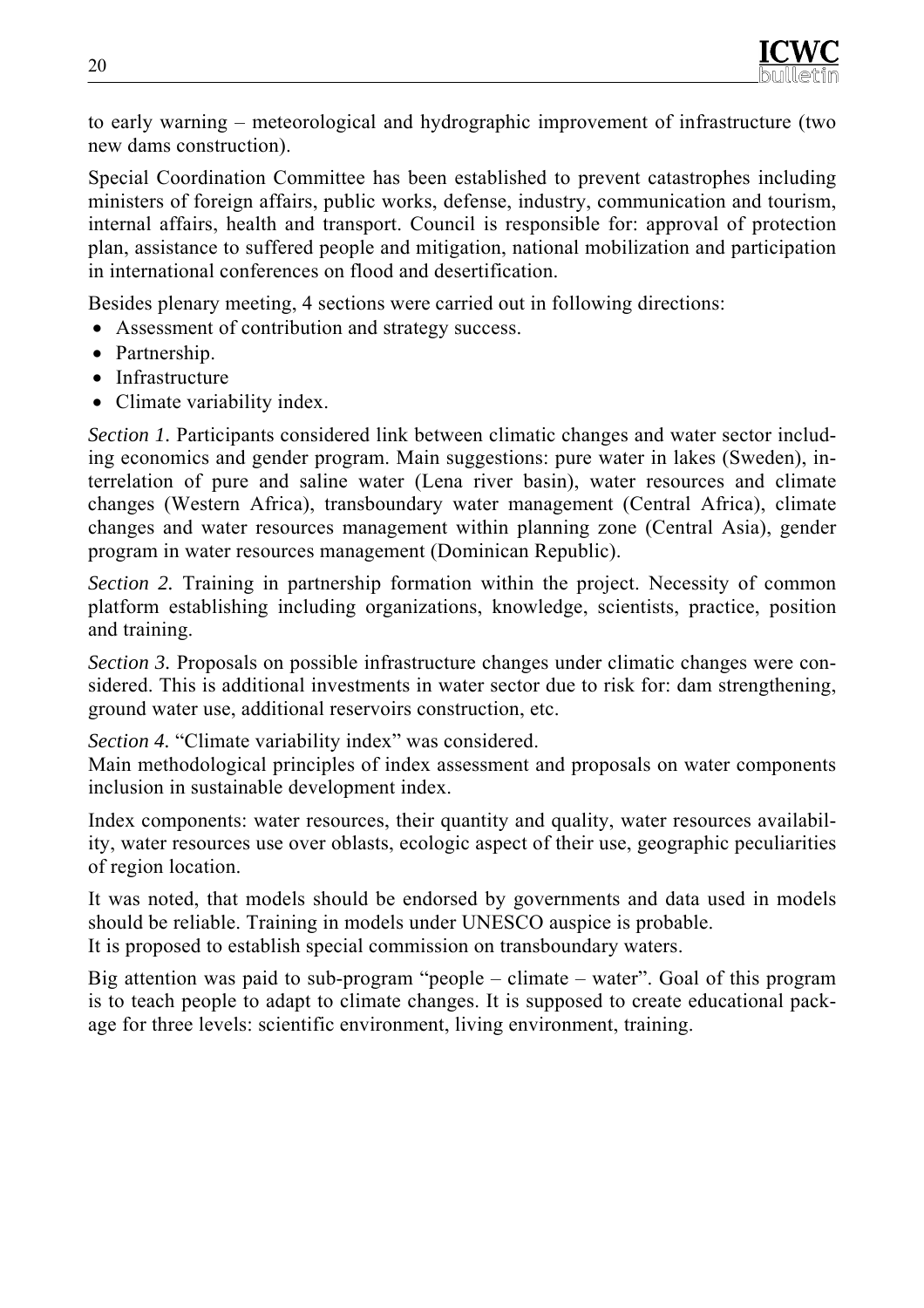# **ROUND TABLE «WATER-ENERGY-CLIMATE»**

On January 12-13, 2004 in ICWC Training Center round table "Water –Energy - Climate" has been held. Representatives of water related and power organizations, regional and national scientific institutions were participants of this round table. Participants were given literature about world experience in water resources management prepared by SIC ICWC. Seminar was opened by prof.V.Dukhovny. Greetings to participants were presented by Chairman of Water Committee of Kazakhstan A.Ryabtsev, Minister of Water Resources of Tajikistan A.Nazirov, First Deputy Minister of Agriculture and Water Resources of Uzbekistan A.Jalalov, Head BWO "Syrdarya" M.Khamidov.

А.Jalalov told about water resources management in Uzbekistan. Positively assessing agricultural reforming he underlined that because of transition to small farms it is necessary to select their optimal size and coordination with water users. For this purpose WUAs are being established in the republic. Bearing in mind that most part of agricultural production belongs to irrigated agriculture, highest guaranteed water supply remains highest priority. Transition to basin principle in water management was acknowledged by the state. On base of SFC, BFC and NFC, Ferghana min canals administration with dispatch centers has been established. Instead of previous 250 water managing organizations there are only 72. Pumping stations are also transferred under basin administration. Hydrogeological-reclamation expeditions do not subordinate to oblast authority and belong now to the Ministry. A.Jalalov underlined also that there is deficit of water specialists in the republic.

А.Nazirov noted, that Ministry of Water Resources of Tajikistan suffers from financial deficit. During civil war many objects were destroyed and data collection was not performed. Presently with support of donors some objects are being rehabilitated. Main source of funding are water charges but situation is aggravated by the fact that 42% of irrigated area are supplied by pumping stations. Water users' debt for water delivery amounts to 27mln.USD and ministry's debt for electricity amounts for 12mln.USD.

Presently ministry achieved return of 57% of debt; during 3-4 years this figure will be 90%. Water supply reduced by 30%. Simultaneously, attempts are made to subside water delivery be the state. Water delivery expenses are 35 USD/ha, from which 10% is paid by water user and 25% - by state. WUA establishing is begun based on project "IWRM-Ferghana" experience. Minister informed participants about Kairakkum reservoir state.

А.Ryabtsev informed participants about current situation in water sector of Kazakhstan. Agricultural lands have been privatized; water objects at rayon level are also being privatized. Big water objects at oblast level remain state property. There is trend of farms enlargement; condominiums are established for common management of water works. There are three types of ownership on water objects: state (interstate large systems and water works, municipal and private). During recent years 8 basin and 15 republican water organizations were established. Reforms in water sector envisage also public involvement. Water resources management transfer from state organizations to public ones is made in places where public is ready to changes and has certain experience in this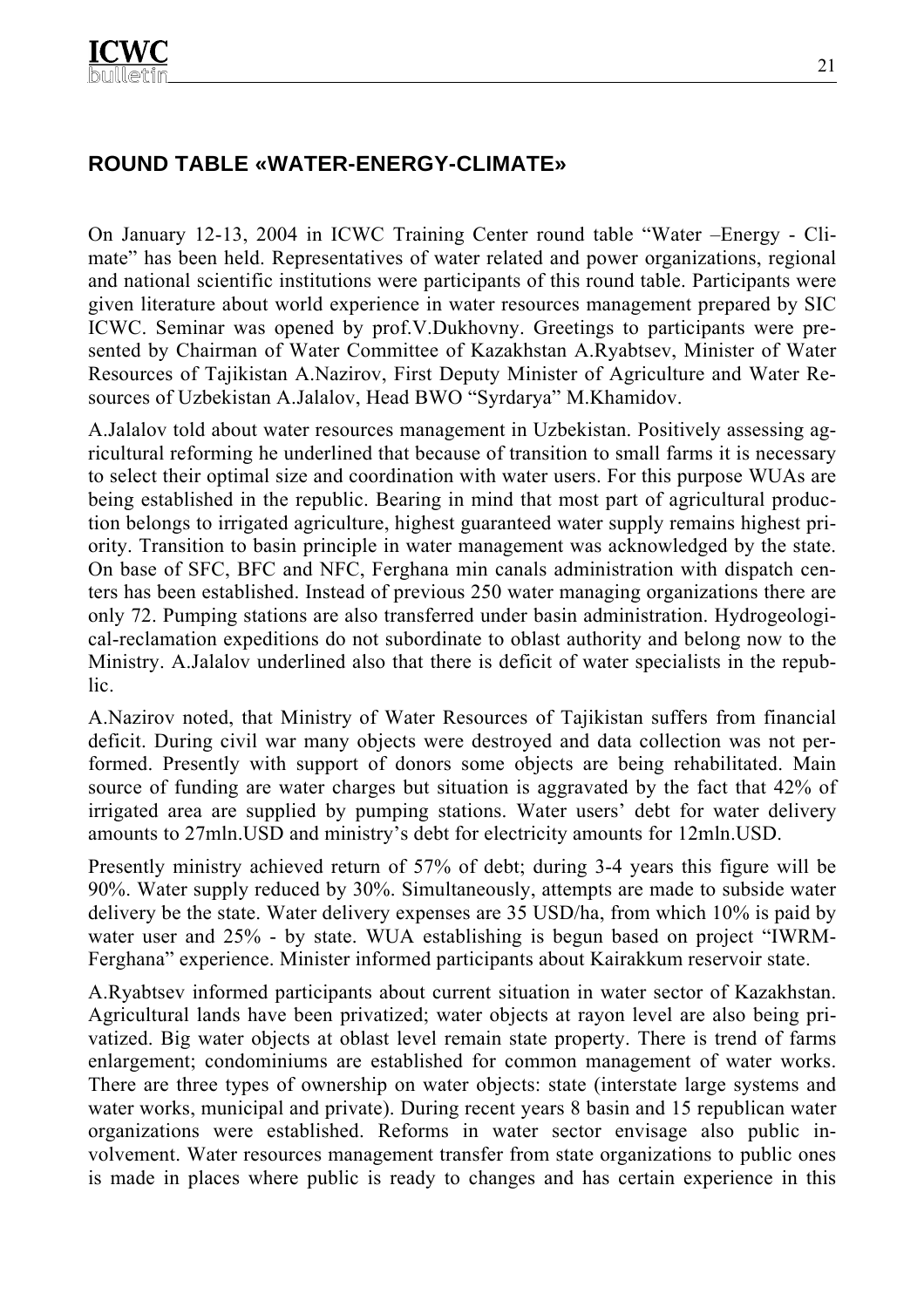field. Special attention should be paid to education and training. State allocates annually 20 mln.USD for water sector.

Participants discussed situation in Syrdarya basin. Uncoordinated actions of riparian countries lead to unexpected situation. Agreement of 1998 is based on data for average dry year. Long-term water-power resources management strategy development is necessary to solve these issues.

Kyrgyzstan's actions relating Toktogul reservoir operation mode, led to radical river hydrology changes. Inflow to Chardara in winter never exceeded 800  $\mathrm{m}^3$ /s and outflow – 420 m<sup>3</sup>/s. Presently, inflow amounts to 1560 m<sup>3</sup>/s, outflow – 750 m<sup>3</sup>/s + Kyzylkum canal's release - 50 m<sup>3</sup>/s, totally - 810 m<sup>3</sup>/s. Experience of last years showed that ICWC is powerless in extreme situations.

There is necessity to create organizational mechanism for further promotion of this regional institution. Idea of consortium creation has been discussed during 7 years. During this time downstream and midstream countries strengthened their potential of water resources conservation. Countries spend big money to reach this goal instead of solving it through dialogue and economic levers. Necessity of its creation was underlined by the Heads of State in Dushanbe on October 5, 2002.

Water-power consortium is economic mechanism of coordinated regime of releases from reservoirs using ICWC water-power limits. But due to some reasons this question is not solved.

Built by Uzbekistan for protection of its territory and winter flow use Arnasai reservoir, led to tense water situation in Syrdarya lower reaches. Uncertain obligations also facilitate situation aggravation. Further inactivity may lead to repetition of such situation in form of flood or drought.

А.Ziryanov expressed opinion that it is necessary to use ADB proposal about funding of Agreement 1998 revision and organize joint activity in this direction. Information about growing recurrence due to climatic changes is worth of attention and permanent alternation of floods and droughts will make situation in the region even more tense.

E. Аbitaev: "Winter releases of this year led to dangerous situation in Chardara reservoir and it can be real for Toktogul one. We agree that Agreement 1998 should be revised in such manner in order to take into account fluctuations of dry and wet years; clear regulation rules for these years developed".

Round table participants noted that there is necessity to international conventions' principle utilization with regard for regional peculiarities. They also noted that Kazakhstan already took positive steps; for instance, the republic joined UN Convention "Transboundary watercourses and lakes use and protection". SIC ICWC and BWO "Syrdarya" have prepared draft agreement on Syrdarya resources use and management. This draft foresees water allocation limits establishing for Syrdarya basin according to runoff (ordinary, maximum and minimum volume). Referring to successful framework agreements on other basins (Rein, Danube), requirements to amount and quality should be envisaged in framework agreement.

Economic transition to market requires water pricing variation should be foreseen according to time and place of use; regulating prices should be seasonal. Agreement requires ac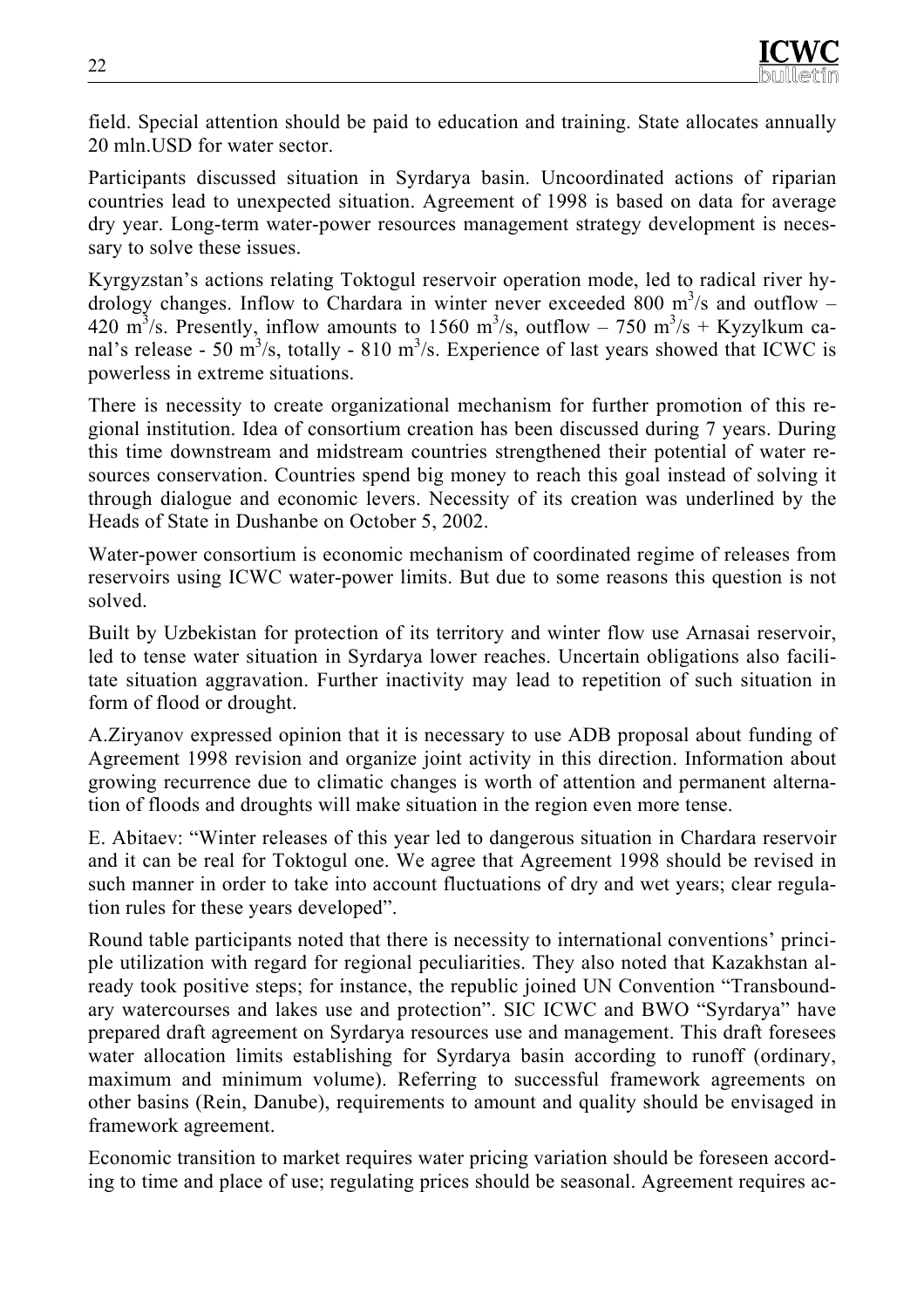cess to information to all participants of agreement. Necessary water use rules have been prepared

But need coordination by all parties. Taking into account positive side of joint decisions development, participants expressed confidence in necessity of round table series at top level.

Participants made following conclusions:

- It is necessary to establish working group to develop rules of Syrdarya river management under different humidity especially during drought and catastrophic discharges;
- revise provisions of Agreement 1998 with regard to comments of participants;
- renew discussion of proposed provisions on water-power consortium as financial body of power exchange with regard to electricity price 1.2-1.5cents/kvth in Central-Asian market;
- continue work on agreements for ecologic damage compensation rules;
- it is expedient to foresee transfer of discharges from one country to another as well as recommendations on water salinity and pollution.

Participants express their gratitude to ICWC Training Center personnel, moderators, SIC ICWC and BWO "Syrdarya" for carrying out round table at high level.

# **SEMINAR-TRAINING ON NATO SFP-974357 AND SFP-974101 PROJECTS**

Seminar-training on NATO funded projects with participation of "Science for Peace" program representative Dr.K.Vispelaere and French consultant P.Chevallier as well as US Department of State representative was held.

Outcomes from projects SFP-974357 and SFP-974101 together with INTAS-Aral and INTAS-Kazakh Priaralie presentations have been heard, which permitted integrate:

- academic and sectoral science of Academy of Science of Uzbekistan and Karakalpakstan, Institute of Geography of Russian Academy of Science , SIC ICWC, SANIIRI, UzGidroingeo, UzNIILH;
- disciplines: ecology, hydrology, economy, informatics, biology, mathematics, reclamation;
- western (Holland, Belgium, France) science and former Soviet school of Central Asia;
- practice, science and design.

Participants noted that NATO projects' scientific objectives are achieved, in particular:

- Situation in South Priaralie including desertification under Aral sea desiccation is observed;
- assessment of existing infrastructure for Amudarya delta watering and options comparison have been performed;
- methodological approaches to technical decisions selection providing rational and effective account of social and ecologic requirements have been developed;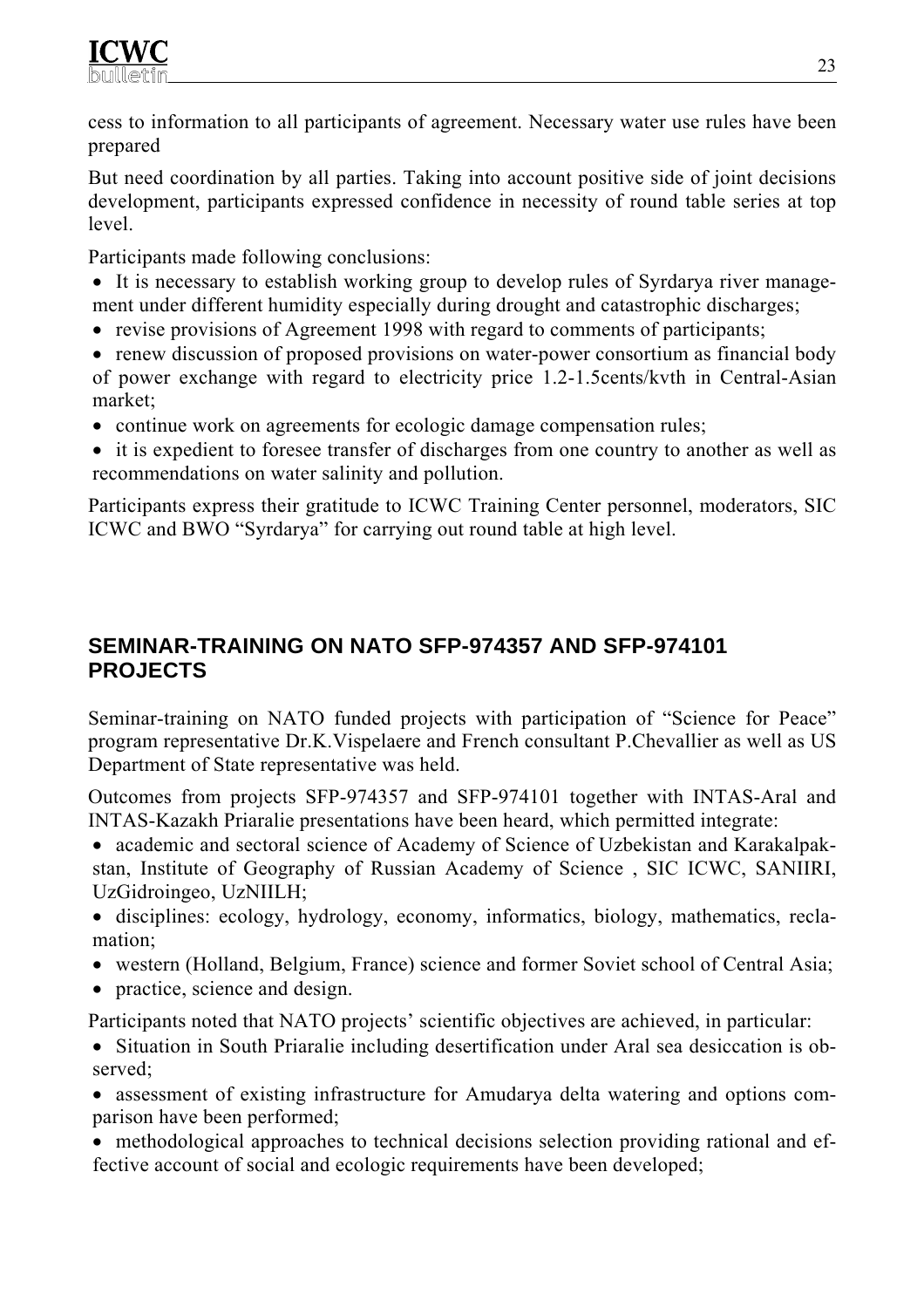

• ecologic requirements to water bodies system in Amudarya delta have been developed and agreed;

- database for zone of ecological disaster has been prepared;
- set of models on South Priaralie water bodies management and development and Decision Support System (DSS) on its base have been prepared;

• recommendations on organizational structure of wetland management have been developed.

Following new EU technologies have been introduced:

- Remote sensing and GIS technologies on base of ERDAS, IDRISI;
- program complex for water bodies modeling MIKE 11;
- device for water salinity definition Horiba (Japan);
- geo-reference device GPS (Germany);
- organizational principles of wetland management.

#### **Outcomes**

#### *GIS and Remote Sensing:*

- database for Priaralie has been prepared jointly with SFP-974101 project;
- satellite images for 2000 have been purchased, processed and input into database;

• Priaralie soil-landscape map of 1992 built by SANIIRI has been digitized and compared with analogue prepared within framework of SFP-974101 project in 2000;

• unstable landscapes subject to protection have been revealed;

• bathymetric characteristics for all existing and future water bodies have been built and input in database;

- wetlands and lakes dynamics during inflow to delta change has been evaluated;
- Mezhdurechie reservoir sedimentation character and dynamics have been defined;
- options with area of ecologically unstable landscape and socially tense zones are compared.

#### *Scientific grounds:*

1. There are two types of natural processes in South Priaralie determining dynamics of unstable landscapes, presenting danger and depending on anthropogenic activity:

- dried seabed desertification and transport of alluvial and proluvial sediments with aeolian relief formation;

- development of solonchak and desert vegetation and landscape stabilization, especially in zone of periodic or permanent moistening or artificial afforestation.

2. In result, unstable landscape areas reduced but this reduction was accompanied by such natural productivity, which can significantly impact social-economic situation.

3. Existing in Priaralie water bodies though play important social-economic role but depend on sharply changing inflow to delta, which uncertain regime can't be accepted by existing hydraulic structures both for flood and drought.

Dry years, especially paired (2000-2001), destroy ecosystem almost fully disappeared during this period (fish, mask rat, reed, migrating birds). At the same time, water bodies keep ability to restoration.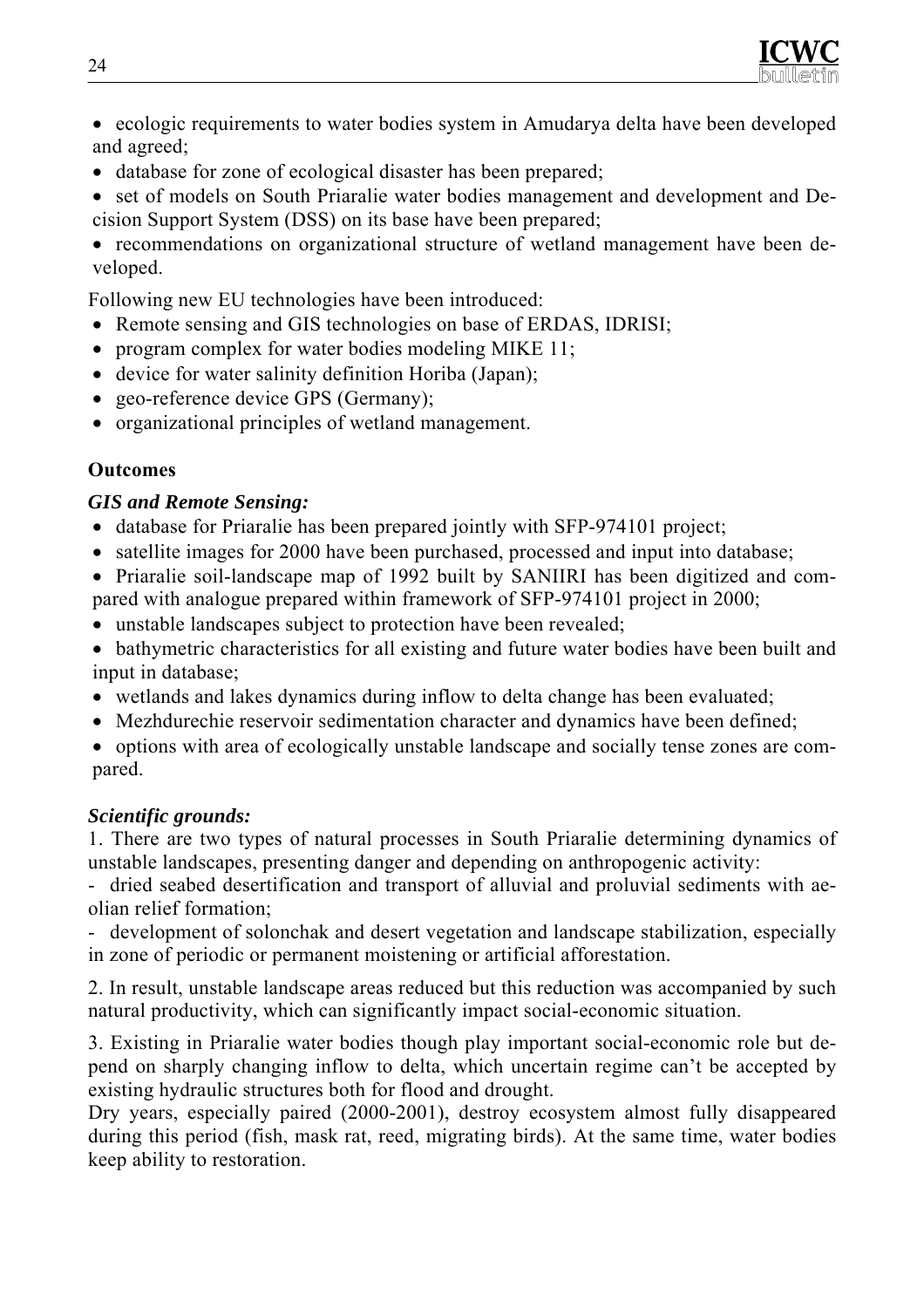4. Decisions on delta watering, as mean of desertification combat, should be directed to long-term measures taking into account:

- natural flow fluctuations aggravated by water diversion in upper reaches to preserve bioproductivity under drought;

- necessity of stable water bodies operation in zones of social tension;

- maximum stabilization of unstable landscapes located close to arable lands and settlements;

- maximum reduction of social-economic damage within economic ability.

5. Ecological requirements to water bodies and entire delta have been developed and agreed.

#### *Modeling outputs:*

1. Set of models has been developed:

- surface inflow to delta forecast;
- link of collector-drainage outflow with inflow to delta;
- water bodies' parameters calculation;
- dynamics of reed, fish, mask rat productivity growth depending on water bodies' parameters;

- set of models MIKE 11 is complemented by set of water bodies productivity and transformation in GAMS ;

- water works and water bodies calculations are carried out and their optimal size for design is determined;

- DSS complex has been developed;

- ecological releases parameters during dry years in amount of  $4.9 \text{ km}^3$  and for medium humidity years  $-8,5-9$  km<sup>3</sup> are defined;.

2. On base of model complex and designed discharges delta infrastructure is recommended allowing:

- effectively manage 67,5 % of inflow on base of long-term inflow;
- -provide biologically active water bodies' area -180 th. Ha in delta;
- create 9000 working places in zone of disaster;

- provide constant water supply to support additional water bodies on 70 th.ha and constant aquatic surface on 110 th.ha of existing water bodies;

- increase stable landscape on 420 th.ha;
- achieve fish production in delta up to 2,04 th.t, mask rat to 130 th. heads;
- achieve complex revenue during 16 years.

Participants endorsed activity within the framework of NATO SFP-974357, SFP-974101 projects and recommended to circulate its outcomes as a monograph to concerned lead and design organizations.

It is expedient to strengthen design and construction of environmental structures using suggested measures and prepared materials. It is necessary to continue preparation of ecological equilibrium agreement and legalize ecological release accepted in component A-1 of GEF project

Participants suggested appeal to Uzbekistan Government in order to initiate soft loans from donors for nature protection complex in Amudarya delta on base of Heads of State decision dated September 11, 1994.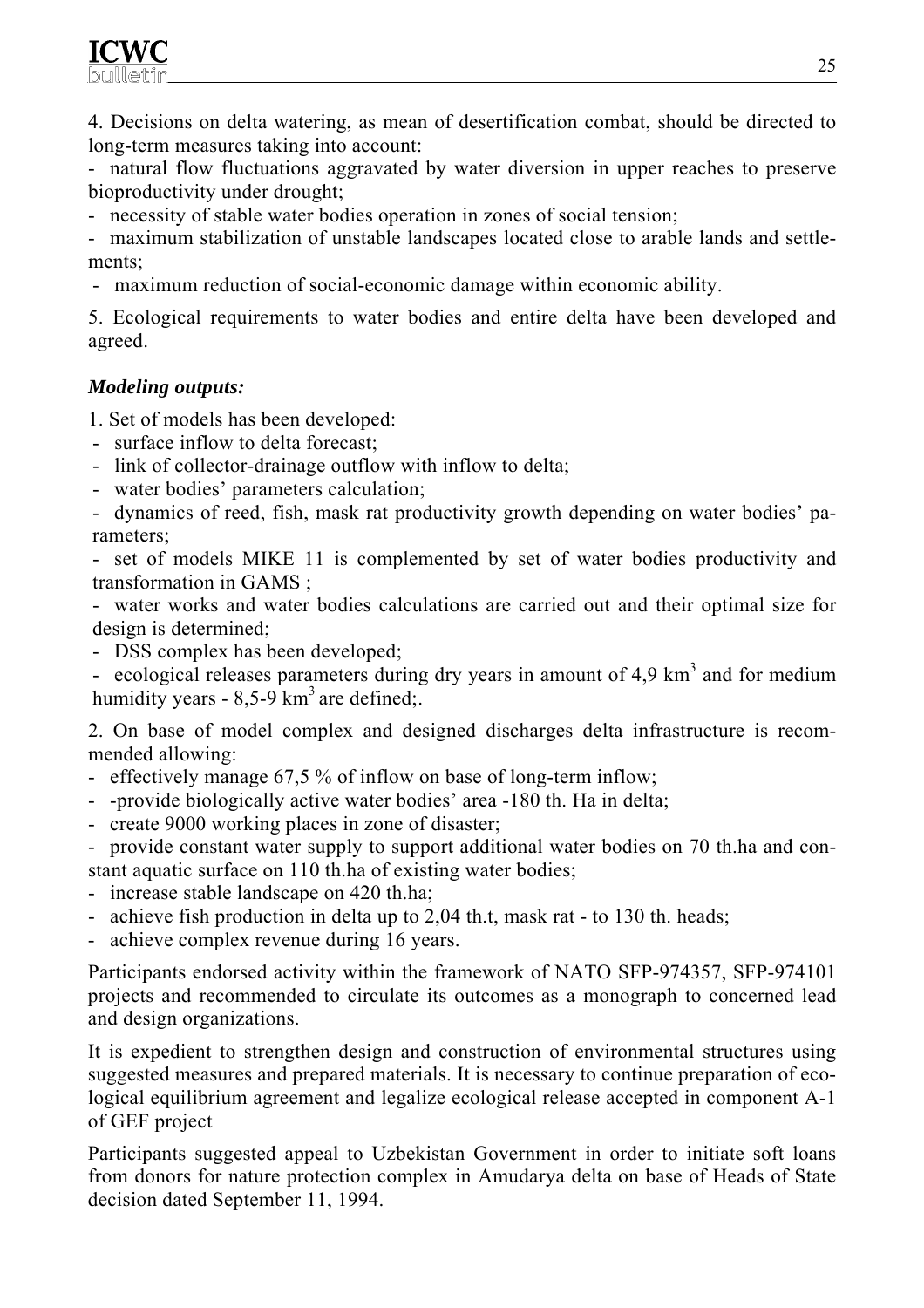Taking into account that both project accumulated significant databases on Aral sea and Priaralie, it is necessary to continue monitoring to use its data by all concerned parties. It is recommended to continue research on dried seabed afforestation.

Project goals and objectives proposed by Kazakhstan government are endorsed and supported including hydraulic infrastructure (works, measures, structures), feasibility study meeting IWRM requirements. System should guarantee ecologic sustainability in combination with bioresources rational use in Northern Priaralie and reduce ecologic and social-economic damage from unstable river discharge.

Research outcomes should serve a base for international investment proposals. Public and water users participation will strengthen undertaken measures and help to create "Committee for water resources management in Amudarya delta" and then for Syrdarya delta as well.

### **WORKSHOP «INTEGRATED WATER RESOURCES MANAGEMENT – INTER-SECTOR AND INTERSTATE APPROACHES»**

Workshop "Integrated water resources management – inter-sector and interstate approaches<sup>3</sup> was held on November 3-7, 2003 in ICWC Training Center. Specialists from rayon, oblast and basin organizations, scientific-research institutes and NGOs.

Participants have developed recommendations on IWRM utilization in the region. They noted that regional organizations do not have satisfactory status. Water organizations at national level and water users' right also should be legalized. IWRM legal base must be prepared. IWRM introduction at the regional level calls for joining international conventions, for instance, "Convention on transboundary watercourses and international lakes rational use and protection". In some countries there is no clear ownership of agricultural organizations that hinders effective WUA functioning.

Participants proposed following specific measures:

• water legislation, investment and tax policy perfection for IWRM principles realization;

• clear definition of rights and obligations of agricultural organizations according to form of ownership;

- WUA legal base perfection.
- Public participation in rational water use is very important. In this connection, public access to information raises awareness and confidence of water users. For public opinion formation, many measures can be used:
- water campaigns and special measures;
- special radio and TV translations;
- free access to information.

Participants noted following specific measures: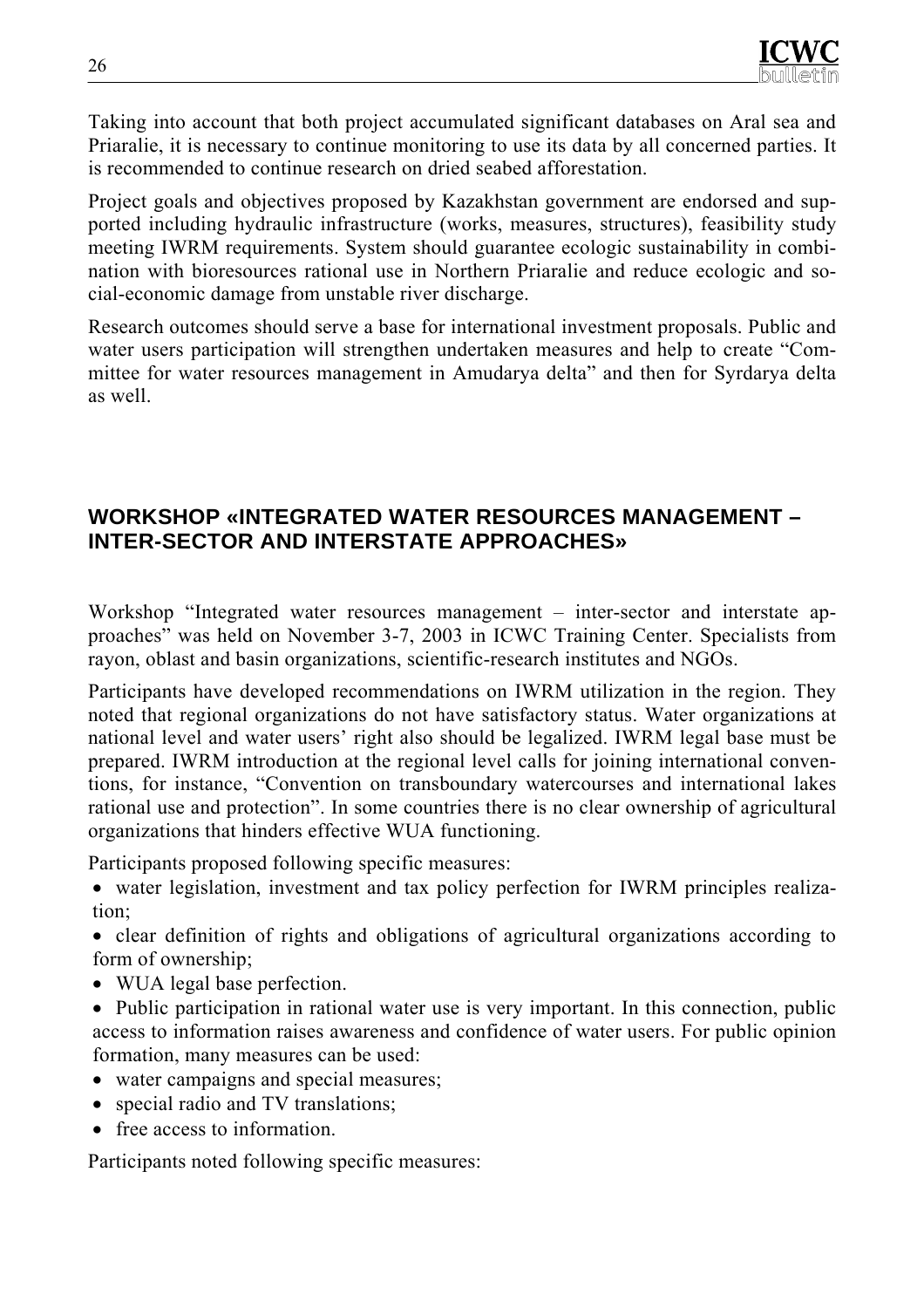

- organization of regional conferences, seminars concerning IWRM with NGO involvement;
- preparation and dissemination of materials on IWRM concept for public awareness with NGO support.
- stimulation of public water council development including representatives of different level water users;
- establishing public council of basin regulation;
- organization of seminars in oblasts for broader IWRM ideas dissemination.

Participants noted that there is trend of moving to IWRM and basin principles in CAR countries. But economic difficulties do not allow provide sustainable water sector development.

Participants proposed following measures:

• definition of possible mechanisms and sources of finance, creation of base for fund rising;

• gradual WUA technical upgrading.

Participants recommended following measures for water conservation:

- use control water use acts between rayons and oblasts;
- develop mechanism of incentives for water conservation in form of bonuses in amount of expenses spent for water resources formation, tax privileges and other incentives;
- development of service and consultations for farmers in field certification and water productivity increase;
- information technologies and programs utilization in water use planning and control;
- strict observance of agro-reclamation requirements;
- in-farm water account and irrigation regime observance.

#### **WORKSHOP AND WORKING MEETING ON IWRM PRINCIPLES STRATEGIC PLAN REALIZATION IN CENTRAL ASIA**

Workshop and working meeting, organized by UN ESCAP, SDC, SIC ICWC and IWMI, was held in Tashkent on November 26-28, 2003 г. Workshop goal was as follow:

• summarizing experience of CAR countries in IWRM elements introduction (hydrographic management, WUA establishing, water use efficiency increase);

- discussion of preliminary outcomes of "IWRM-Ferghana" project 2-year activity;
- explanation of goals and objectives of UN ESCAP SIC ICWC project in Central Asia.

Representatives of UN ESCAP, SDC, US State Department, IWMI, SIC ICWC took part in the workshop.

Workshop was opened by Prof. V.Dukhovny who noted that project played important role in public awareness about IWRM principles. But project encompasses only agricultural water consumers and only surface water resources. Public involvement is only in its initial stage.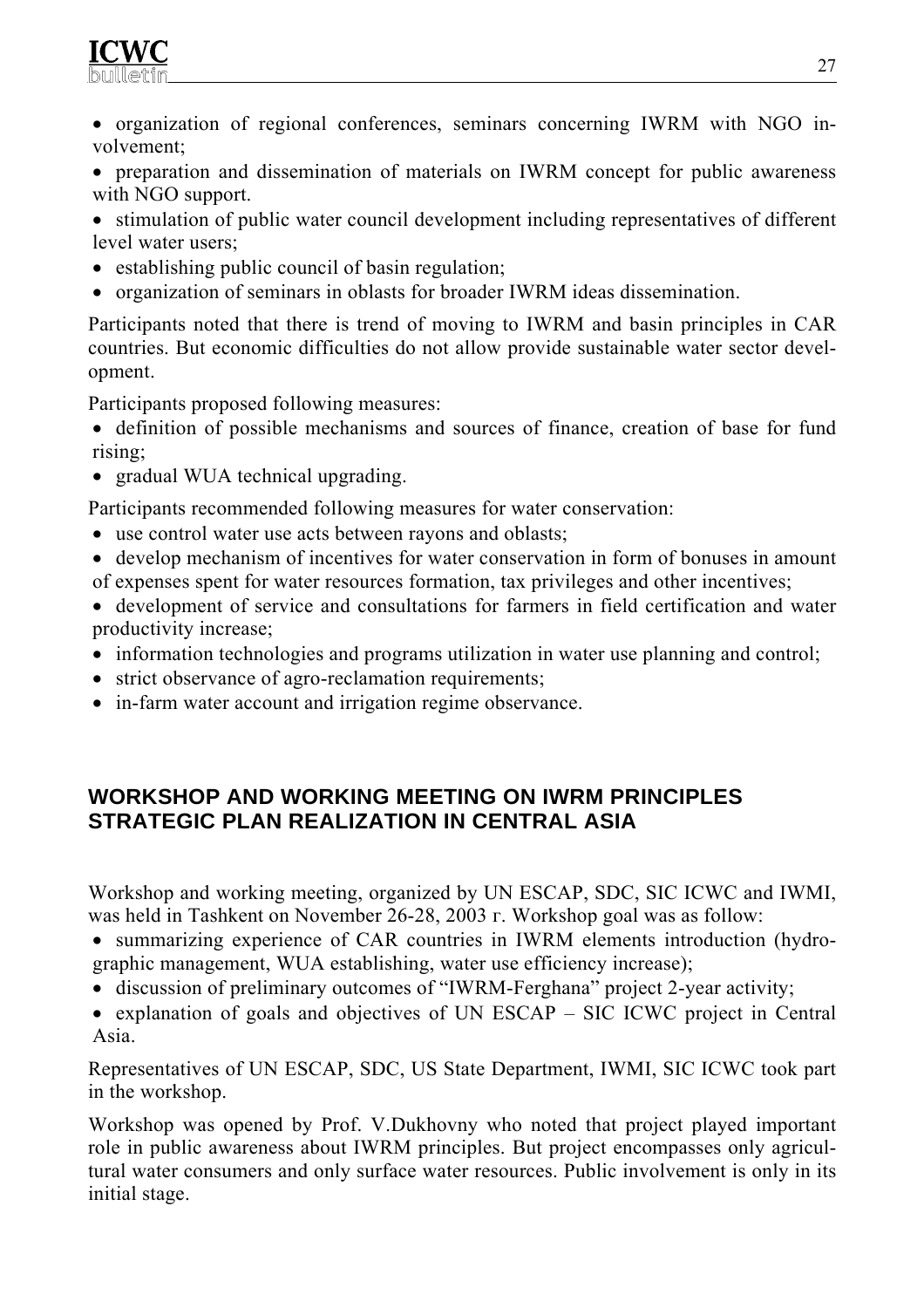It is very important in order IWRM principles were accepted as cooperation of water users, public and governmental organizations with responsibilities distribution depending on hierarchic level – basin or separate system.

Given workshop demonstrates possibilities of serious cooperation and interaction of various projects supported by donors.

Project SDC/SIC ICWC/IWMI «IWRM-Ferghana» on example of IWRM introduction on three pilot canals in three republics will allow learn lessons both negative and positive and demonstrate society aspiration to IWRM introduction. This experience will be used in UN ESCAP pilot project, which should demonstrate how to develop strategic planning and management in most socially tense zones of CAR.

This experience should be disseminated within entire Ferghana valley and river lower reaches in Khorezm, Tashauz, Kyzylorda oblasts and Karakalpakstan.

Ti Le Huu, Robert Watts, J.Maccen, Kh.Ishanov greeted participants.

Central Asia has high potential for strategic planning and management introduction. Success in IWRM introduction makes the region attractive for donors, Ti LeHuu noted.

R.Watts told that USA will take part in IWRM project within Amudarya delta for access to safe water, sanitary, water use perfection and its productivity increase, sustainable development.

Ti LeHuu in his presentation "Practical use of strategic planning tools on pilot objects of Central Asia and experience review in other parts of Asia" told about history of strategic planning development, noted increased interest to decentralization and participation in water management. It was noted that capacity building is a tool of success. Examples of successful experience are given for Rein basin, USA, Japan, Korea, Malaisia, Thailand and Laos. In conclusion reporter noted that SIC ICWC created great opportunities for strategic planning introduction.

Prof.V.Dukhovny in his presentation "Summarizing IWRM experience in Central Asia and objectives of its development" noted that there is experience of Hunger Steppe water resources integrated management on 320 th.ha where high effectiveness of water use, water supply and distribution account, self-financing of lower level management and public participation were achieved. On example of IWRM introduction in Ferghana valley common principles were developed. First positive results were obtained, which can be disseminated within the valley.

Strategic planning and management (SPM) is further step of IWRM development. For this development clear vision for 20-25 years, objectives, priorities and measures should be formulated.

In V.Sokolov and Dr.Ul-Hassan's presentation "Preliminary results of "IWRM-Ferghana" project attention was drawn to public involvement in water resources management. Results of the project can be disseminated within Ferghana valley. Legal and organizational base for WUA and Water Canal Committee (WCC) establishing and functioning have been prepared; system of indicators for activity assessment have been prepared.

Then "IWRM-Ferghana" project progress was considered in following directions: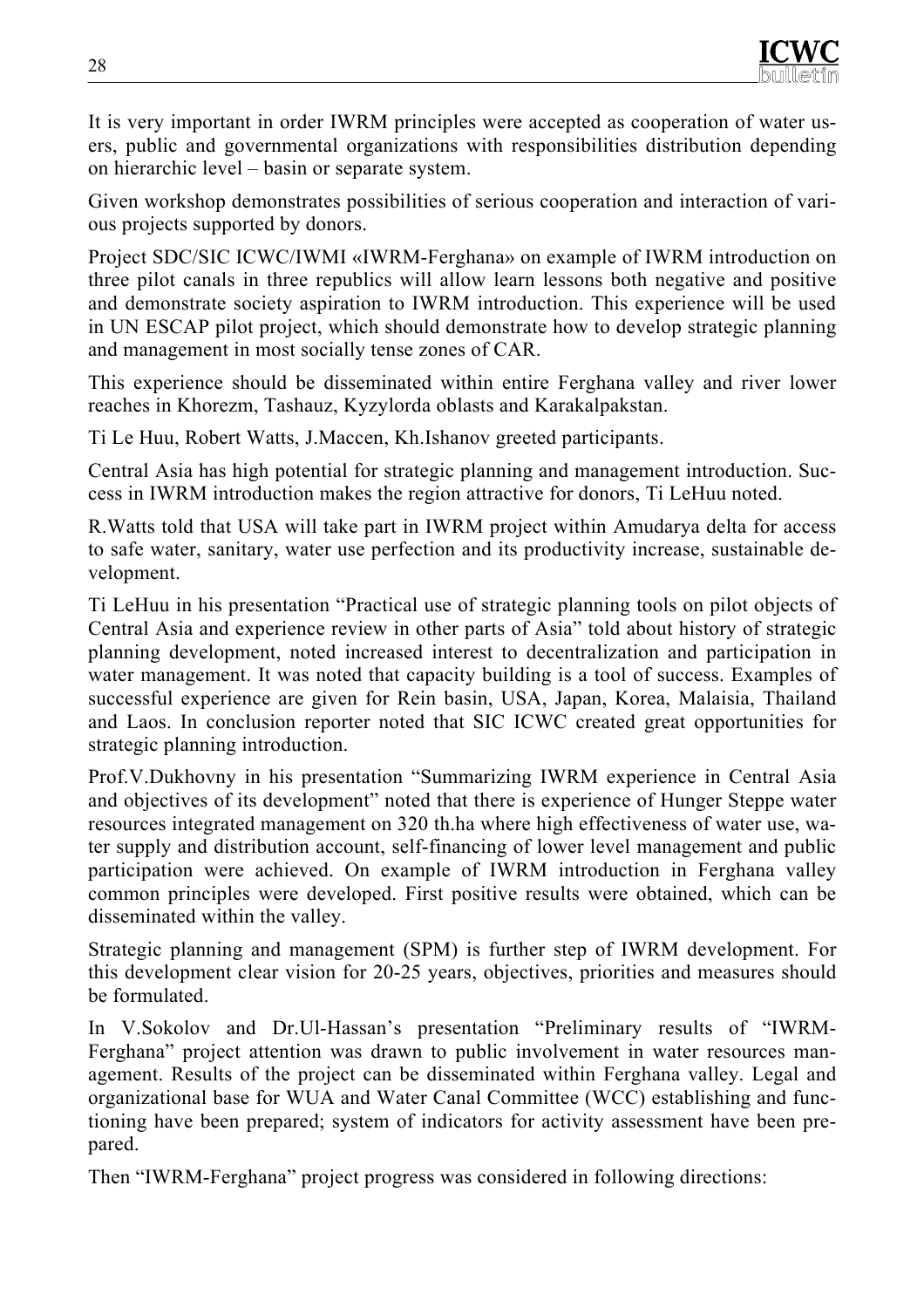**1st direction** – pilot canals. N.Mirzaev made presentation. He noted that most important result of current year activity is transition to hydrographic principle of management and canal board establishing on base of hydrographic principle, development and discussion draft "WCC provision", social mobilization and constituent meeting conducting for WCC establishing.

One from main directions to be organized in 2004 is strict order of work on water distribution within canal system, water supply correction, and introduction of this complex on pilot canals. It will allow coordinate activity with other hierarchic levels, reduce head water intakes and increase water distribution evenness and equitability.

**2nd direction** – IWRM aspects at WUA level. Activity on WUA establishing on pilot canals was reflected in M.Pinkhasov presentation. Principles of WUA establishing, work with co-founders, content of constituent documents (statute, contracts, cost estimates, constituent meeting's documents) were reported. Experience in water distribution system creation and water use plans preparation, deviations from plan and their reasons were highlighted.

**3rd direction** – water productivity aspects were reported by Sh.Muhamejanov. He told about concept and approach to tasks solution and irrigation water productivity increase within framework of "IWRM-Ferghana" project. He drawn attention to irrigation water use technology and agro-reclamation measures quality as main factors of water and land productivity increase. For water productivity increase it is necessary to save water. Extension services play important role in land productivity increase.

All presentations were discussed by participants.

### **WATER USERS ASSOCIATIONS AND WATER RESOURCES RATIONAL USE**

Scientific-technical conference "issues of WUA establishing and transition to hydrographic principles of water management under agricultural and water sector reforming" was held in Tashkent on December 4-5, 2003.

Principles of WUA establishing under agricultural reforming, available water resources impact on agricultural crops productivity and measures on WUA effective functioning provision (legal, social, organizational and financial) were discussed during the conference.

Participants consider that for normal functioning of irrigation and reclamation systems it is necessary:

#### *At the Republic Government and Ministry of Finance level:*

1. Develop legal base of state water organizations functioning.

- 2. Create legal base of WUA functioning including:
- foresee in shirkats' budget and farms' business-plans along with agricultural outputs (seeds, fuel, fertilizers, etc.) water provision and drainage system maintaining;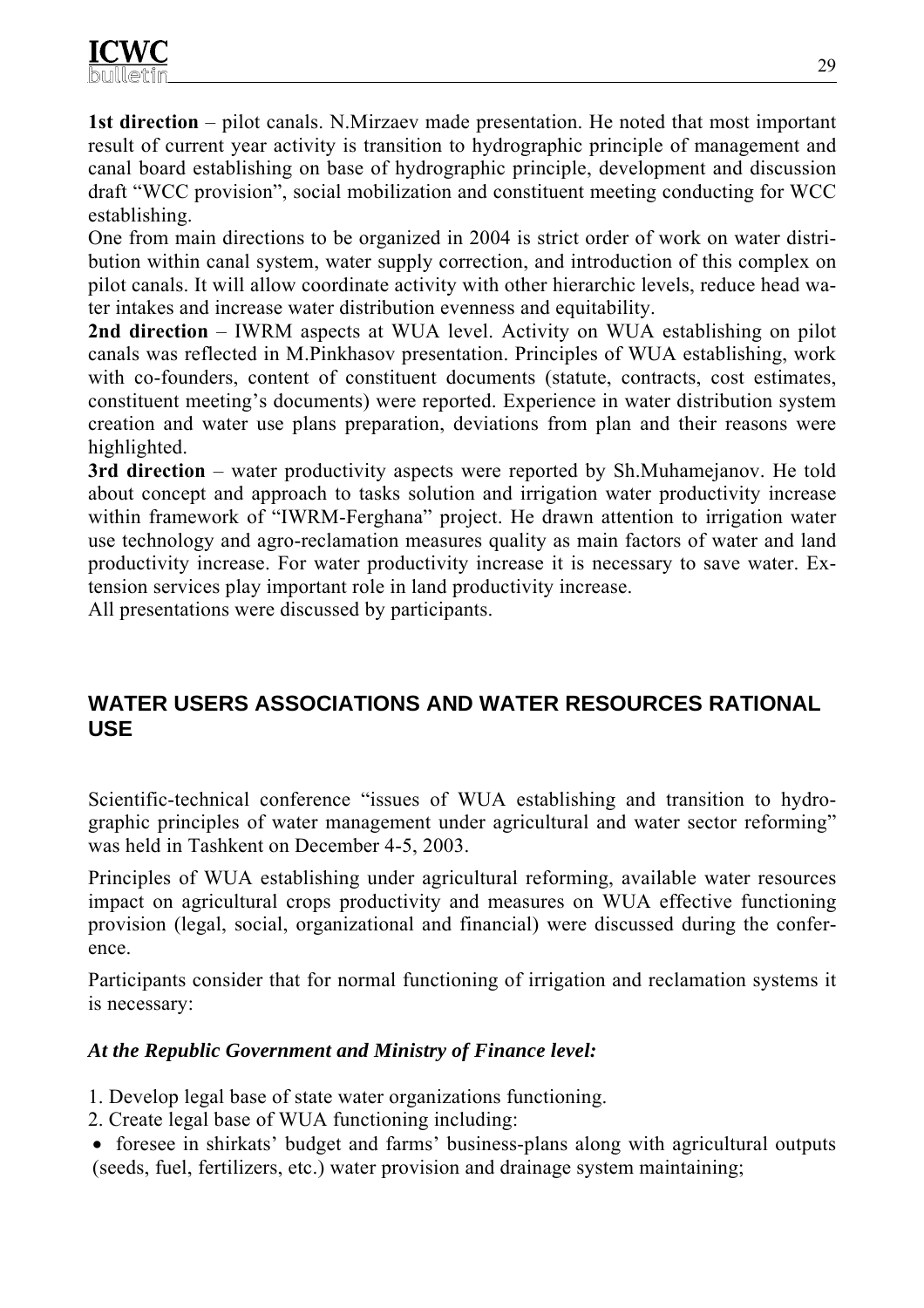

- free WUA from taxes to create favorable conditions for water delivery services payment;
- define WUA statute as commercial organization;
- privilege credits for WUA;
- develop guidelines for water fees payment and their size (tariffs).

3. In case of shirkat breaking-up, transfer reclamation machinery and social infrastructure to private ownership and permit WUA to use flumes from old abandoned network for existing network rehabilitation.

4. Adjust market prices for grain with prices of agricultural outputs to cover expenses for agricultural production and grain producers' stimulation.

5. For gradual transition to WUA self-financing, during initial period give necessary financial assistance in machinery purchase and repair and fuel purchase.

#### *At the Ministry of Agriculture and Water Resources and WUA level:*

- increase secondary and high education level for water sector; develop mechanism of incentives for young specialists in water sector;
- recommend water users to establish WUA based on hydrographic (not administrative) principle;
- develop and legalize WUA statute;
- use experience of foreign IWRM projects and NRP for WUA establishing;
- strengthen WUA personnel education and training through training centers creation in each oblast;
- explain farmers WUA objectives, highlight in mass-media WUA role, functions and current activity;
- define each structure (ministry, WUA, shirkat) responsibility degree and fix it in statutes and contracts;
- use foreign investments to support WUA, attract international organizations-investors (WB, ADB, etc.) for this purpose.

Participants defined range of specific technical measures both for basin administrations and entire water sector.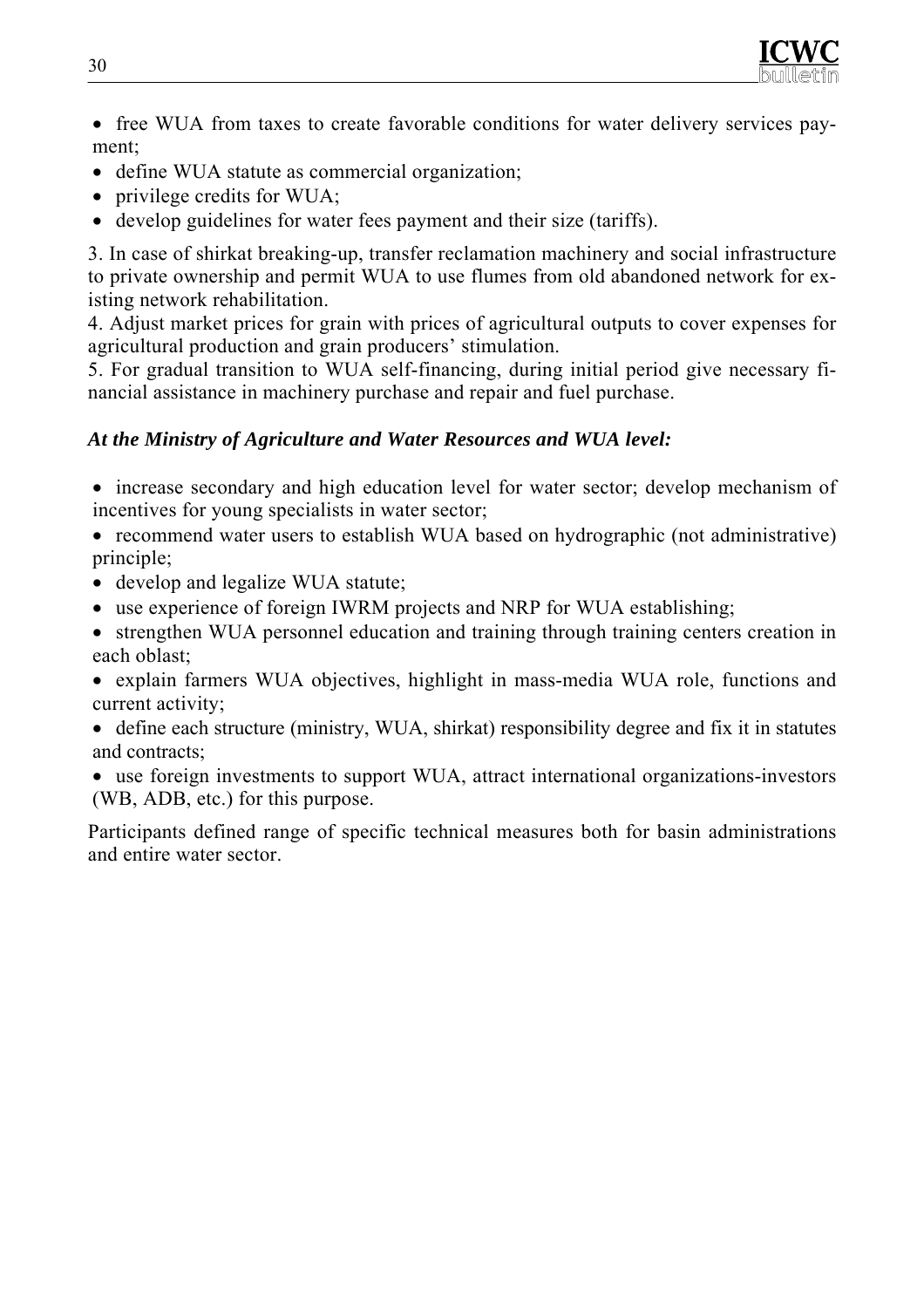# **ASIAN DEVELOPMENT BANK AND CENTRAL ASIA**

### Central Asia during 2004-2006 will receive 1,4 bln. USD for projects implementation<sup>1</sup>

According to international conference on economic cooperation in Central Asia held in Tashkent on November 11-12, 2003, international financial organizations will allocate 1.4bln.USD during 2004-2006 for regional projects implementation.

Cooperation priorities are as follows: development of transport infrastructure, trade and power engineering. During this period ADB plans to allocate 480mln.USD. Near 932 mln. USD will come from Islamic Development Bank, EBRD, WB and UN.

After first conference in March 2002, number of regional investment projects funded by international organizations is growing. Since March 2002 ADB allotted 115 mln. USD for two projects including 90mln.USD for power systems reconstruction in Tajikistan and Uzbekistan and 25mln.USD for trade development in Kyrgyzstan and Tajikistan.

WBis also involved in regional cooperation programs. It allotted 64.5mln.USD for Syrdarya lower reaches and Small Aral sea.

#### **ADB helps to rehabilitate irrigation system**

ADB supports rehabilitation of outdated irrigation system in Uzbekistan on the area with population of 400 thousands people as a loan of 73,2 mln. USD.

This project will help to rehabilitate 30-year old Amu Zang irrigation system, which serves 5 rayons in Surhandarya oblast where poverty level is 30% higher compared with average country level.

As ADB mission in Uzbekistan informed, beside rehabilitation project is devoted to private farms development and water management perfection.

Amu Zang irrigation system includes cascade of pumping stations on Amudarya river serving 96,8 th.ha. It is expected that rehabilitation will fully change situation and increase cotton production from 2,8 to 3,4 t/ha and grain from 3,1 to 3,9t/ha. Three main pumping stations will be rehabilitated including pumps, diesels, waterworks and some parts of irrigation and drainage system.

Project will train specialists from water agencies, introduce water resources management system and support WUA establishing. Presently, water users do not participate in irrigation and drainage system management.

Improved irrigation and drainage system will be demonstrated in some farms of five pilot rayons.

At expense of additional technical assistance grant in amount of 500 th. USD, project will support strategy development and institutional reforms. Grant will be allotted by ADB Special Japanese Fund funded by Japan Government.

 $\overline{a}$ 

<sup>&</sup>lt;sup>1</sup> Acc. to mass-media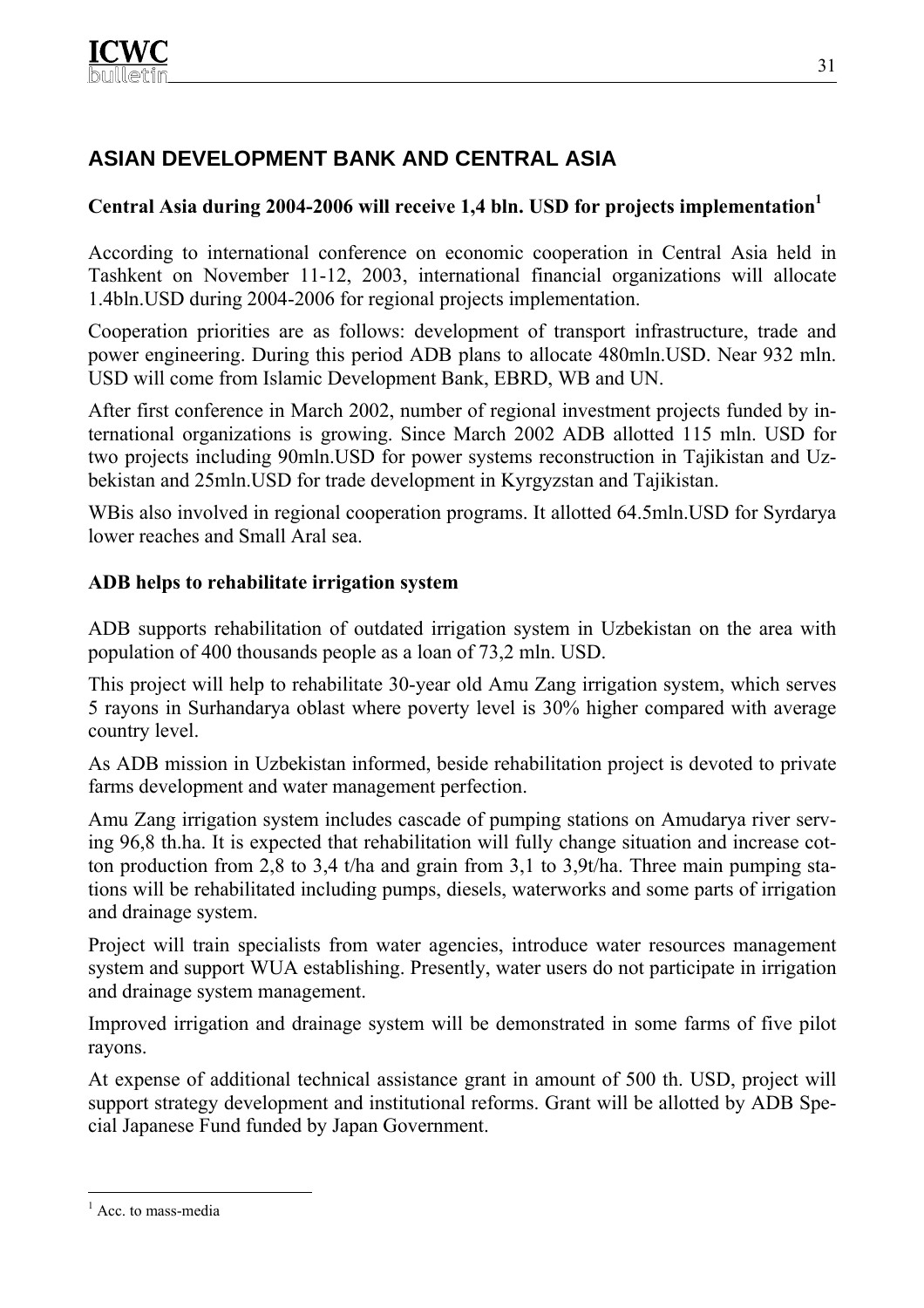ADB loan will come from capital resource and cover 73,2mln.USD or 65% of total project cost (112,6 mln.USD). Rest of money will be allotted by Uzbekistan Government (37 mln.USD) and beneficiaries (2,4 mln.USD).

Loan is given for 25 years including 5-year privileged period. Bank interest-bearing is defined according to ADB LIBOR one.

#### **ADB approved loan for public infrastructure2**

ADB has approved urgent loan in amount of 5mln.USD for public infrastructure restoration in Kyrgyzstan, which was damaged by landslides and floods in the beginning of this year. Project will include repair of roads, bridges and electric transmission lines as well as four schools reconstruction for rapid economic and social activity restoration in Chu, Issikkul, Jalalabad and Osh oblasts. Two resettlement centers' municipal infrastructure will be built for people of Osh oblast. There were intensive rainfalls (50% higher compared with average) in spring-summer period (March- June 2003) in Jalalabad and Osh oblasts. Floods and landslides were most dangerous after 1994. There were 1000 landslides during 8 months of this year (15-20 landslides during normal year). 43 people perished, 1088 families lost their shelter, 6 th.ha of cropped land were damaged, more than 300 th. people suffered.. Project will help 128 th. people in 78 villages, where most people are poor.

Government will allocate 1.3mln.USD while total cost of the project amounts to 6.3mln.USD. Project will be completed in March 2007.

#### **Third World Water Forum: Regional cooperation in shared water resources management3**

#### *Introduction*

Water resources distribution is challenge both for community and river basin. Scarce water resources management under competing uses like drinking water supply, industry, agriculture becomes even more complicated when water users live in different countries and share common water resources.

Water resources distribution includes cooperation at various levels:

- between local communities where water users compete for basic needs in water;
- within river basin where local governments and administrative sub-divisions compete for access and use of water resources (irrigation, industry, drinking water supply, municipal water supply);

• where water cross state border and mutually beneficial agreement between countries is necessary on water resources management;

Experience of Central-Asian countries in water resources distribution contribute significantly to growing knowledge about shared resources management.

Aral sea reduced by half for last 35 years due to growing water diversion from Syrdarya and Amudarya. Irrigation consumes 92% of total diversion.

<sup>&</sup>lt;sup>2</sup> Bishkek Observer, 16.12.2003 г.

 $3$  ADB web-site, 18.09.03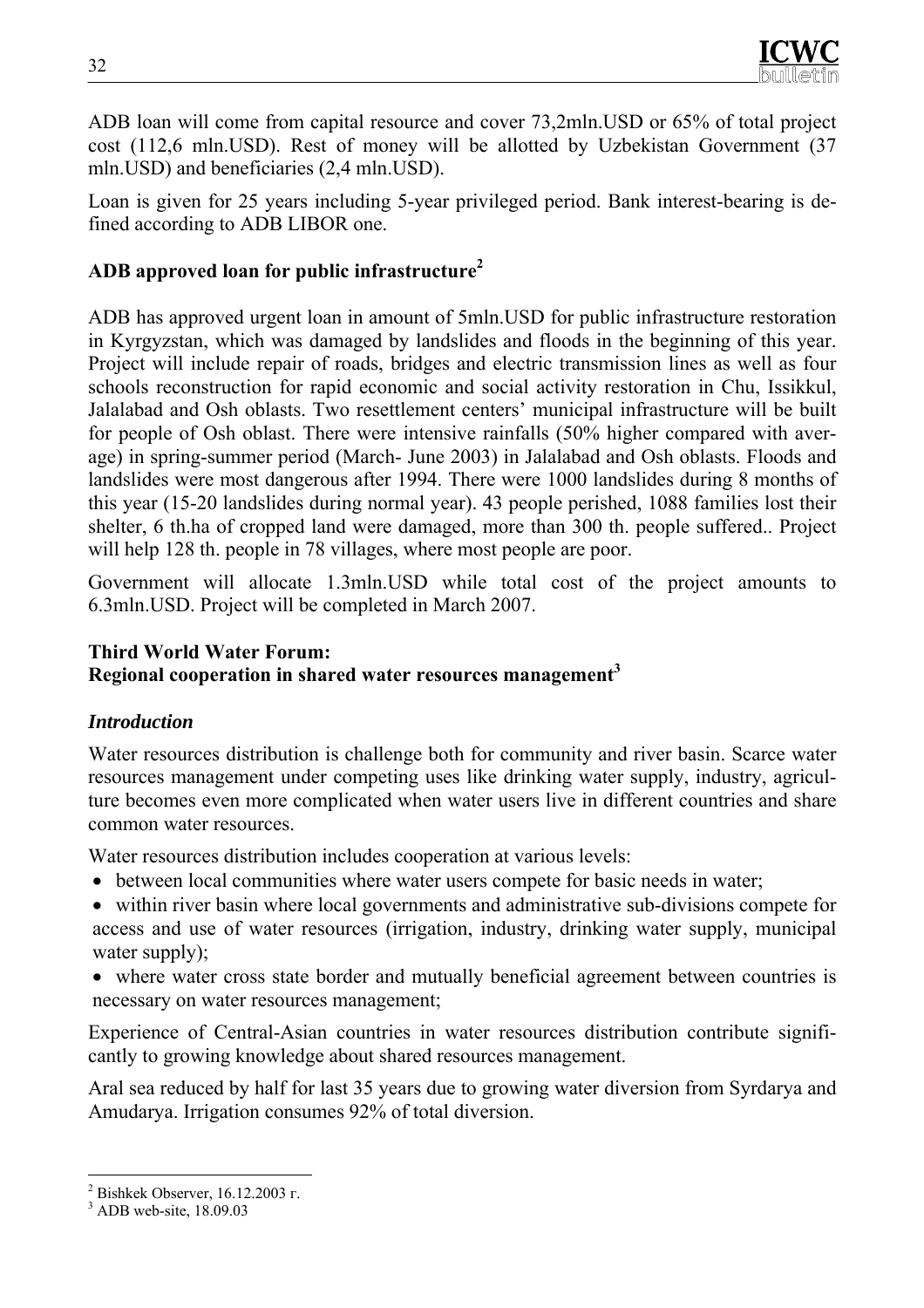Region faces choice: keep agricultural production or save the Aral sea. After independence gaining the republics began work to develop rational and equitable base of water distribution and use.

ADB has organized thematic session during WWF-3 "Shared water resources management", Special attention was paid to challenges and possibilities in AmuDarya and Syrdarya resources management.

#### *Objectives:*

1. Study existing experience, issues, limitations and opportunities of regional cooperation in shared water resources management in the Aral sea basin.

2. Define policy, legal and organizational problems, limitations and opportunities.

3. Formulate strategic directions of regional cooperation and define ADB role in assistance to this activity.

ADB partners in this theme were ICWC and UN University.

*Preliminary conclusions of WWF-3 session on regional cooperation in shared water resources management*:

1. Continued efforts of riparian countries in shared water resources management and use led to successful attempts to find sustainable solution for these problems

- ICWC establishing;
- IFAS Aral sea basin program establishing;
- preventing water conflicts;
- development of cooperation in regional water management including water-power agreements.

The following issues remain unsolved:

- harmonization of water management strategy and water codes of the countries;
- increasing role of regional water managing bodies;
- developing new and perfecting old agreements on water management and use;
- providing adequate financing of water infrastructure.

2. Links between water, environment and social development management will require:

- to develop concept of integrated management meeting region specific features;
- to develop approach to water management in multidisciplinary manner;
- Link between water management and market incentives for efficiency increase;
- strengthening regional institutes and organizations involved in water management.

*Following recommendations were elaborated during the session:* 

• contribute to ecological stabilization and improve transboundary water resources management through formulation of compatible national and regional ecological policy and strategy;

- improve dams and reservoirs management;
- undertake more intensive monitoring of transboundary watercourses by quantity and quality;
- increase public awareness about complicated nature of issues.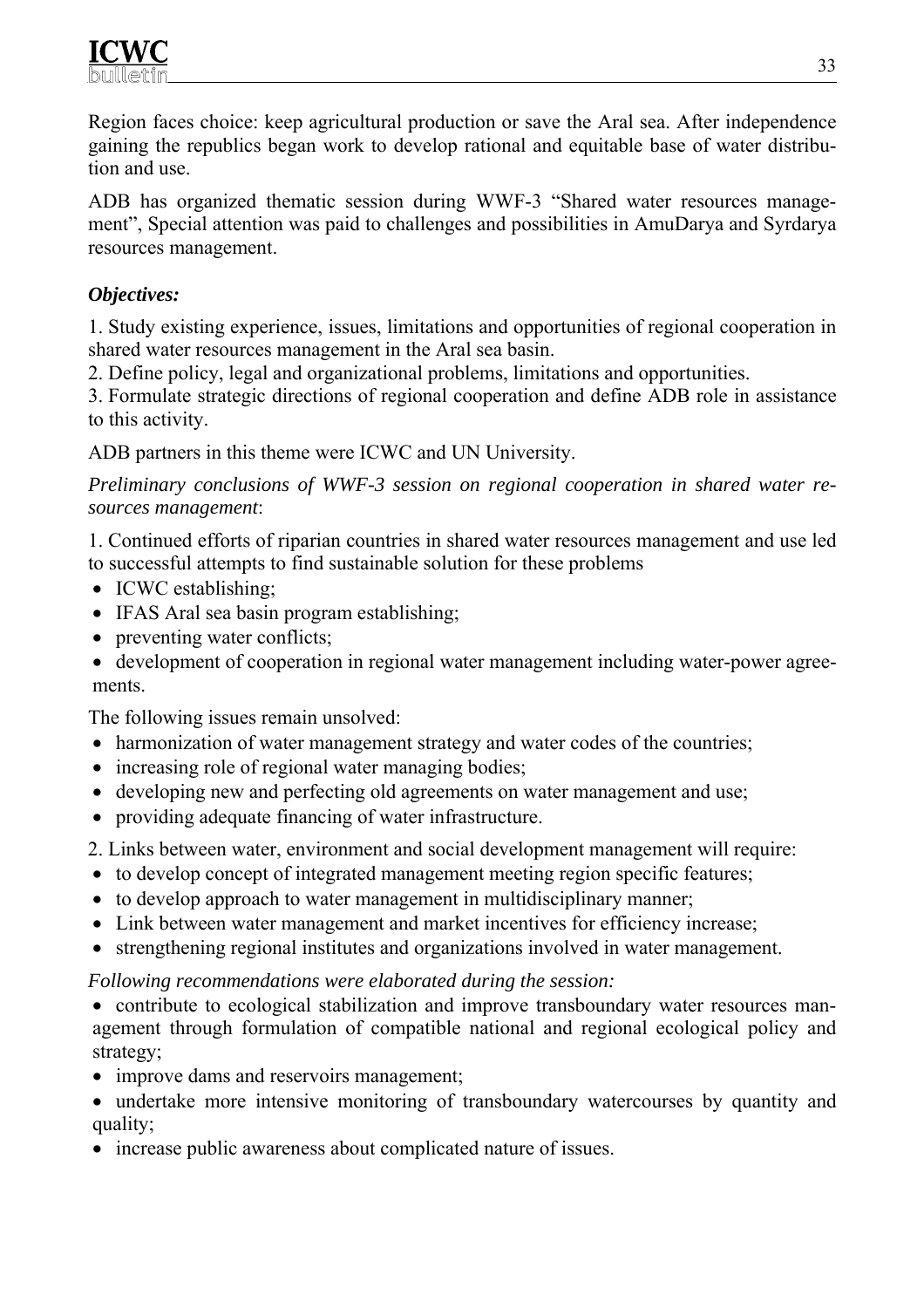# **WATER COMES FROM WATER**

Atmospheric Water Technology, Inc. Company used natural hydrologic cycle for localized source of safe and pure drinking water without any connection with water pipes and basins. Only electricity is needed to condense, accumulate, filtrate and pump pure water. This product is known as "Water-maker" and "Water fountain without limits".



#### **Review**

Patented unit Water-maker is ideal for hotels, schools, industrial buildings and places of people accumulation. Produced water exceeds all quality standards. .

#### **Operation principle**

Water-maker use cooling technology for water condensation from the air. Air by ventilator is supplied to the system through electro-static filter. Compressor circulates cooling matter through spiral located on way of air movement. Cooled spiral gives temperature difference between air and spiral surface leading to condensation. Heat is removed by heat exchanger. Protection from cooling is performed by thermo-static management.

Condensate is directed to reservoir. Level sensor located in reservoir controls re-production cycle in the unit. Water in reservoir circulates by pump through ozone-ultraviolet camera (to kill bacteria) and set of coal filters of low and high density (to eliminate solid particles and oxidants) and directed back to reservoir. Filtration cycles are managed in time. Water is released by tap during filtration.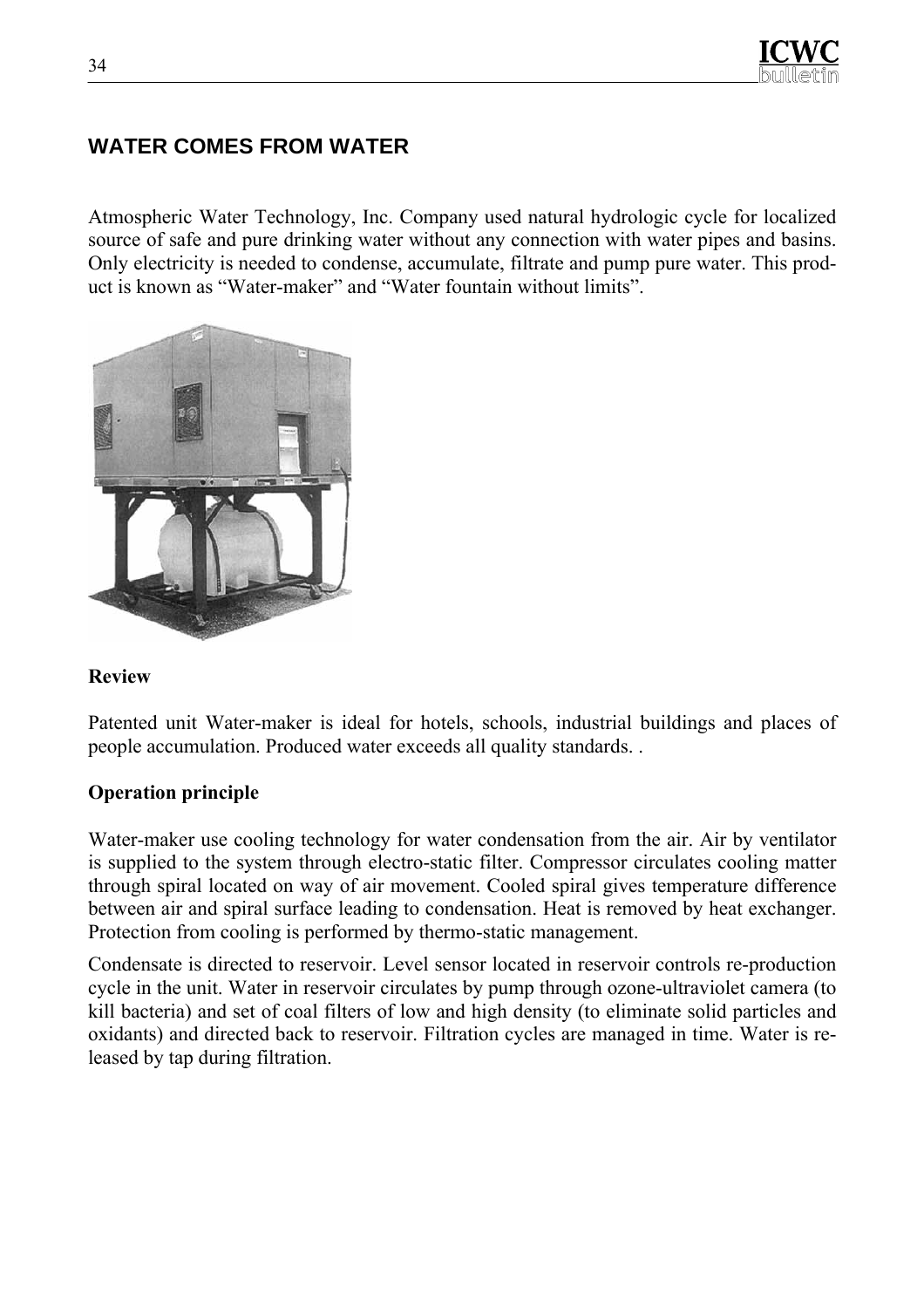

#### **Application**

Concept has various application scales. Spiral surface and air movement capacity determine water production. Even for small Water-makers there is need for big mass of fresh air. Bigger systems are most effective in open air. Big units are suitable for inclement atmospheric conditions.

Water-maker can be autonomous unit. Reservoirs, filters and batchers provide wide access or specific application, for instance, for ice production.

Water- maker can be combined with bottling system and supply local distribution systems. Big water-maker through pipeline can provide with water big buildings, campuses and tenement-houses. Mobile water-maker is suitable for field expeditions and camps.

Small water-makers produce 5gallons of water per day, big one – 50 gallons/day. Watermaker for 5000 gallons/day production are designed and built be request. Design takes into account both application, energy supply and geophysical and climatic conditions of locality.

Water-maker works most effectively in warm regions with high air humidity. In highly elevated and desert areas or close to equator it can work only seasonally or don't work at all. Water-maker is ideally suitable for regions with 70% of world population and severe water scarcity.

#### **Water-maker economic indicators**

Technical characteristics are presented in table 1. Climatic conditions impact on unit operation is presented in table 2.

|           |       |       |        |        |          |                                  |           |                  |           | Table 1 |
|-----------|-------|-------|--------|--------|----------|----------------------------------|-----------|------------------|-----------|---------|
|           | Model | Kvt-h | gsll/  | gall/  | $Kvt-h/$ | $\frac{\pi}{2}$ /gall $\omega$ . | $1/h$ our | $1/\kappa v$ t-h | $Kvt-h/l$ | \$/1@   |
|           |       |       | day    | kvt-h  | gall     | $10\$ kvt-                       |           |                  |           | .10S/   |
|           |       |       |        |        |          |                                  |           |                  |           | kvt-h   |
|           | 150   | 11    | 6.25   | 0.5682 | .7600    | 0.1760                           | 23.6250   | 2.1477           | 0.4656    | 0.0466  |
| WRC       | 200   | 14    | 8.33   | 0.6061 | 1.6500   | 0.1650                           | 31.5000   | 2.2909           | 0.4365    | 0.0437  |
| @72'F     | 500   | 29    | 20.83  | 0.7110 | .4064    | 0.1406                           | 78.7500   | 2.6877           | 0.3721    | 0.0372  |
| $&60\%RH$ | 1500  | 79    | 62.50  | 0.7931 | .2608    | 0.1261                           | 236.2500  | 2.9981           | 0.3335    | 0.0334  |
|           | 2500  | 129   | 104.17 | 0.8075 | .2384    | 0.1238                           | 393.7500  | 3.0523           | 0.3276    | 0.0328  |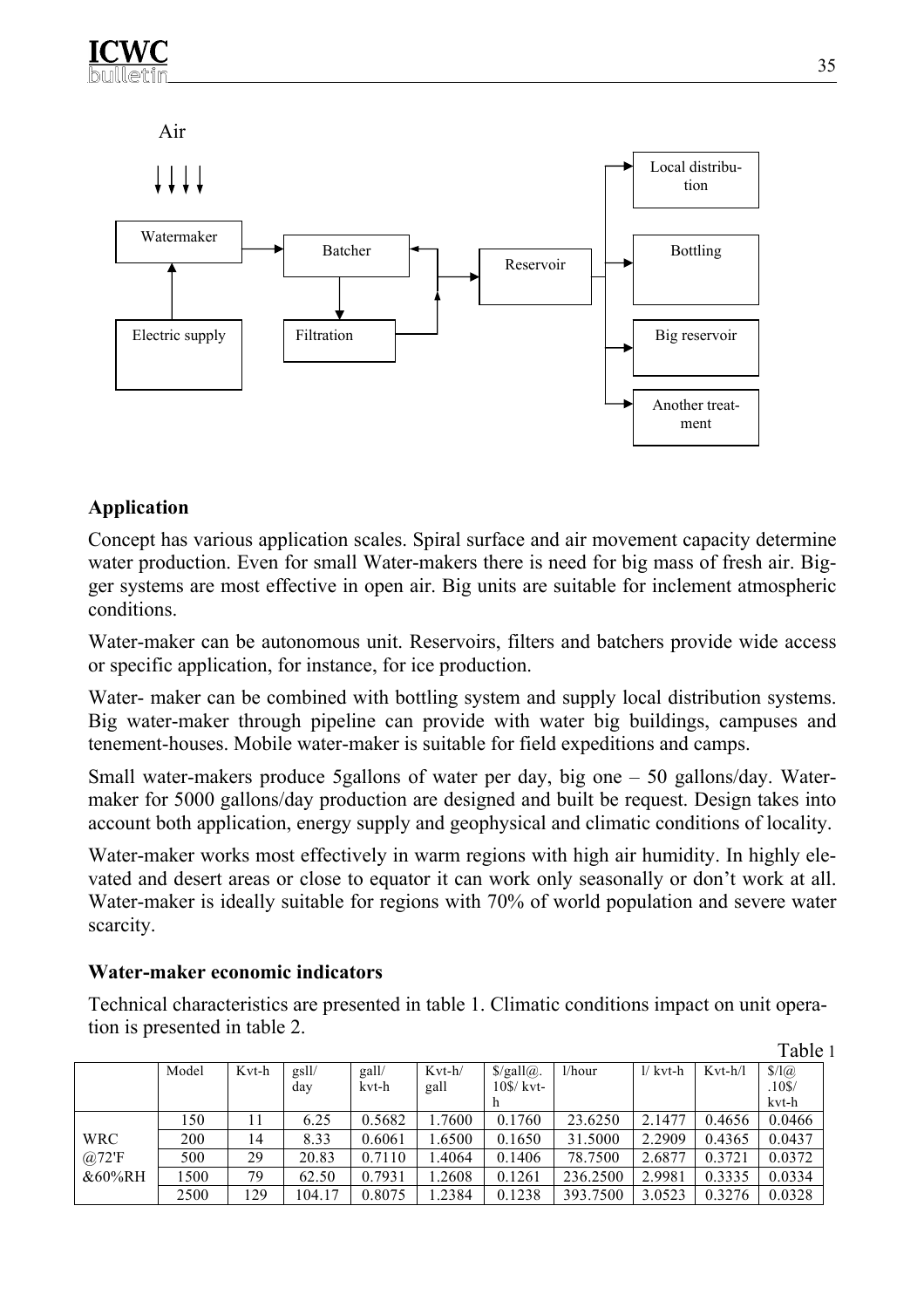|            |       |       |        |        |          |                              |           |            |           | Table 2   |  |
|------------|-------|-------|--------|--------|----------|------------------------------|-----------|------------|-----------|-----------|--|
|            | Model | Kvt-h | gsll/  | gall/  | $Kvt-h/$ | $\frac{\S}{\text{gal}(a)}$ . | $1/h$ our | $1/$ kvt-h | $Kvt-h/l$ | \$/1@     |  |
|            |       |       | day    | kvt-h  | gall     | $10\$ kvt-                   |           |            |           | $.10$ \$/ |  |
|            |       |       |        |        |          | h                            |           |            |           | kvt-h     |  |
|            | 150   |       | 10.50  | 0.9545 | 1.0476   | 0.1048                       | 39.6900   | 3.6082     | 0.2771    | 0.0277    |  |
| <b>WRC</b> | 200   | 14    | 14.00  | .0182  | 0.9821   | 0.0982                       | 52.9200   | 3.8487     | 0.2598    | 0.0260    |  |
| @90'F      | 500   | 29    | 35.00  | .1945  | 0.8371   | 0.0837                       | 132.3000  | 4.5154     | 0.2215    | 0.0221    |  |
| &80%RH     | 1500  | 79    | 105.00 | .3325  | 0.7505   | 0.0750                       | 396.9000  | 5.0368     | 0.1985    | 0.0199    |  |
|            | 2500  | 129   | 175.00 | .3566  | 0.7371   | 0.0737                       | 661.5000  | 5.1279     | 0.1950    | 0.0195    |  |

Note: WRC – production capacity; RH – relative air humidity

# **CONFERENCES, EXHIBITIONS, SYMPOSIUM**

#### **HYDROVISION 2004 August 16-20, 2004, Моntreal**

HydroVision 2004 Conference will be held on August 16-20, 2004 in Montreal (Quebec, Canada). This conference will give opportunity to study current water issues, discuss them with distinguished experts, strengthen links and alliances, establish new contacts. 1600 participants from all over the world are expected to take part in conference.

HydroVision 2004 presents diverse program consisting of 9 sessions in 7 themes. Theme «Technical reports» proposes 150 topics. Theme «Interactive program» proposes 50 topics with lead industrial experts participation. Along with conference, exhibition will be held showing new hydraulic equipment and supporting services.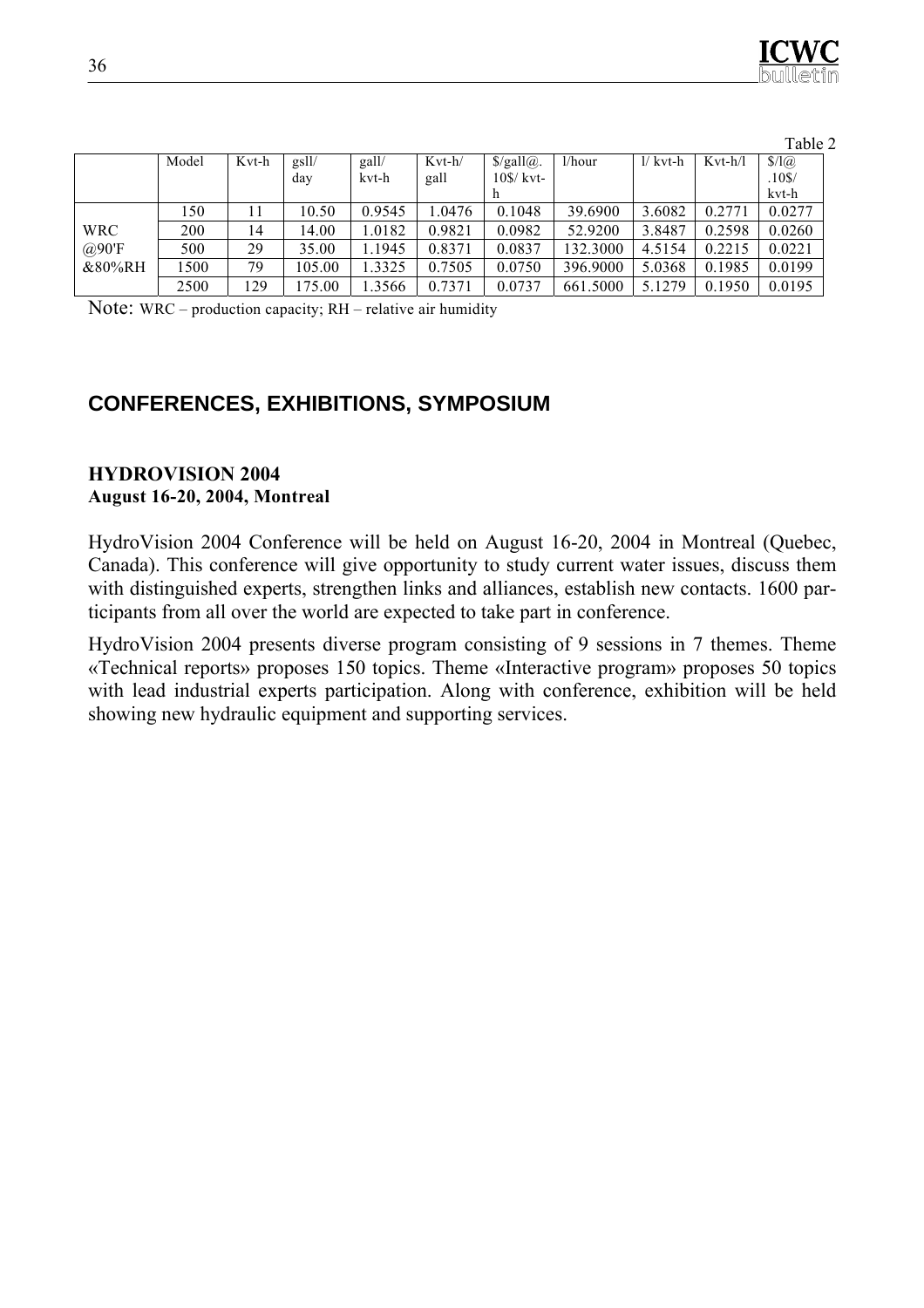|           | <b>Theme A</b>   | <b>Theme B</b>  | <b>Theme C</b>  | <b>Theme D</b> | <b>Theme E</b> | <b>Theme F</b>  | <b>Theme G</b> |              |                                                |
|-----------|------------------|-----------------|-----------------|----------------|----------------|-----------------|----------------|--------------|------------------------------------------------|
|           | <b>Strategic</b> | Safe con-       | Water           | New wa-        | Operation      | Water, natu-    |                |              | <b>Technical documentation and advertising</b> |
|           | manage-          | struction       | strategy        | ter re-        | and main-      | ral and cul-    | galleries      |              |                                                |
|           | ment by          | work            | and rules       | sources        | tenance        | tural re-       |                |              |                                                |
|           | enterprise       |                 |                 | develop-       |                | sources man-    |                |              |                                                |
|           | and assets       |                 |                 | ment           |                | agement         |                |              |                                                |
| Session 1 | 1A Setting       | 1B Dam          | 1C Water        | 1D New         | 1E Higher      | 1F Channel      | 1GA CFD        | 1GB Li-      | 1GC New pro-                                   |
| Wednes-   | strategic        | safety moni-    | resources       | in water       | profit re-     | flow for mul-   | modeling       | censing,     | jects: research,                               |
| day,      | governance       | toring: Is      | manage-         | area: mul-     | ceiving;       | tipurpose       | applica-       | permitting   | design and con-                                |
| 8.18.04   |                  | failure char-   | ment: dif-      | tipurpose      | operation      | utilization:    | tion for       | and ap-      | struction                                      |
| $12.30 -$ |                  | acter an ef-    | ferent ap-      | develop-       | and main-      | Technologies    | turbine        | proval: new  |                                                |
| 14.00     |                  | fective tool?   | proaches        | ment           | tenance        | and lessons     | design         | tools        |                                                |
|           |                  |                 | comparison      | benefits       | methods        | learned ex-     | improve-       |              |                                                |
|           |                  |                 |                 |                | which work     | change          | ment           |              |                                                |
| Session 2 | Capac-<br>2A     | 2B<br>Equip-    | 2C<br>Data      | 2D Public      | 2E<br>New      | 2F What we      | 2GA<br>$In-$   | 2GB Water    | 2GC Capital re-                                |
| Wednes-   | ity building     | ment use and    | manage-         | dialogue,      | of<br>tools    | agree to do?!?  | novation       | market       | pair of hydraulic                              |
| day,      |                  | monitoring      | in<br>ment      | links and      | O&M<br>im-     | Practical im-   | in turbine     | in<br>growth | structures                                     |
| 8.18.04   |                  | base of<br>on   | of<br>view      | decision       | provement      | plementation    | generator      | India        |                                                |
| 15.00-    |                  | work<br>done    | new safety      | making         |                | of lawful re-   | loading        |              |                                                |
| 16.30     |                  | analysis        | require-        | system         |                | quirements      |                |              |                                                |
|           |                  |                 | ments           |                |                |                 |                |              |                                                |
| Session 3 | 3A Quality       | 3B<br>Public    | 3C<br>Inte-     | $Ex-$<br>3D    | 3E<br>Ad-      | 3F Electronic   | 3GA            | 3GB<br>Tur-  | 3GC<br>Hydraulic                               |
| Thursday  | criteria in      | and<br>access   | $1i-$<br>grated | perience       | vanced         | master-plans:   | Methods        | bine design  | research                                       |
| 8.19.04   | enterprise       | safety<br>guar- | censing:        | in barrier     | methods:       | new<br>manag-   | of<br>new      |              |                                                |
| $8.30 -$  | perspective      | antee           | why or why      | overcom-       | generators     | ers'<br>tool in | small hy-      |              |                                                |
| 10.00     |                  |                 | not?            | ing within     |                | resource area   | drostruc-      |              |                                                |
|           |                  |                 |                 | project        |                |                 | tures' de-     |              |                                                |
|           |                  |                 |                 | and coun-      |                |                 | velopment      |              |                                                |
|           |                  |                 |                 | try            |                |                 |                |              |                                                |

# HydroVision program contains 9 parallel sessions in 7 themes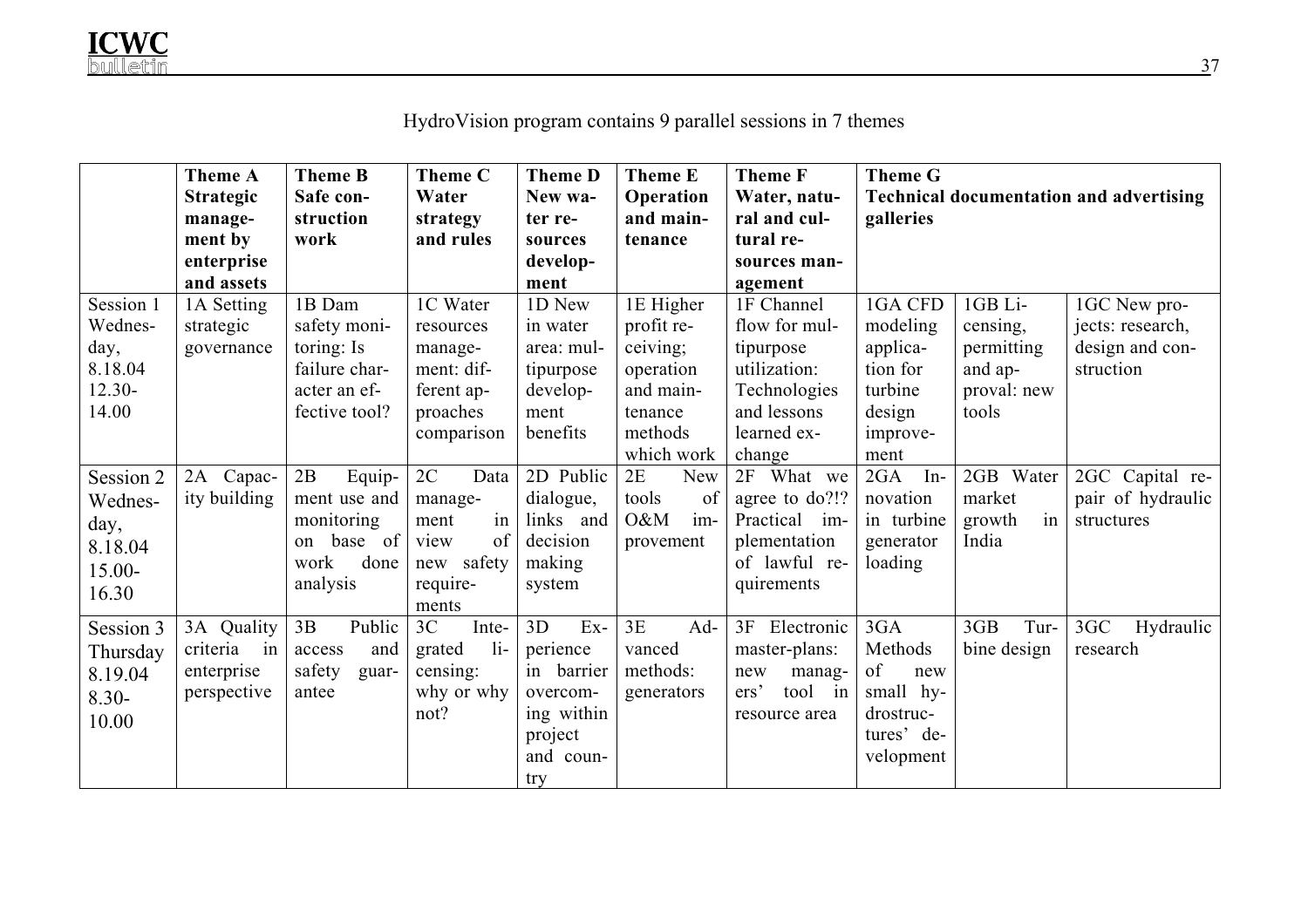

| Session 4<br>Thursday<br>8.19.04<br>$10.45 -$<br>12.15 | 4A Capital<br>investment<br>incentive                               | 4B Knowl-<br>edge storage<br>and transfer                            | 4C Conflict<br>in water<br>supply:<br>scarce re-<br>sources,<br>competing<br>interests | 4D Infor-<br>mation<br>receiving<br>from poli-<br>ticians<br>and coop-<br>eration<br>with them | 4E Ad-<br>vanced<br>methods:<br>Turbines                                                                    | 4F New tech-<br>nologies ap-<br>plication for<br>data collection<br>and manage-<br>ment | 4GA Wa-<br>ter issues<br>resolution                                  | 4GB Plan-<br>ning perfec-<br>tion and<br>O&M<br>budgeting                    | 4GC.1 Control<br>technologies in<br>real time<br>4GC.2 Water re-<br>sources groups<br>establishing and<br>functioning |
|--------------------------------------------------------|---------------------------------------------------------------------|----------------------------------------------------------------------|----------------------------------------------------------------------------------------|------------------------------------------------------------------------------------------------|-------------------------------------------------------------------------------------------------------------|-----------------------------------------------------------------------------------------|----------------------------------------------------------------------|------------------------------------------------------------------------------|-----------------------------------------------------------------------------------------------------------------------|
| Session 5<br>Thursday<br>8.19.04<br>$13.45 -$<br>15.15 | 5A As-<br>sessment of<br>enterprise<br>perspective                  | 5B Innova-<br>tions in old<br>state struc-<br>tures im-<br>provement | 5C Effec-<br>tive project<br>manage-<br>ment                                           | 5D Open<br>doors:<br>new and<br>changing<br>financing<br>structures                            | 5E Ad-<br>vanced<br>methods:<br>mechanical<br>systems                                                       | 5F DSS for<br>power engi-<br>$neering - real$<br>experience                             | 5GA Tur-<br>bine de-<br>sign for<br>mitigating<br>ecologic<br>impact | 5GB Gen-<br>erator reha-<br>bilitation<br>and design                         | 5GC Power<br>plants' water is-<br>sues                                                                                |
| Session 6<br>Thursday<br>8.19.04<br>$16.00 -$<br>17.30 | 6A Setting<br>priorities in<br>investment<br>risk man-<br>agement   | 6B State<br>structures<br>rehabilitation<br>contracts                | 6C Trans-<br>formation<br>of climatic<br>changes<br>into actions                       | 6D Small<br>power en-<br>gineering:<br>rapid<br>growth of<br>water<br>market                   | 6E Ad-<br>vanced<br>methods:<br>control<br>means,<br>electric<br>supply,<br>panels and<br>transform-<br>ers |                                                                                         | 6GA Pro-<br>ject plan-<br>ning and<br>optimiza-<br>tion              | 6GB Tur-<br>bine rotor<br>issues solu-<br>tionP                              | <b>6GC</b> Mechanical<br>repair: tools and<br>experience                                                              |
| Session 7<br>Friday<br>8.20.04<br>$8.30 -$<br>10.00    | 7A Con-<br>tract con-<br>clusion<br>strategy<br>with time<br>change | 7B Invest-<br>ment revenue<br>taken up in<br>structure<br>safety     | 7C Out of<br>transaction:<br>keeping<br>compliance                                     | 7D Inno-<br>vative<br>technolo-<br>gies                                                        | 7E Safe<br>work: per-<br>fection<br>methods                                                                 | 7F Uniting<br>local commu-<br>nities for wa-<br>ter project<br>management               | 7GA<br>Practical<br>experi-<br>ence in<br>system<br>operation        | 7GB Work-<br>ing moni-<br>toring sys-<br>tems for<br>hydraulic<br>structures | 7GC Gates and<br>valves design,<br>production and<br>repair                                                           |

38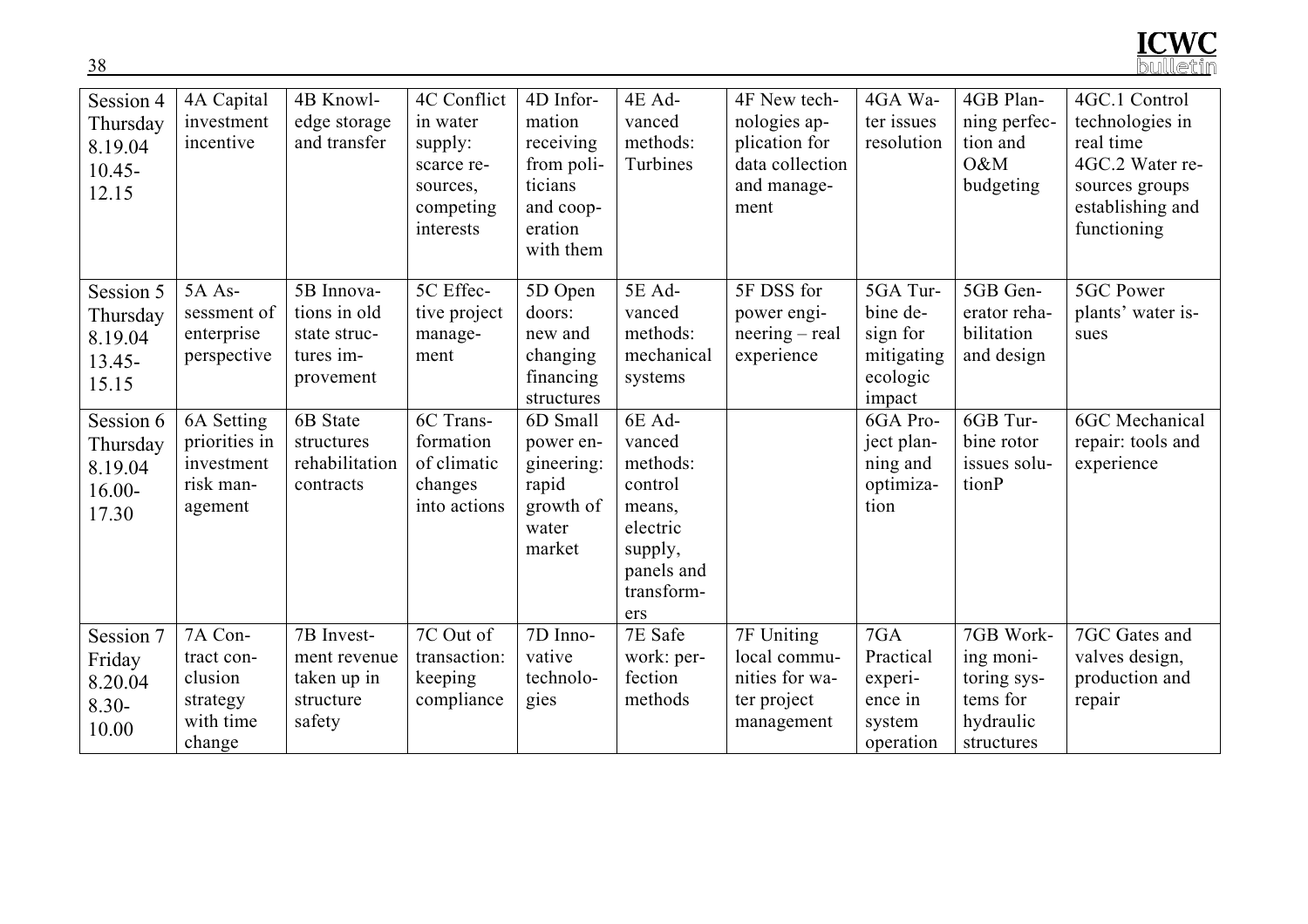

| Session 8 | 8A Plan-   | 8B Water      | 8D De-    | 8E Labor   | 8F Public     | 8GA As-    |             | 8GB North- 8GC Hydro- |
|-----------|------------|---------------|-----------|------------|---------------|------------|-------------|-----------------------|
| Friday    | ning unbe- | conveying     | veloping  | efficiency | awareness in- | sessment   | American    | turbine new and       |
| 8.20.04   | lievable   | system safety | countries | increase   | crease in hy- | and miti-  | project ap- | improved tech-        |
| $10.45 -$ |            |               | reports   |            | dropower en-  | gating     | proval:     | nology                |
| 12.15     |            |               |           |            | gineering     | ecologic   | topical is- |                       |
|           |            |               |           |            | benefit       | and social | sues        |                       |
|           |            |               |           |            |               | impact     |             |                       |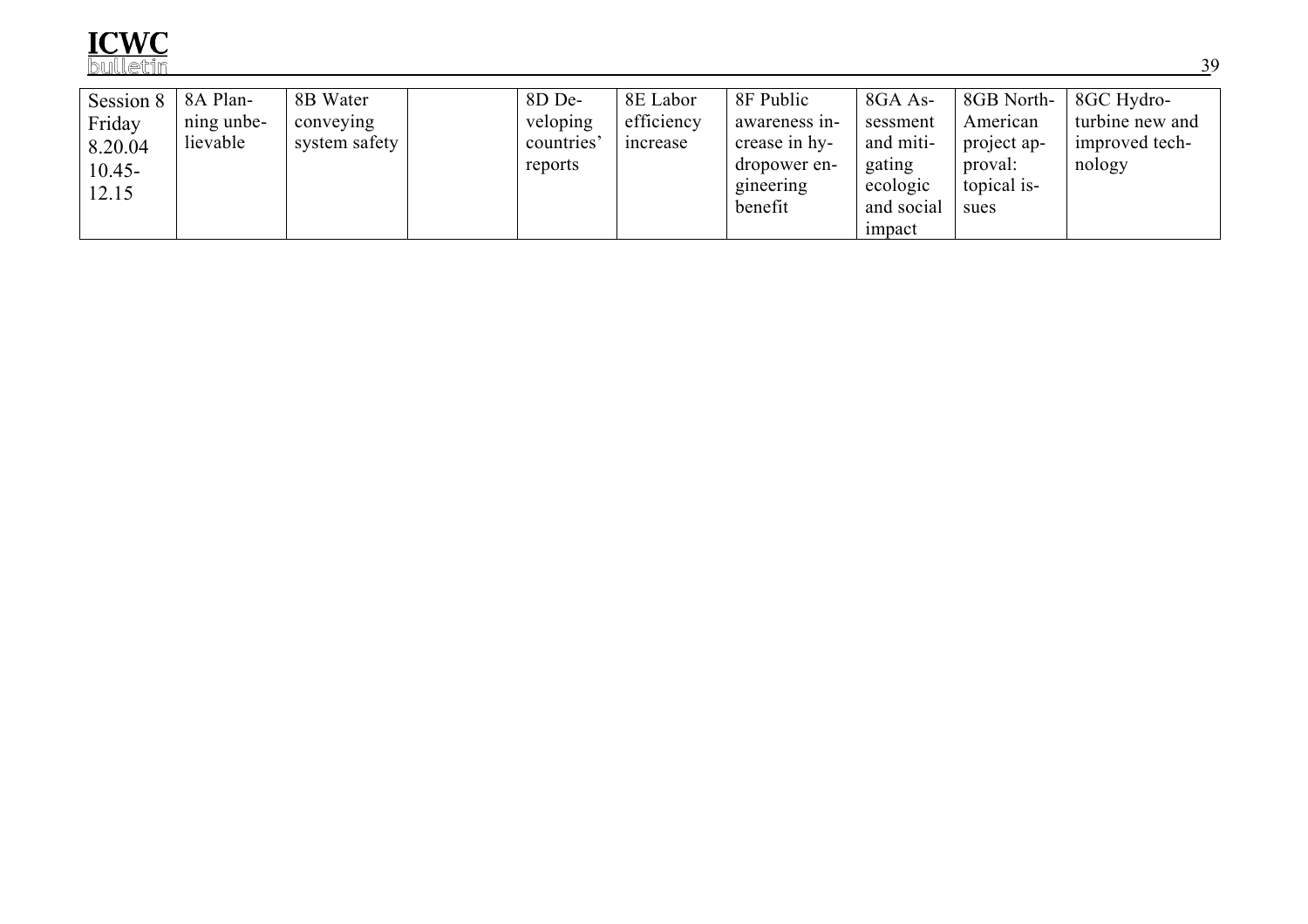

#### **FORTH INTERNATIONAL SYMPOSIUM "AGRO-ENVIRONMENT – 2004": ROLE OF MULTIPURPOSE AGRICULTURE IN STRENGTHENING GLOBAL ENVIRONMENT**

#### **October 20-24, 2004, Italy**

First symposium on agro-environment was organized by Faizalabad Agrarian University (Pakistan) in 1998,.second symposium – by Trakinsky University, Turkey in 2000, third – by National RS Committee in Cairo, Egypt in 2002. Udine University, Italy is organizer of forth symposium in October 2004. Themes cover soil, air and water pollution in agricultural regions, agro-technique and yield prediction, landscape ecology, forest and pasture management, global climatic changes and agricultural environment, biotechnology and agricultural biodiversity, land degradation and desertification control, re-use of agricultural wastes and management at field level, wetland and coastal ecology, remote sensing in agriculture, rural sustainability achievement.

Abstracts (250 words without figures and references) should be sent to prof.Giuseppe Zerbi, Secretary General (zerbi@dpvta.uniud.it) or Sadjid Azimi, International Coordinator (smahmoodpk@yahoo.com).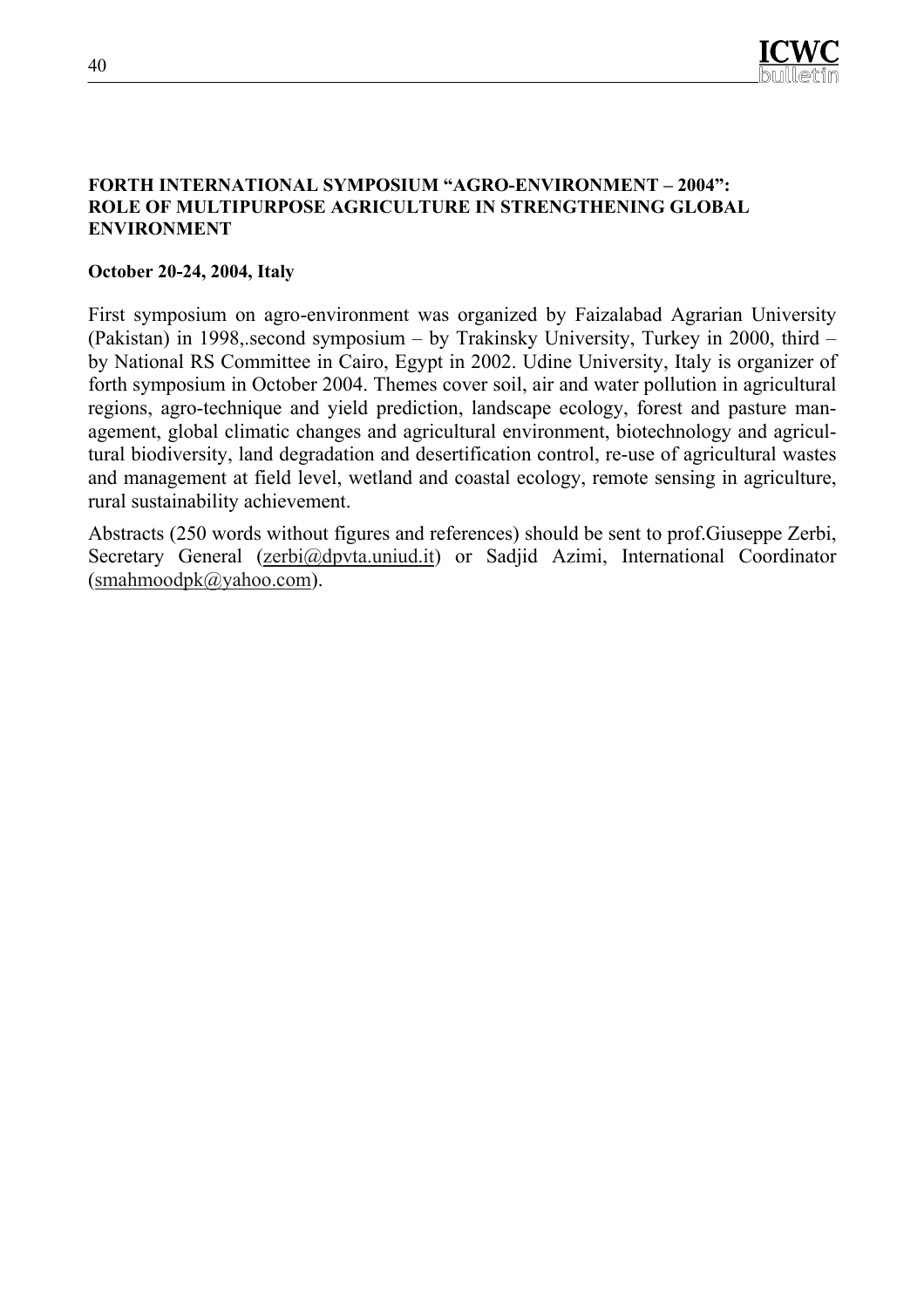# **SIC ICWC PUBLICATIONS**

**ICWC Bulletins** №№ 1-35, 1993-2003. **Land Reclamation and Water Resources**: Reference book, Issue 1-18, 1997-2003. **Press-releases,** Issues 1-45, 2002-2004.

#### *Legal collections*

**Water Law** in Central-Asian countries. **Foreign water law. Land Law** in Central-Asian countries. Vo.1. Republic of Uzbekistan. **Land Law** in Central-Asian countries. Vo.2. Republic of Kazakhstan, Kyrgyz Republic. **Selected legal documents** of the Aral sea basin and UN **International water law International and national water law and policy International environmental law Provisions and statutes** of interstate organizations in the Aral sea basin.

#### *Information collections*

**Mekong river basin –**example of cooperation **Twin-brothers.** Aral sea problem analogues **Middle East** – growing water crisis region **Water** – priceless gift of nature **Water** for food production in XXI century **Water**: ecologic and water security in the world and region **US water sector Water use in Asia Water conservation measures Land reclamation and water sector**: Information collection. Issues 1-4. **Water issues in Australia** (Murrey-Darling basin) **Current state and perspective** of water resources development in Spain **Current state and perspective** of irrigation in India **ICID strategy** based on sectoral vision «Water for food and agricultural development» **Water management for food security Water sector functioning in Great Britain and Wales**, economy, privatization, pricing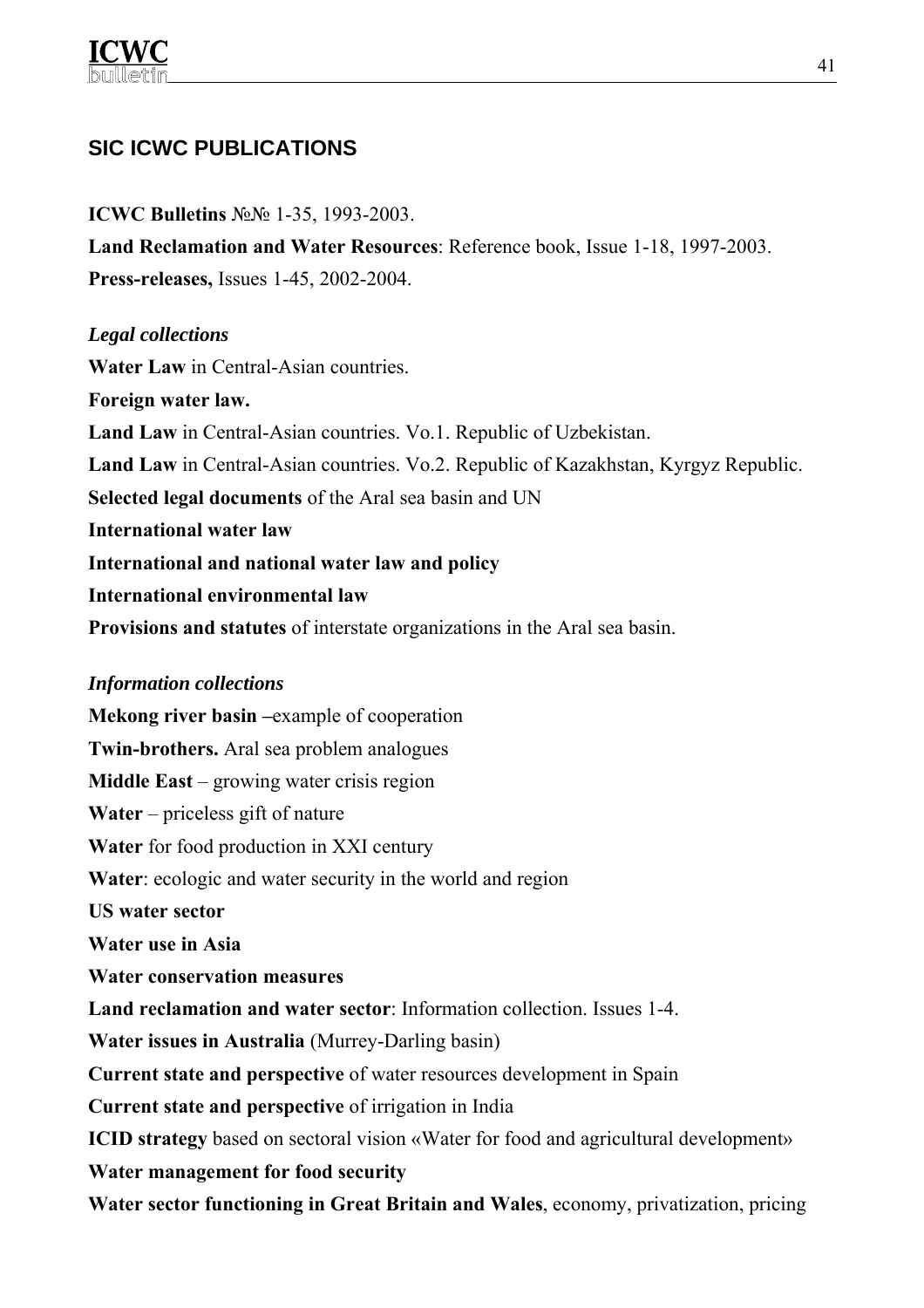#### **Central Asia – look from outside**

#### *Scientific collections*

**Development** of ICWC policy main components on water resources rational use and protection in the Aral sea basin, SIC ICWC – Tashkent, 1999 - Issue 1. – 159p.

**Development** of ICWC policy main components on water resources rational use and protection in the Aral sea basin, SIC ICWC – Tashkent, 2000 - Issue 2. – 173p.

**Problems** of sustainable water resources management in the Aral sea basin, SIC ICWC, Tashkent, 2001 - Issue 4. – 148p.

**Regional water issues**: new approaches and tools, SIC ICWC. - Tashkent, 2001. - Issue 5 – 85p.

**Problems** of sustainable water resources management in the Aral sea basin at XXI century threshold, SIC ICWC - Tashkent, 2001. - Issue 6. – 204p.

**Problems** of sustainable water resources management in the Aral sea basin at XXI century threshold, SIC ICWC - Tashkent,  $2002$ . - Issue  $7 - 204p$ .

**Problems** of integrated water resources management and protection in the Aral sea basin: SIC ICWC, Tashkent, 2004. - Issue 8. – 180p.

**Scientific collection** (to ICWC jubilee). - 2002. – 204p.

#### *Others*

**Water conservation** – way to survival, Tashkent – 2003.

**Water policy** of European Union – 2003. – 1p.

**Dialogue on water and climate**: Case study in the Aral sea basin – 2002. – 167p.

**Public awareness** in water resources management, V,Shaap, F. van Stinbergen– 2003. – 92p.

**Integrated** water resources management. – 2001. – Part.1. 204p.; Part.2. 133p.

**Integrated** water resources management in Ferghana valley. – 20p.

**Kadirov А.А.** Water and Ethics (Thoughts of specialist and man). –2003. – 108p.

**How to establish WUA**? (Guideline for social mobilizator). – 2003. –31p.

**GWP proceedings** (Bishkek, September 2001). – 117p.

**Capacity building** for strategy of drainage development in the Aral sea basin.- 2003. – 168p.

**Main provisions of eregional water strategy in the Aral sea basin: Brief description. –SIC** ICWC, Tashkent, 1997. – 66p.

**Proposed base** for transition to IWRM in Ferghana valley under active water users participation  $-2004 - 62p$ .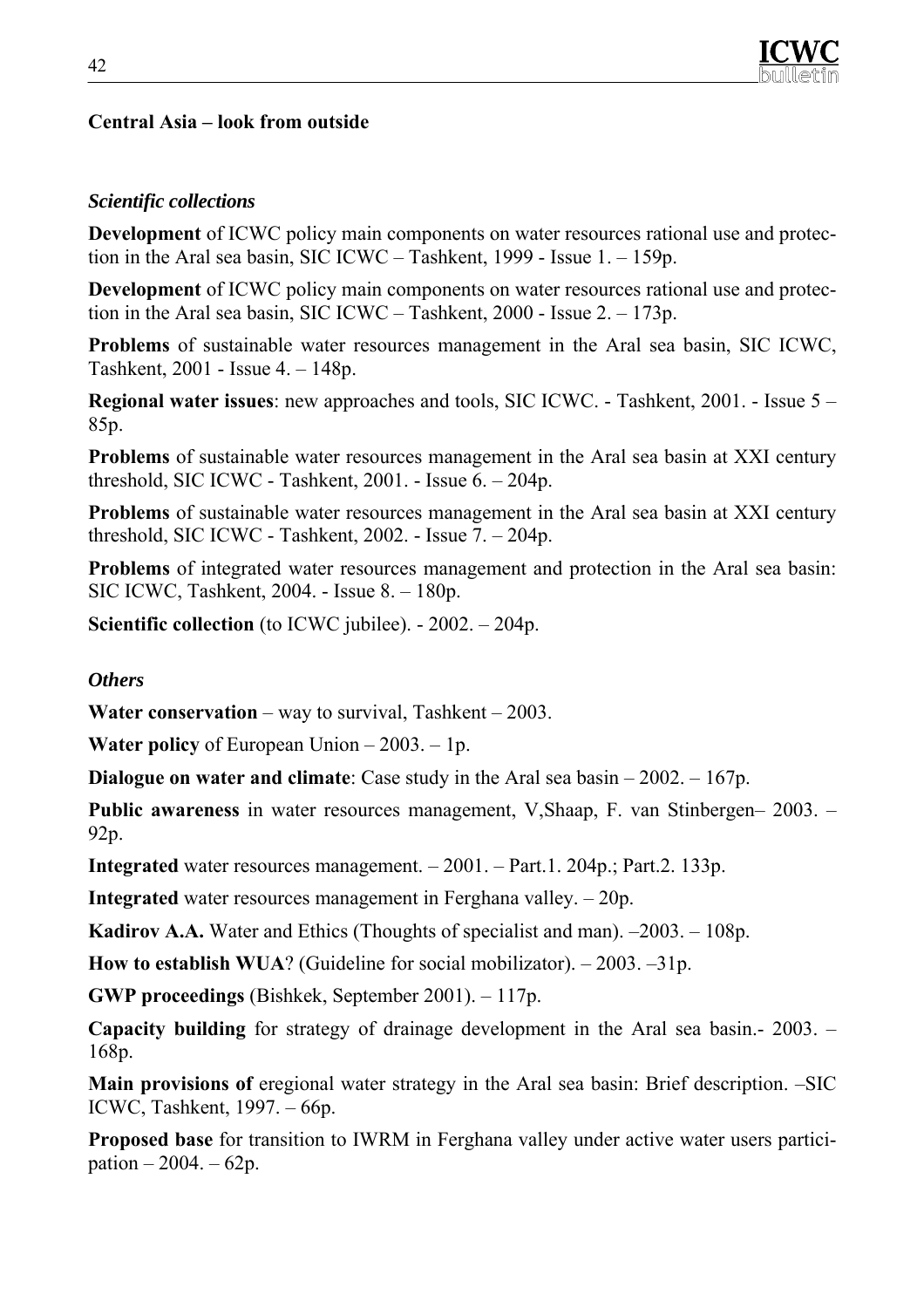**Ways of water saving**: sub-project WUFMAS, project WARMAP-2 (Tacis) and subcomponent А-2 project GEF «Management of water resources and environment in the Aral sea basin». – 2001. –148p.

**Automation and dispatch system** of Uchkurgan water work on Naryn river – 15p.

**Perfection** of water resources management in USA (ICWC Training Center). – 2003. – 113p.

**Cooperation** in shared water resources management **in Central Asia: past experience and future problems**. – 2003. – 100p.

**Ecologic releases** (ICWC Training Center). – 2003. – 76p.